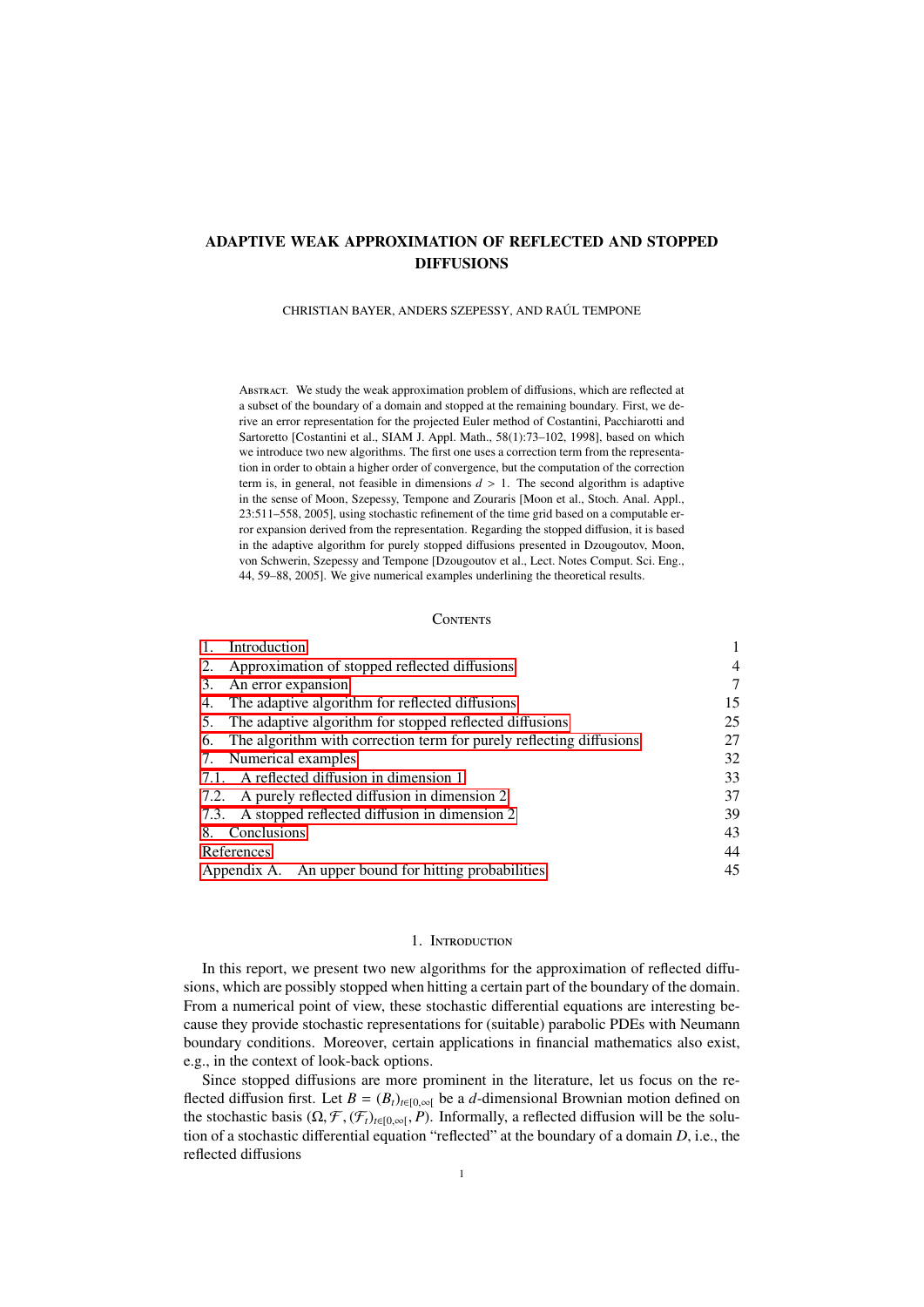- (locally) solves the governing SDE in the interior int *D*,
- stays in  $\overline{D}$  almost surely and
- <span id="page-1-0"></span>• satisfies "some boundary behavior" at the boundary ∂*<sup>D</sup>* of the domain.

Let  $D \subset \mathbb{R}^d$  be an open set. For a given drift vector field  $V : \overline{D} \to \mathbb{R}^d$  and diffusion vector fields  $V_1, \ldots, V_d : \overline{D} \to \mathbb{R}^d$ , we consider the Skorohod equation

(1.1) 
$$
dX_t^x = V(X_t)dt + \sum_{i=1}^d V_i(X_t)dB_t^i + n(t)dZ_t,
$$

with initial value  $X_0 = x \in D$ ,  $Z_0 = 0 \in \mathbb{R}$ . Here,  $n(t)$  is assumed to be an adapted process taking values in the set of inward pointing normal vectors of  $\partial D = D \setminus D$  at  $X_t$ , provided that  $Y \in \partial D$ that  $X_t \in \partial D$ .

**Definition 1.1.** A pair  $(X, Z) = (X_t, Z_t)_{t \in [0, \infty[}$  of continuous adapted processes with values in  $\overline{D}$  and  $[0, \infty[$  respectively is a strong solutions of the Skorobod equation (1.1) if  $X_t = x$ in  $\overline{D}$  and  $[0, \infty)$ , respectively, is a strong solutions of the Skorohod equation [\(1.1\)](#page-1-0) if  $X_0 = x$ ,  $Z_0 = 0$ , *Z* is an increasing process satisfying

<span id="page-1-1"></span>
$$
Z_t = \int_0^t \mathbf{1}_{\partial D}(X_s) dZ_s
$$

for all  $t \in [0, \infty)$  and the integrated version of equation [\(1.1\)](#page-1-0) holds true, where  $n(t)$  is a given adapted process taking values in the set of inward pointing unit normal vectors of  $X_t$  ∈ ∂D.

We will often call  $X_t$  the *reflected diffusion* and the process  $Z_t$  its *local time*.

*Remark* 1.2*.* The theory and the numerical analysis of reflected diffusions works just as well in the non-autonomous case, i.e., if the above vector fields  $V, V_1, \ldots, V_d$  are timedependent – sometimes with obvious modifications. For simplicity, we formulate our results only in the autonomous situation.

*Remark* 1.3. For general domains, the solution of [\(1.1\)](#page-1-0) depends on the choice of the process *n*. In most situations, however, the boundary of *D* will be regular enough such that there is almost always a unique inward pointing normal vector. Then  $n(t) = n(X_t)$  is a function of the position provided that  $X_t \in \partial D$ .

*Remark* 1.4*.* Equation [\(1.1\)](#page-1-0) defines a reflected diffusion with normal reflection. It is also possible to consider oblique reflections.

*Remark* 1.5*.* Equation [\(1.2\)](#page-1-1) means that the random measure induced by the increasing process *Z* is concentrated on {  $t | X_t \in \partial D$  }. Therefore, we informally call *Z* local time. Notice, however, that this practice is incorrect because  $Z_t$  is not the local time in the sense of stochastic analysis. Indeed, let  $d = 1$  and consider  $V \equiv 0$  and  $V_1 \equiv 1$  and the domain  $D = ]0, \infty[$ . If we start at  $x = 0$ , we have

$$
X_t=B_t+Z_t,
$$

noting that the inward pointing normal vector is given by  $n \equiv 1$ . Given a Brownian motion *W* and its Lévy transform  $\beta_t = \int_0^t$  sign(*W<sub>s</sub>*)*dW<sub>s</sub>*, the reflected Brownian motion satisfies

$$
|W_t| = \beta_t + L_t
$$

by Tanaka's formula, where  $L_t$  denotes the local time of  $W_t$  at 0. Comparing these two equations, we see that  $Z_t$  is not the local time of *B*, but it is the local time of a Brownian motion *W* such that

$$
B_t = \int_0^t \text{sign}(W_s) dW_s,
$$

Moreover,  $X_t = |W_t|$ . Of course, we have the equalities in law

$$
X_t \sim |B_t| \text{ and } Z_t \sim L_t(B).
$$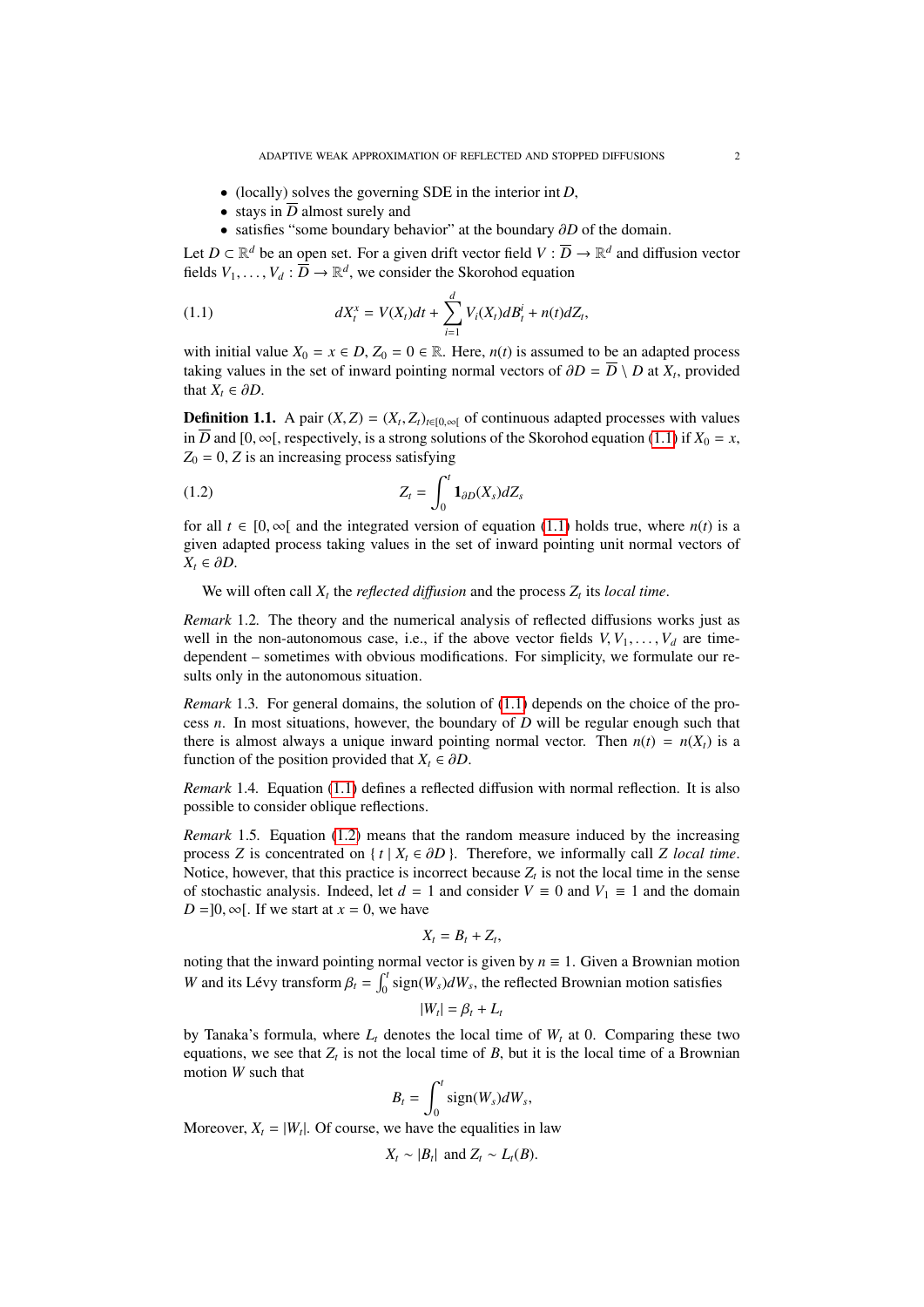Recall that the local time  $L_t$  of *W* is defined by

$$
L_t = \lim_{\epsilon \to 0} \frac{1}{2\epsilon} \int_0^t \mathbf{1}_{[0,\epsilon]}(|W_s|)ds,
$$

see, for instance, [\[17\]](#page-43-1).

For the existence and uniqueness result given by Saisho [\[18\]](#page-43-2), we have to impose some regularity conditions on the domain. Let  $D \subset \mathbb{R}^d$  be an open set and consider, for  $x \in \partial D = \overline{D}$  int *D*, the set of *invard normal unit vectors*  $\mathcal N$ , defined by  $\overline{D}$  \ int *D*, the set of *inward normal unit vectors*  $N_x$  defined by

$$
\mathcal{N}_x = \bigcup_{r>0} \mathcal{N}_{x,r}, \quad \mathcal{N}_{x,r} = \left\{ y \in \mathbb{R}^d \mid ||y|| = 1, \ B(x - ry, r) \cap D = \emptyset \right\},\
$$

where  $B(x, r)$  denotes the sphere with radius *r* centered at *x*. We impose the following uniform condition on *D*.

<span id="page-2-0"></span>**Assumption 1.6.** There exists a constant  $r > 0$  such that  $N_x = N_{x,r} \neq \emptyset$  for every *x* ∈  $\partial D$ . Moreover, we require the vector fields *V*, *V*<sub>1</sub>, . . . , *V<sub>d</sub>* to be bounded and Lipschitz continuous.

*Remark* 1.7*.* Note that Assumption [1.6](#page-2-0) does not require uniqueness of the inward normal unit vector, in particular, non-differentiable domains are not excluded. In [\[18\]](#page-43-2), an alternative local assumption is provided. We choose the above uniform condition because it will be satisfied by our numerical examples.

Proposition 1.8. *Under the above assumptions, the Skorohod equation* [\(1.1\)](#page-1-0) *has a unique strong solution.*

*Proof.* This is [\[18,](#page-43-2) Theorem 5.1]. □

Reflected diffusions give stochastic representations of parabolic PDEs with Neumann boundary conditions. We refer to Freidlin [\[8\]](#page-43-3) for more details. Let *L* denote the infinitesimal generator of the SDE [\(1.1\)](#page-1-0), i.e.,

$$
Lf(x) = V_0 f(x) + \frac{1}{2} \sum_{i=1}^{d} V_i^2 f(x), \quad x \in \mathbb{R}^d
$$

where  $V_0$  is the Stratonovich corrected drift vector field

$$
V_0(x) = V(x) - \frac{1}{2} \sum_{i=1}^{d} DV_i(x) \cdot V_i(x).
$$

Here, we denote the Jacobian of a vector-field  $W : \mathbb{R}^d \to \mathbb{R}^d$  by DW, and we identify vector fields with first order differential operators via

$$
Wf(x) = \nabla f(x) \cdot W(x).
$$

Note that  $Wf : \mathbb{R}^d \to \mathbb{R}$  is a function of the same type as f, therefore we can apply the vector field *W* to the function *Wf* as before and denote the result by  $W^2 f$ .

We consider a heat equation with Neumann and Dirichlet boundary conditions. Assume that the boundary  $\partial D$  of the domain is subdivided into two disjoint sub-domains,  $\partial D =$  $\partial D_R \cup \partial D_S$ . We consider the following boundary value problem.

<span id="page-2-1"></span>(1.3)  

$$
\begin{cases}\n\frac{\partial}{\partial t}u(t, x) + Lu(t, x) = 0, & x \in \overline{D}, \\
u(T, x) = f(x), & x \in \overline{D}, \\
u(t, x) = g(x), & x \in \partial D \cap \partial D_S, \\
\frac{\partial}{\partial n}u(t, x) = h(x), & x \in \partial D \cap \partial D_R,\n\end{cases}
$$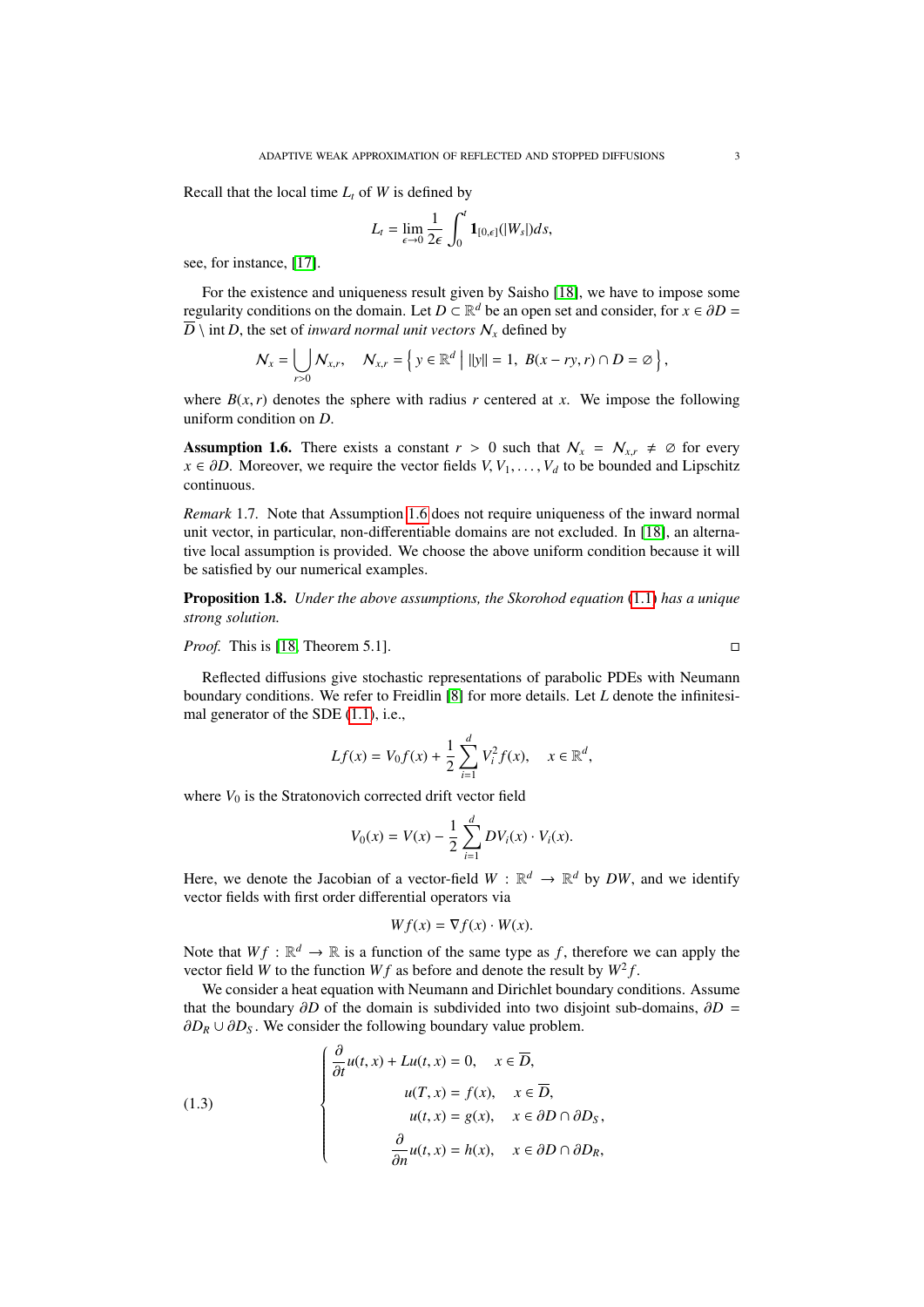where  $t \in [0, T]$ ,  $f : \overline{D} \to \mathbb{R}$ ,  $g : \overline{D}_S \to \mathbb{R}$  and  $h : \partial D_R \to \mathbb{R}$  are sufficiently regular functions,  $n(x)$  is assumed to be the unique inward normal vector at  $x \in \partial D$  and we denote

$$
\frac{\partial}{\partial n}u(t,x) = \langle \nabla u(t,x), n(x) \rangle,
$$

the normal derivative of  $u(t, x)$  at  $x \in \partial D$ . By a solution of [\(1.3\)](#page-2-1) we understand a function  $u \in C^{1,2}([0, T] \times \overline{D})$  satisfying the above PDE  $u \in C^{1,2}([0, T] \times \overline{D})$  satisfying the above PDE.

*Remark* 1.9*.* We could additionally let the data, i.e., the driving vector fields and the boundary conditions *g* and *h*, depend on time. We refrain from doing so for ease of notation.

<span id="page-3-1"></span>Proposition 1.10. *Assume that the solution u of problem* [\(1.3\)](#page-2-1) *has bounded time-derivative, gradient and Hessian matrix for all*  $(t, x) \in [0, T] \times \overline{D}$ . Then we have the stochastic repre*sentation*

$$
u(t,x)=E\bigg[f(X_T)\mathbf{1}_{\tau\geq T}+g(X_\tau)\mathbf{1}_{\tau
$$

*where*  $\tau = \inf \{ s \ge t \mid X_s \in \partial D_s \}$  *and*  $x \wedge y := \min(x, y)$ .

*Proof.* The proposition is a special case of [\[8,](#page-43-3) Theorem II.5.1] (which only contains the purely reflecting part). Nevertheless, we repeat the simple and instructive proof in the case of a purely reflecting diffusion. Fixing  $T > t > 0$  and the stopping time  $\tau$  as above. We apply Itô's formula to  $u(s, X_s)$  and obtain

$$
u(T \wedge \tau, X_{T \wedge \tau}) = u(t, X_t) + \int_t^{T \wedge \tau} \left( Lu(s, X_s) + \frac{\partial u}{\partial t}(s, X_s) \right) ds
$$
  
+ 
$$
\sum_{i=1}^d \int_t^{T \wedge \tau} \langle \nabla u(s, X_s), V_i(X_s) \rangle dB_s^i
$$
  
+ 
$$
\int_t^{T \wedge \tau} \langle \nabla u(s, X_s), n(X_s) \rangle dZ_s.
$$

Note that  $dZ_s$  is concentrated on  $\{X_s \in \partial D_R\}$ , consequently we may replace the integrand<br>in the last term by  $\frac{\partial u(s, X) - h(X)}{\partial T}$ . Furthermore,  $I u + \frac{\partial u}{\partial T} = 0$  by the PDF. Taking in the last term by  $\frac{\partial}{\partial n}u(s, X_s) = h(X_s)$ . Furthermore,  $Lu + \frac{\partial}{\partial t}u = 0$  by the PDE. Taking expectations (conditional on  $X = x$ ) concludes the proof since  $\frac{d}{dt} \text{erper}(\cos(\cos(\theta)) - \sin(\cos(\theta)) - \sin(\cos(\theta)) - \sin(\cos(\theta))$ <br>expectations (conditional on *X<sub>t</sub>* = *x*) concludes the proof since

$$
E[u(T \wedge \tau, X_{T \wedge \tau})|X_t = x] = E\left[f(X_T)\mathbf{1}_{\tau \ge T} + g(X_{\tau})\mathbf{1}_{\tau < T}\bigg|X_t = x\right]
$$

by the boundary conditions.

### 2. APPROXIMATION OF STOPPED REFLECTED DIFFUSIONS

<span id="page-3-0"></span>We give a review of some approximation methods for a diffusion reflected and stopped at the boundary found in the literature. Again, we concentrate mostly on the reflecting case. We first present the standard projected Euler approach to stopped reflected diffusions, see Costantini, Pacchiarotti and Sartoretto [\[6\]](#page-43-4). This approach yields a method with weak order of convergence 1/2 – in particular, they give a simple example, where this convergence rate is precise. Gobet [\[13\]](#page-43-5) has constructed an algorithm for weak approximation of purely reflecting or purely stopped diffusions based on a half-space approximation of the the boundary of the domain. In certain cases, he can prove a convergence with rate 1. Finally, Bossy, Gobet and Talay [\[3\]](#page-43-6) have found a method with order one based on symmetrization valid for purely reflecting diffusions, provided that the boundary condition satisfies  $h \equiv 0$  (also for oblique reflections). For references to alternative approaches to weak approximation of reflected diffusions we again refer to Gobet [\[13\]](#page-43-5). Regarding *adaptive* approximations of one-dimensional reflected Brownian motions, Asmussen, Glynn and Pitman [\[2\]](#page-43-7) indicate a simple method using two fixed step sizes chosen according to the distance to the boundary.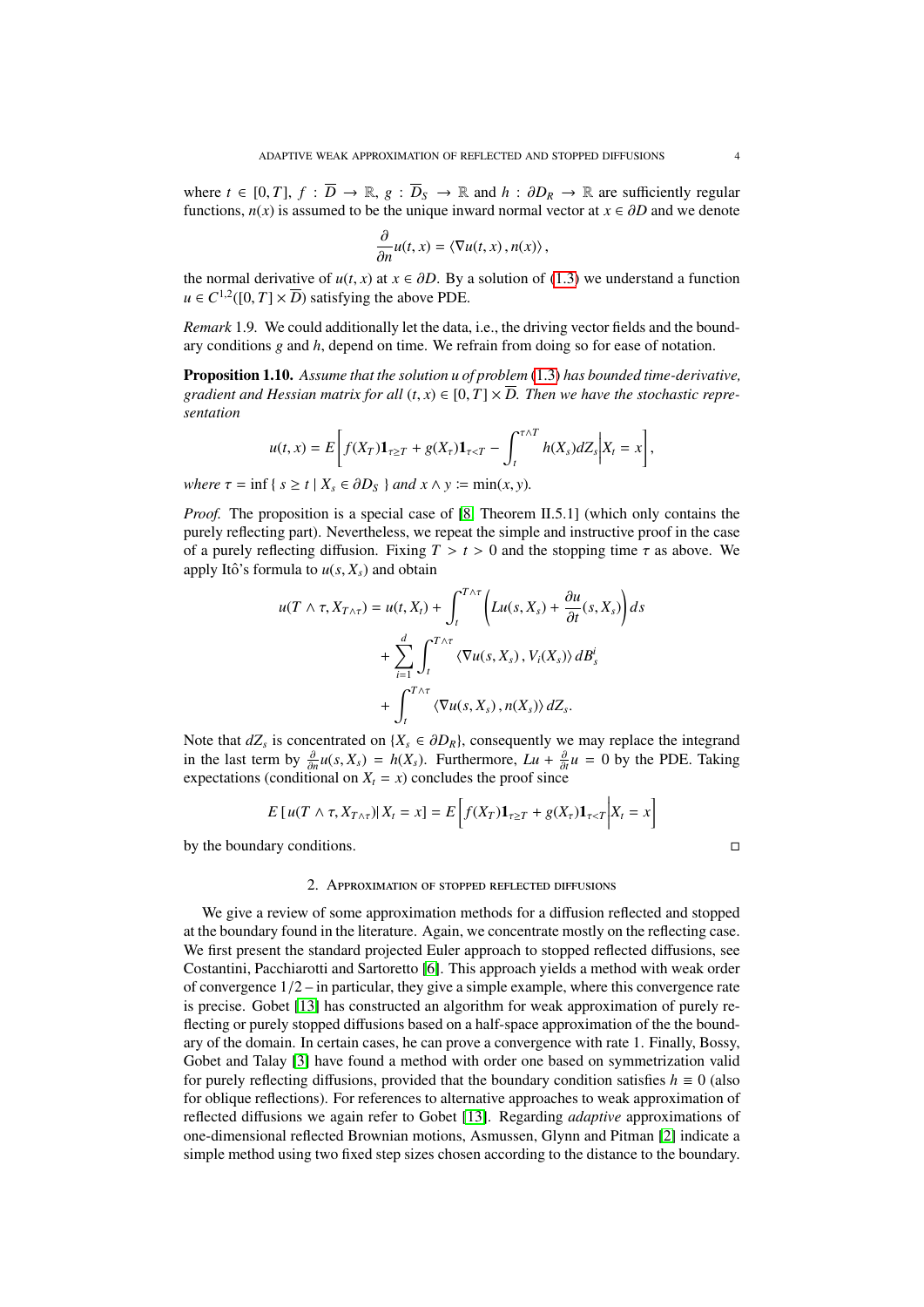For the stopped diffusion, in the same paper [\[13\]](#page-43-5), Gobet has introduced a similar halfspace based approach to weak approximation of stopped diffusions. In this case, there is also the adaptive algorithm developed by Dzougoutov et al. [\[7\]](#page-43-8).

Of course, there are also several papers on strong approximation of stopped and reflected diffusion. As a representative work we cite [\[19\]](#page-44-1), where the projected Euler method is shown to have strong order of convergence 1/4 for general convex domains and 1/2 for convex polyhedrons in the case of reflected diffusions.

Since the algorithm in [\[6\]](#page-43-4) is the basis of our algorithms, as well as of the two other algorithms mentioned above, we shall give a rather detailed description. Let us first introduce some general notation: given a partition  $0 = t_0 < t_1 < \cdots < t_N = T$ , we denote  $\Delta t_i = t_{i+1}$ ,  $\Delta B_i = B_{t_{i+1}} - B_{t_i}$  and  $\Delta Z_i = Z_{t_{i+1}} - Z_{t_i}$ ,  $i = 0, \ldots, N - 1$ . The same convention will also be applied to the approximations to the above quantities, which are denoted by  $\overline{Y}$ ,  $\overline{Z}$ applied to the approximations to the above quantities, which are denoted by  $\overline{X}$ ,  $\overline{Z}$ , ...

For simplicity, assume that  $\#\mathcal{N}_x = 1$  for each  $x \in \partial D$ . Furthermore, assume that we can find a unique projection  $\Pi(x) \in \partial D$  for each  $x \notin \overline{D}$ . Fix  $T > 0$  and an initial condition  $x \in \overline{D}$ . Algorithm [2.1](#page-4-0) is, in fact, a straight-forward discretization of the Skorohod equation [\(1.1\)](#page-1-0). Indeed, applying the simplest possible stochastic Taylor expansion (see [\[15,](#page-43-9) Chapter 5]) to the reflected diffusion [\(1.1\)](#page-1-0) on the interval  $[t_i, t_{i+1}]$  yields the approximation

$$
X_{t_{i+1}} \approx X_{t_i} + V(X_{t_i})\Delta t_i + \sum_{j=1}^d V_j(X_{t_i})\Delta B_i^j + n(X_{t_i})\Delta Z_{t_i}.
$$

Defining

$$
\hat{X}_{i+1} := X_{t_i} + V(X_{t_i})\Delta t_i + \sum_{j=1}^d V_j(X_{t_i})\Delta B_i^j,
$$

we get

$$
X_{t_{i+1}}-\hat{X}_{i+1}\approx n(X_{t_i})\Delta Z_{i+1},
$$

or

$$
\Delta Z_{i+1} \approx \|X_{t_{i+1}} - \hat{X}_{i+1}\|.
$$

This motivates the following algorithm for *weak* approximation of a reflected and stopped diffusion.

<span id="page-4-0"></span>Algorithm 2.1. *Fix a uniform time discretization*  $0 = t_0 < t_1 < \cdots < t_N = T$ , *i.e.*,  $\Delta t_i = t_{i+1} - t_i = \frac{T}{N}$ ,  $i = 0, \ldots, N-1$ . Moreover, fix an *i. i. d. sequence of random variables*<br> $(\sqrt{D})^{N-1}$  and that the mean varie of radominity thuse of  $\sqrt{D}$  (and have of  $\epsilon^{II}(\sqrt{D})$  eximiles  $(\Delta \overline{B}_i)_{i=0}^{N-1}$  such that the moments of order up to three of  $\Delta \overline{B}_0$  (and hence of all  $\Delta \overline{B}_i$ ) coincide with those of an n-dimensional normal random variable with covariance matrix  $\frac{T}{N}$  id<sub>n</sub>.

- (1) *Set*  $\overline{X}_0^N = x$ ,  $\overline{Z}_0^N = 0$ ,  $N_{\overline{\tau}} = N + 1$ , and  $i = 0$ .<br>(2) Compute (2) *Compute*
- 

$$
\hat{X}_{i+1}^N = \overline{X}_i^N + V(\overline{X}_i^N)\Delta t_i + \sum_{j=1}^d V_j(\overline{X}_i^N)\Delta \overline{B}_i^j.
$$

(3) *Project to the domain, i.e., set*

$$
\begin{aligned} & \overline{X}_{i+1}^N = \begin{cases} \hat{X}_{i+1}^N, \quad & \hat{X}_{i+1}^N \in \overline{D}, \\ & \Pi(\hat{X}_{i+1}^N), \quad \hat{X}_{i+1}^N \notin \overline{D}, \end{cases} \\ & \overline{Z}_{i+1}^N = \begin{cases} \overline{Z}_i^N, \quad & \hat{X}_{i+1}^N \in \overline{D} \text{ or } \overline{X}_{i+1}^N \in \partial D_S, \\ \overline{Z}_i^N + \left\| \Pi(\hat{X}_{i+1}^N) - \hat{X}_{i+1}^N \right\|, \quad else. \end{cases} \end{aligned}
$$

(4) *If*  $\overline{X}_{i+1}^N \in \partial D_S$ , set  $N_{\overline{\tau}} = i + 1$  *and go to (5). Otherwise, increase i by one. If*  $i < N$ , *go back to (2), else go to (5).*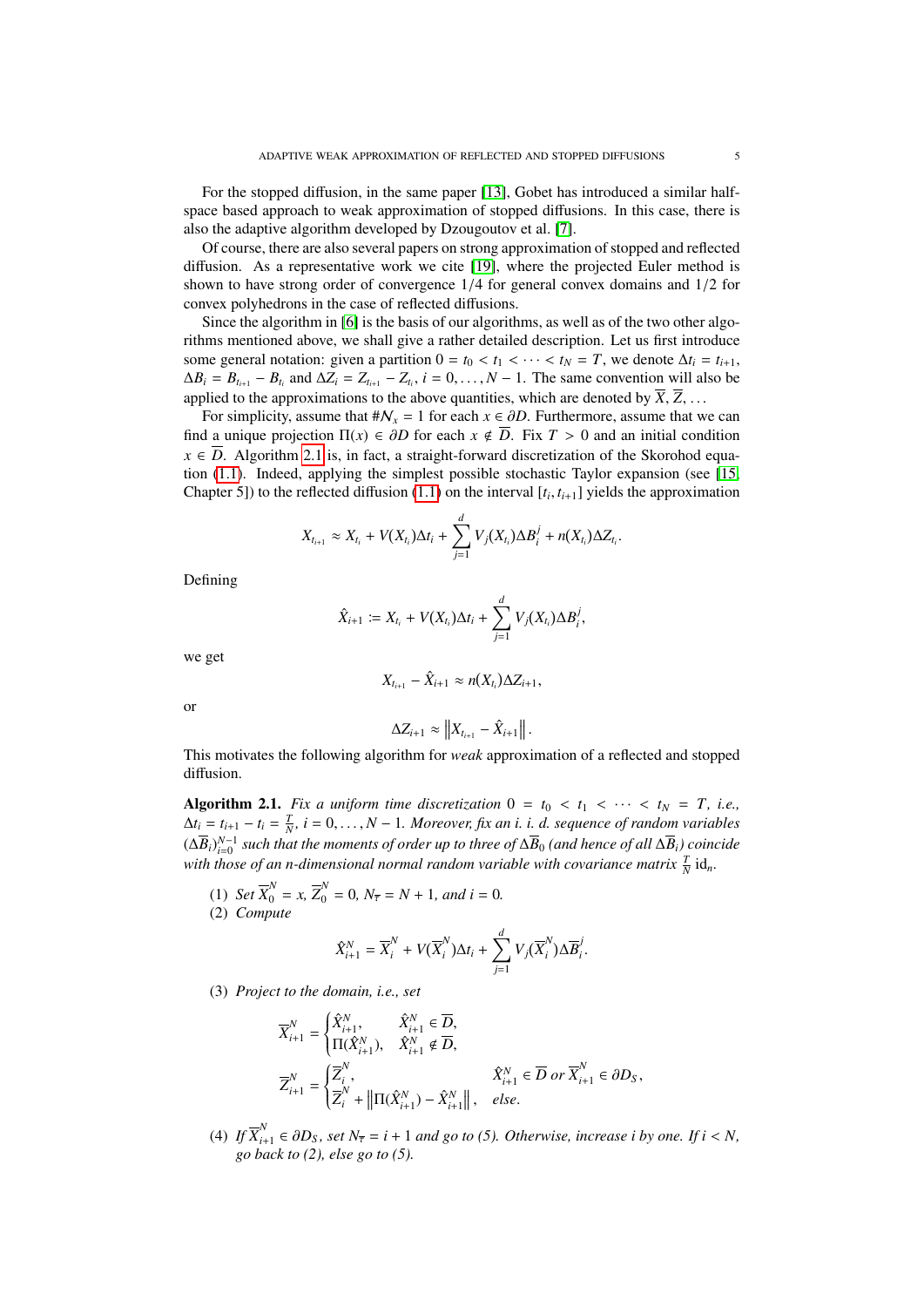### (5) *Calculate*

<span id="page-5-0"></span>
$$
\overline{F}^N = f(\overline{X}_N^N) \mathbf{1}_{N_{\overline{r}} \geq N} + g(\overline{X}_{N_{\overline{r}}}^N) \mathbf{1}_{N_{\overline{r} < N}} - \sum_{i=0}^{N \wedge N_{\overline{r}}-1} h(\overline{X}_{i+1}^N) \Delta \overline{Z}_i^N.
$$

The solution  $u(T, x) \approx E(\overline{F}^N)$  is then calculated by Monte Carlo simulation from the distribution  $\overline{F}^N$  given in Algorithm [2.1](#page-4-0) above.

If *u* is sufficiently regular (e.g., *u* ∈  $C_b^3([0, T] \times \overline{D})$ ) and the random variables  $\Delta \overline{B}_i$  are bounded or Gaussian, then we have either bounded or Gaussian, then we have

$$
(2.1) \t\t\t  $\left| u(T, x) - E(\overline{F}^N) \right| \le \frac{C}{N^{1/2}},$
$$

where  $\Delta \overline{Z}_i^N = \overline{Z}_{i+1}^N - \overline{Z}_i^N$  $i<sub>i</sub>$ ,  $i = 0, ..., N - 1$ . This result is [\[6,](#page-43-4) Theorem 3.4, Theorem 3.6], in [13] together with a remark in [\[13\]](#page-43-5).

The basic idea of the half-space approach of Gobet [\[13\]](#page-43-5) is that the solution of the Skorohod equation [\(1.1\)](#page-1-0) with constant coefficients can be given explicitly, if *D* is a half-space. More precisely, assume that we have already constructed  $\overline{X}_l^N$  $\overline{Z}_l^N$  and  $\overline{Z}_l^N$ More precisely, assume that we have already constructed  $X_l^{\dagger}$  and  $Z_l^{\dagger}$ ,  $l = 0, ..., i$ . In order to construct  $\overline{X}_{l+1}^N$  and  $\overline{Z}_{l+1}^N$ , we project  $\overline{X}_l^N$  to the boundary (along the normal direction),  $\sum_{i=1}^{N}$  and  $\overline{Z}_{i+1}^{N}$  $\overline{X}_{i+1}^N$ , we project  $\overline{X}_i^N$  $\hat{i}$  to the boundary (along the normal direction), finding the point  $\widetilde{X}$ . Now we calculate the exact solution  $(\hat{X}_{i+1}^N, \hat{Z}_{i+1}^N)$  at time  $t_{i+1}$  of the reflected diffusion problem with constant coefficients  $V(\overline{X}_i^N)$  $V_i^N$  and  $V_1(\overline{X}_i^N)$  $V_n$ ,  $V_n(\overline{X}_i^N)$  $\binom{n}{i}$  and for the domain given by the half-space bounded by the tangent hyperplane on *D* at *X*. If the new point  $\hat{X}_{i+1}^N \in \overline{D}$ , then we set  $\overline{X}_{i+1}^N = \hat{X}_{i+1}^N$  and  $\overline{Z}_{i+1}^N = \overline{Z}_i^N + \hat{Z}_{i+1}^N$ . Otherwise, we project  $\hat{X}_{i+1}^N$  back to  $\overline{D}$ ,  $\overline{X}_{i+1}^N = \Pi(\hat{X}_{i+1}^N)$ , and add an additional increment to the local time. The quantity of interest  $u(T, x)$  is now similarly approximated as in [\(2.1\)](#page-5-0), with one difference: now the approximation of the local time may increase in a sub-interval  $[t_i, t_{i+1}]$ , i.e.,  $\Delta \overline{Z}_{i}^{N} > 0$ , even though  $\overline{X}_{i+1}^{N}$  ∈ int *D*. Consequently, we need to replace the term  $h(\overline{X}_{i+1}^{N})$  $\binom{1}{i+1}$  by  $h(\Pi(\overline{X}_i^N))$  $\binom{r}{i+1}$ ) this time.

Under some regularity conditions, Gobet [\[13\]](#page-43-5) proves weak convergence of this method to the solution of the pure Neumann boundary problem [\(1.3\)](#page-2-1), with  $\partial D_R = \partial D$ . The proven rate of convergence is  $\frac{1}{2}$ , but it is 1 in case of *co-normal reflection*, i.e., if the reflection is along the (normalized) direction

$$
\gamma(x) = \langle V_1(x), n(x) \rangle V_1(x) + \cdots + \langle V_d(x), n(x) \rangle V_d(x).
$$

Based on numerical evidence, Gobet, however, conjectures that this order of convergence holds for more general situations.

*Remark* 2.2*.* Up to our knowledge, there is no explicit construction to the problem of a Brownian motion in a half-space domain *D* such that the process is reflected on, say, a (*<sup>d</sup>* <sup>−</sup> 1)-dimensional half-space of ∂*<sup>D</sup>* and stopped at the rest of ∂*D*. Therefore, the idea of the Gobet algorithm is difficult to realize when one has both reflection and stopping.

Finally, Bossy, Gobet and Talay [\[3\]](#page-43-6) have constructed a symmetrized Euler scheme. But for one difference, the scheme is equal to Algorithm [2.1.](#page-4-0) This difference is the calculation of  $\overline{X}_{i}^{N}$ *i*<sup>∤</sup><sub>*i*</sub>+1</sub> from  $\hat{X}_{i+1}^N$  in the case  $\hat{X}_{i+1}^N \notin \overline{D}$ : instead of merely projecting  $\hat{X}_{i+1}^N$  to ∂*D* as in Al-gorithm [2.1,](#page-4-0) the new point  $\overline{X}_{i+1}^N \in \text{int } D$  is found by projecting onto  $\partial D$  and then following the direction  $\gamma$  of reflection further into the interior of the domain, such that  $\overline{X}_{i}^{N}$ <br>have the same distance to  $\partial D$  along the direction  $\gamma$ . The algorithm converges w  $\hat{X}_{i+1}^{N}$  and  $\hat{X}_{i+1}^{N}$ have the same distance to  $\partial D$  along the direction  $\gamma$ . The algorithm converges with order 1 provided that  $h \equiv 0$  even for oblique reflection.

The aforementioned adaptive algorithm for one-dimensional reflected Brownian motions (reflected at 0) of  $[2]$  works as follows. Given a computer budget  $c$ , the authors propose to take a step size  $h_c^{(1)}$  if the current position  $\overline{X} < x_c$  and  $h_c^{(2)}$  otherwise. They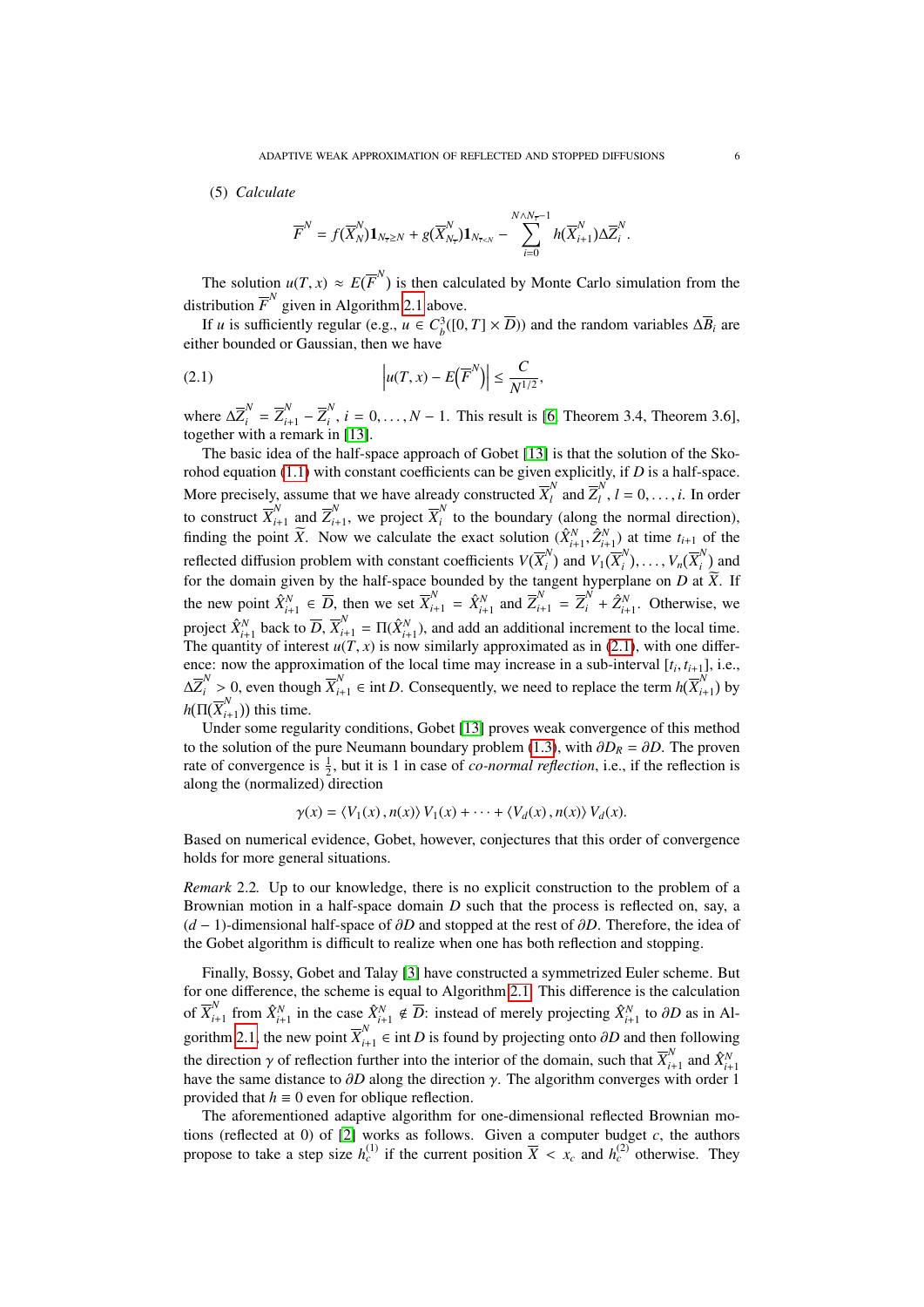propose to choose

$$
x_c \approx c^{-1/5}
$$
,  $h_c^{(1)} \approx c^{-3/5}$ ,  $h_c^{(2)} \approx c^{-2/5}$ .

Thus, the adaptivity only consists in a switch between two fixed step-sizes depending on the current position.

### 3. AN ERROR EXPANSION

<span id="page-6-0"></span>Both our algorithms are based on the Algorithm [2.1](#page-4-0) of Costantini et al. [\[6\]](#page-43-4). In this section, we give an error expansion for this method, which is based on the proof of Proposition [1.10.](#page-3-1)

First we explicitly introduce the splitting hinted upon in the proof of Proposition [1.10,](#page-3-1) namely  $g u = u_S + u_R$ , which respectively solve

(3.1)  

$$
\begin{cases}\n\frac{\partial}{\partial t}u_S(t,x) + Lu_S(t,x) = 0, & x \in \overline{D}, \\
u_S(T,x) = f(x), & x \in \overline{D}, \\
u_S(t,x) = g(x), & x \in \partial D \cap \partial D_S, \\
\frac{\partial}{\partial n}u_S(t,x) = 0, & x \in \partial D \cap \partial D_R,\n\end{cases}
$$

and

(3.2)  

$$
\begin{cases}\n\frac{\partial}{\partial t}u_R(t,x) + Lu_R(t,x) = 0, & x \in \overline{D}, \\
u_R(T,x) = 0, & x \in \overline{D}, \\
u_R(t,x) = 0, & x \in \partial D \cap \partial D_S, \\
\frac{\partial}{\partial n}u_R(t,x) = h(x), & x \in \partial D \cap \partial D_R.\n\end{cases}
$$

These functions obviously have the stochastic representations

 $\sim$  2

$$
(3.3) \t u_S(t,x) = E^{t,x} \left[ f(X_T) \mathbf{1}_{\tau \ge T} + g(X_\tau) \mathbf{1}_{\tau < T} \right], \t u_R(t,x) = E^{t,x} \left[ - \int_t^{T \wedge \tau} h(X_s) dZ_s \right],
$$

where  $E^{t,x}$  denotes the conditional expectation given  $X_t = x$ . For the numerical analysis, we will use the following conventions. Given a grid  $0 = t_0 < t_1 < \cdots < t_N = T$ , let us denote the discrete Euler process by  $X_i$ ,  $i = 0, ..., N$ , i.e.,

<span id="page-6-1"></span>(3.4) 
$$
\overline{X}_{i+1} = \Pi \Big( \overline{X}_i + V(\overline{X}_i) \Delta t_i + \sum_{j=1}^d V_j(\overline{X}_i) \Delta B_i^j \Big)
$$

with  $\overline{X}_0 = X_0$ . Here,  $\Pi$  denotes the projection operator onto  $\overline{D}$ . Moreover, we do not restrict ourselves to a deterministic grid in the current discussion. Indeed, *N* and the stepsizes  $\Delta t_i = t_{i+1} - t_i$  can very well be random, as long as  $\Delta t_i$  is  $\mathcal{F}_{t_i}$ -measurable for every *i*. (Note that  $t_i$  is a stopping time in that case.) If  $\overline{X}_{i+1} \in \partial D_R$ , we also define the increment of the approximate local time as of the approximate local time as

$$
\Delta \overline{Z}_i = \left\| \overline{X}_i + V(\overline{X}_i) \Delta t_i + \sum_{j=1}^d V_j(\overline{X}_i) \Delta B_i^j - \overline{X}_{i+1} \right\|,
$$

compare to Algorithm [2.1.](#page-4-0) Moreover, we set

$$
\overline{\tau} = \inf \left\{ t = t_i \mid \overline{X}_i \in \partial D_S \right\}, \quad t_{N_{\overline{\tau}}} = \overline{\tau} \wedge T.
$$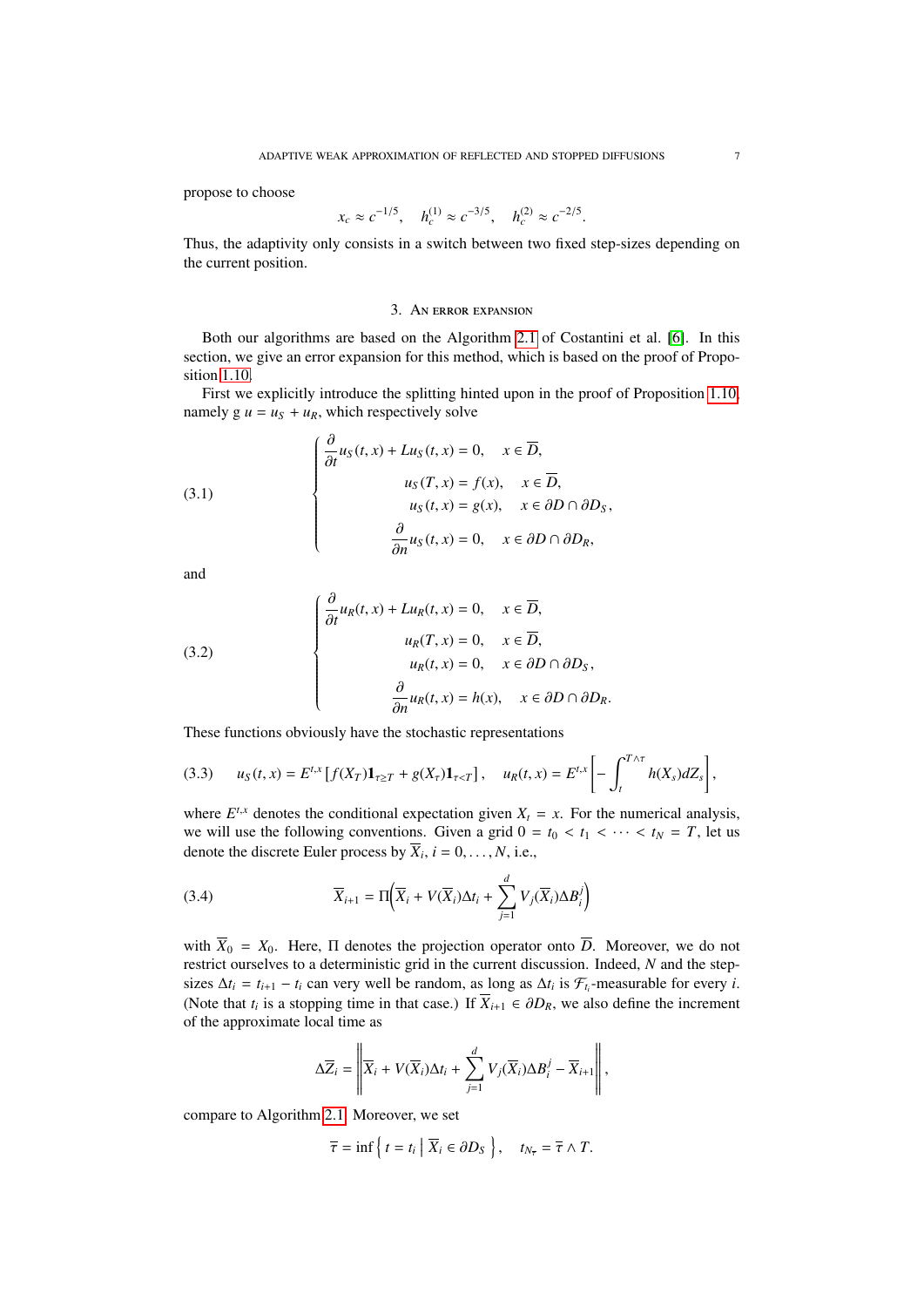**Definition 3.1.** The *continuous, discretely reflected* Euler process  $\hat{X}_t$  is defined by  $\hat{X}_0$  =  $\hat{X}_{0+} = X_0$  and

$$
\hat{X}_t = \hat{X}_{t_i+} + \int_{t_i}^t V(\hat{X}_{t_{i+}})ds + \sum_{j=1}^d \int_{t_i}^t V_j(\hat{X}_{t_{i+}})dB_s^j, \quad t_i < t \leq t_{i+1}.
$$

At  $t_{i+1}$ , we project  $\hat{X}$  to the boundary of the domain *D*, but only if the projection is in  $\partial D_R$ *and* if the discrete Euler process has not been stopped yet, i.e.,

$$
\hat{X}_{t_{i+1}+} = \begin{cases} \Pi(\hat{X}_{t_{i+1}}), & \hat{X}_{t_{i+1}} \notin D \text{ and } \Pi(\hat{X}_{t_{i+1}}) \in \partial D_R \text{ and } t_{i+1} \leq \overline{\tau}, \\ \hat{X}_{t_{i+1}}, & \text{else.} \end{cases}
$$

Moreover, we consider the first hitting time  $\hat{\tau}$  of  $\hat{X}$  at the set  $\partial D_S$  and set

 $N_{\hat{\tau}} = \inf \{ 0 \le i \le N \mid t_{i+1} > \hat{\tau} \} \wedge N.$ 

*Remark* 3.2. The word "continuous" in the name of  $\hat{X}$  only refers to the time variable. In fact,  $\hat{X}$  is piecewise continuous.

<span id="page-7-1"></span>*Remark* 3.3*.* Different to ordinary and to the purely stopped diffusion in [\[7\]](#page-43-8)), the process  $\hat{X}$  defined above cannot be regarded as a simple interpolation of the discrete process  $\overline{X}$ . Indeed, notice that both  $\hat{\tau} < \bar{\tau}$  and  $\bar{\tau} < \hat{\tau}$  are possible cases. The second happens, for instance, if  $\overline{X}_i = \hat{X}_i$ ,  $\hat{X}_i$  leaves *D* through  $\partial D_R$  and stays outside *D* until  $t_{i+1}$  such that  $\Pi(\hat{X}) \subseteq \partial D_i$ . In this case,  $\overline{X} \subseteq \partial D_i$  and  $\overline{\overline{x}} = t$ , whereas  $\hat{\overline{x}} \geq t$ , and  $\hat{X} = t \overline{X}$ .  $\Pi(\hat{X}_{t_{i+1}}) \in \partial D_S$ . In this case,  $\overline{X}_{i+1} \in \partial D_S$  and  $\overline{\tau} = t_{i+1}$ , whereas  $\hat{\tau} > t_{i+1}$  and  $\hat{X}_{t_{i+1}} \neq \overline{X}_{i+1}$ . For a sketch of  $\hat{\tau} > \overline{\tau}$  see Figure [1.](#page-7-0)



<span id="page-7-0"></span>**Figure 1.** *Example for*  $\hat{\tau} > \overline{\tau}$  *as described in Remark [3.3.](#page-7-1)* 

For the considerations in the following propositions, let us assume that the solution *u* of [\(1.3\)](#page-2-1) can be extended to  $[0, T] \times \mathbb{R}^d$  in the sense that there is a function  $v : [0, T] \times \mathbb{R}^d \to \mathbb{R}$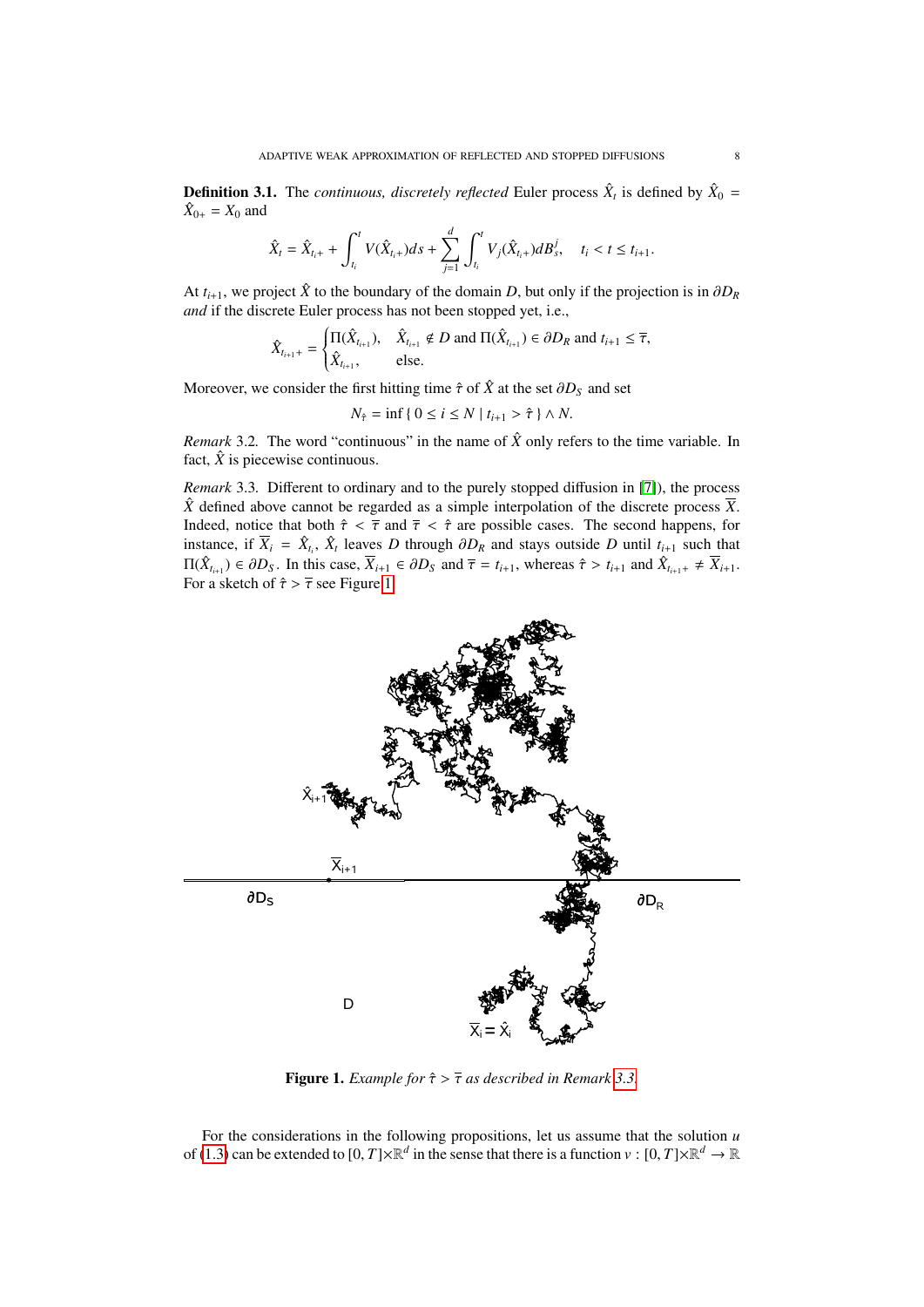that coincides with *u* on  $[0, T] \times \overline{D}$  and solves  $\frac{\partial}{\partial t}v + Lv = 0$  globally and is  $C^{1,2}$  globally.<br>We will denote the extension again with the letter *u*. With both Dirichlet and Neumann We will denote the extension again with the letter *u*. With both Dirichlet and Neumann We will denote the extension again with the letter *u*. With both Dirichlet and Neumann conditions present, this assumption is hard to verify.

*Remark* 3.4*.* To illustrate that the above assumption can be satisfied for some class of problems, consider the following situation. Assume that the driving vector fields  $V, V_1, \ldots, V_d$ are real-analytic and can be extended (as analytic functions) to some neighborhood  $U \supset D$ . Moreover, assume that we are given an analytic solution *u* :  $[0, T] \times \overline{D} \to \mathbb{R}$  of [\(1.3\)](#page-2-1) which can be extended as an analytic function to *U*. Then the extended function  $u : [0, T] \times U \to \mathbb{R}$ satisfies the PDE

$$
\frac{\partial}{\partial t}u(t,x) + Lu(t,x) = 0, \quad x \in U,
$$

since  $\frac{\partial}{\partial t}u(t, x) + Lu(t, x)$  is an analytic function which is zero on  $D \subset U$ .

<span id="page-8-0"></span>Proposition 3.5. *The weak error of the Euler scheme* [\(3.4\)](#page-6-1) *for approximation of the solution of* [\(1.3\)](#page-2-1) *by*

(3.5) 
$$
\overline{u}(0, x_0) = E\left[f(\overline{X}_{N\wedge N_{\overline{r}}}) - \sum_{i=0}^{N_{\overline{r}}-1} h(\overline{X}_{i+1})\Delta \overline{Z}_i\right]
$$

*satisfies the error expansion*

$$
(3.6) \quad \overline{u}(0, x_0) - u(0, x_0) = -\frac{1}{2}E\left[\sum_{i=0}^{N_{\overline{\tau}}-1-1_{\{\overline{\tau}
$$

*where*  $u_{R,nn}$  *and*  $u_{S,nn}$  *are defined in* [\(3.9\)](#page-9-0)*.* 

*Proof.* We analyze the error of the discrete Euler scheme [\(3.4\)](#page-6-1) by splitting it into the error contribution for the purely stopped part  $u_S(0, x_0)$  and for  $u_R(0, x_0)$ , respectively. In other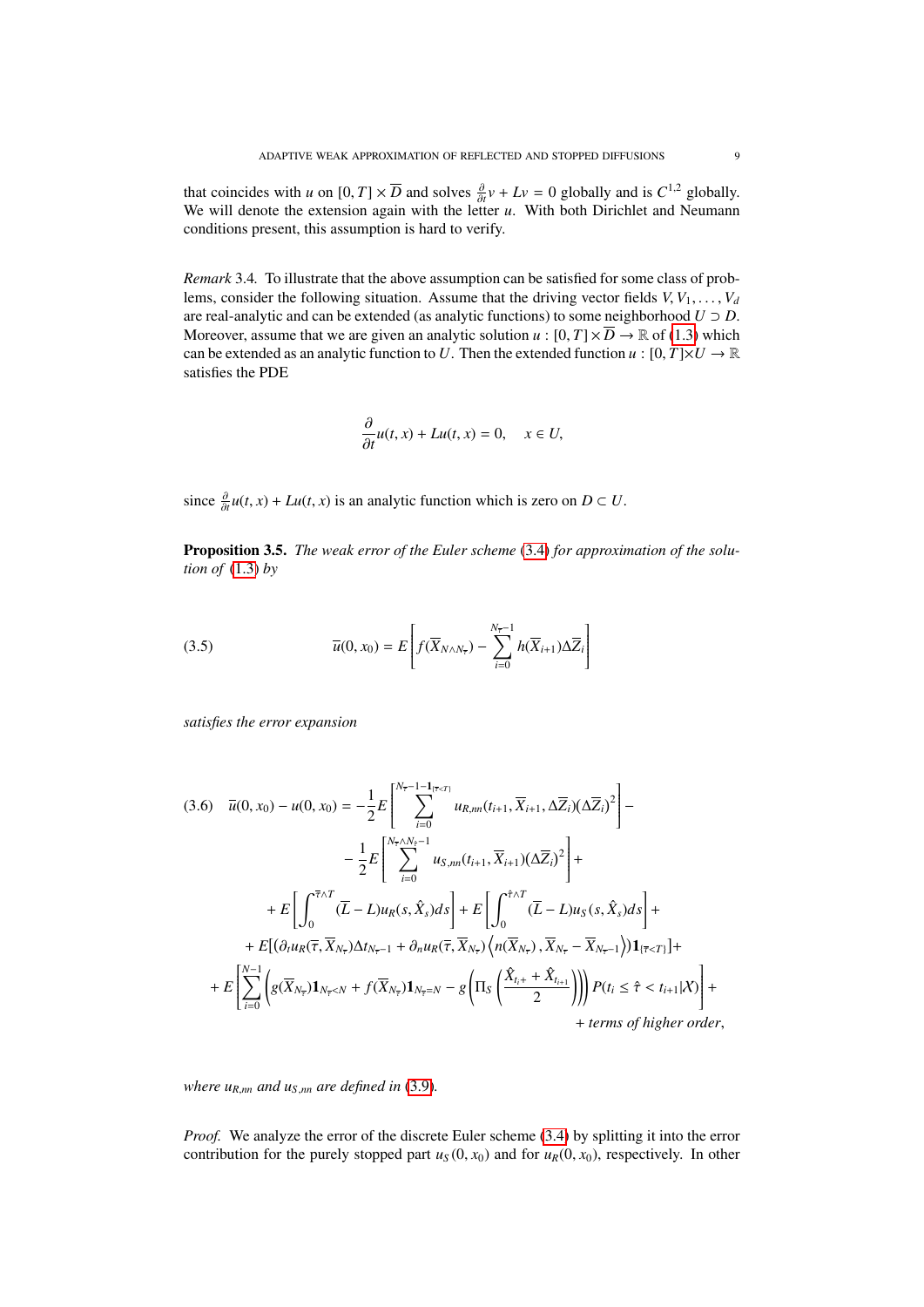words, using  $u(t, x) = u_R(t, x) + u_S(t, x)$ , we have

<span id="page-9-2"></span>
$$
\overline{u}(0, x_0) - u(0, x_0) = E \left[ u(T \wedge \overline{\tau}, \overline{X}_{N \wedge N_{\overline{\tau}}}) - u(0, x_0) - \sum_{i=0}^{N \wedge N_{\overline{\tau}} - 1} h(\overline{X}_{i+1}) \Delta \overline{Z}_i \right]
$$

$$
= E \left[ \sum_{i=0}^{N \wedge N_{\overline{\tau}} - 1} \left( \left[ u_R(t_{i+1}, \overline{X}_{i+1}) - u_R(t_i, \overline{X}_i) \right] - h(\overline{X}_i) \Delta \overline{Z}_i \right) + u_S(T \wedge \overline{\tau}, \overline{X}_{N \wedge N_{\overline{\tau}}}) - u_S(0, x_0) \right]
$$

$$
(3.7a) \qquad \qquad = E\left[\sum_{i=0}^{N\wedge N_{\overline{r}}-1-1_{N_{\overline{r}}
$$

(3.7b) 
$$
+ E\bigg[ (u_R(t_{N_{\overline{r}}}, \overline{X}_{i+1}) - u_R(t_{i+1}, \hat{X}_{i+1}) - h(\overline{X}_{i+1})\Delta \overline{Z}_i) \mathbf{1}_{N_{\overline{r}} \leq N} \bigg] +
$$

<span id="page-9-1"></span>(3.7c) 
$$
+ E \left[ \sum_{i=0}^{N \wedge N_{\overline{r}} - 1} u_R(t_{i+1}, \hat{X}_{i+1}) - u_R(t_i, \overline{X}_i) \right] +
$$

(3.7d) 
$$
+ E\bigg[u_S(T \wedge \overline{\tau}, \overline{X}_{N \wedge N_{\overline{\tau}}}) - u_S(0, x_0)\bigg]
$$

$$
= (I) + (II) + (III) + (IV).
$$

Let us first consider [\(3.7c\)](#page-9-1). By Ito's formula and the fact that  $\overline{X}_i = \hat{X}_{t_i+}$  for  $i < N_{\overline{t}},$ 

$$
u_R(t_{i+1}, \hat{X}_{i+1}) - u_R(t_i, \overline{X}_i) = \int_{t_i}^{t_{i+1}} \left( \frac{\partial u_R}{\partial t}(t, \hat{X}_l) + \overline{L}_{\overline{X}_i} u_R(t, \hat{X}_l) \right) dt + \cdots
$$
  
= 
$$
\int_{t_i}^{t_{i+1}} (\overline{L}_{\overline{X}_i} - L) u_R(t, \hat{X}_i) dt + \cdots,
$$

where " $\cdots$ " denotes a martingale term and  $\overline{L}_y$  denotes the infinitesimal generator of the SDE driven by the constant vector fields  $V(y)$ ,  $V_1(y)$ , ...,  $V_d(y) \in \mathbb{R}^d$ . Consequently, the term (3.7c) is equal to term [\(3.7c\)](#page-9-1) is equal to

(3.8) 
$$
(III) = E\bigg[\int_0^{\overline{\tau}} (\overline{L} - L) u_r(t, \hat{X}_t) dt\bigg].
$$

Classical Taylor expansion allows us to re-express the first term in the error expansion [\(3.7\)](#page-9-2). Indeed,

$$
\overline{X}_{i+1} = \hat{X}_{i+1} + n(\overline{X}_{i+1})\Delta \overline{Z}_i
$$

for  $0 \le i \le N_{\overline{\tau}-2}$  implies that

$$
u_R(t_{i+1}, \overline{X}_{i+1}) - u_R(t_{i+1}, \hat{X}_{i+1}) = u_R(t_{i+1}, \overline{X}_{i+1}) - u_R(t_{i+1}, \overline{X}_{i+1} - n(\overline{X}_{i+1})\Delta \overline{Z}_i)
$$
  
= 
$$
\Delta \overline{Z}_i \frac{\partial}{\partial n} u_R(t_{i+1}, \overline{X}_{i+1}) - (\Delta \overline{Z}_i)^2 u_{R,m}(t_{i+1}, \overline{X}_{i+1}, \Delta \overline{Z}_i),
$$

where

<span id="page-9-0"></span>(3.9) 
$$
u_{R,m}(t, x, z) = \int_0^1 (1 - \theta) \frac{\partial^2}{\partial n^2} u_R(t, x - \theta z n(x)) d\theta
$$
is a Taylor remainder term. Consequently, we get

(3.10) 
$$
(I) = E \left[ \sum_{i=0}^{N \wedge N_{\overline{t}} - 1 - 1_{N_{\overline{t}} < N}} (\Delta \overline{Z}_i)^2 u_{R,m}(t_{i+1}, \overline{X}_{i+1}, \Delta \overline{Z}_i) \right].
$$

Note that the above computation does not work for the sub-interval directly before hitting the stopping boundary, since then  $\hat{X}_{i+1}$  is projected onto the stopping boundary, and the corresponding directional derivative is not given by the equation (unlike *h*, the directional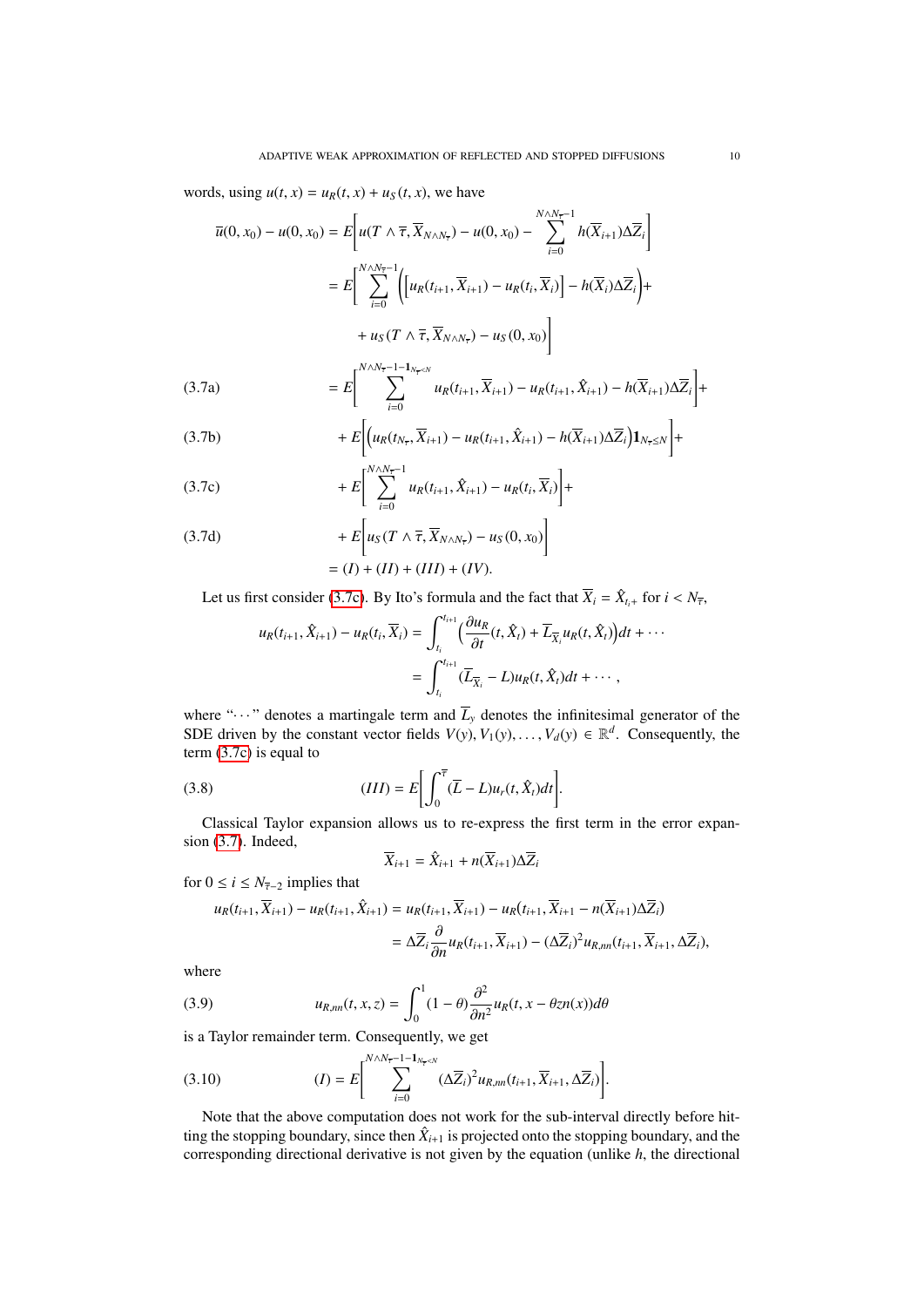derivative in the projection direction over the reflecting boundary). We can, however, do make an ordinary Taylor expansion

$$
E\left[\left(u_R(t_{N_{\overline{\tau}}}, \overline{X}_{N_{\overline{\tau}}}) - u_R(t_{N_{\overline{\tau}}-1}, \overline{X}_{N_{\overline{\tau}}-1})\right)\mathbf{1}_{\tau \leq N}\right] = \nE\left[\left(\partial_t u_R(t_{N_{\overline{\tau}}}, \overline{X}_{N_{\overline{\tau}}})\Delta t_{N_{\overline{\tau}}-1} + \left\langle \nabla u_R(t_{N_{\overline{\tau}}}, \overline{X}_{N_{\overline{\tau}}})\right), \overline{X}_{N_{\overline{\tau}}} - \overline{X}_{N_{\overline{\tau}}-1}\right\rangle\right)\mathbf{1}_{\tau \leq N}\right] + O(\ldots).
$$

While this expression is still not computable, we expect it to give a small contribution of order  $O(\sqrt{\Delta t_{N_{\overline{\tau}}-1}})$  only. We represent  $\overline{X}_{N_{\overline{\tau}}}-\overline{X}_{N_{\overline{\tau}}-1}$  as the sum of its component in direction  $n(X_{N_{\overline{\tau}}})$  and the complement. Since *n* is a normal vector to ∂*D*, the complement is tangential to  $\partial D$  – as long as  $X_{N_{\overline{r}}}$  is not a corner or an otherwise non-smooth point of  $\partial D$ . Since  $u_{\text{max}} = 0$ , we know that any directional derivative of  $u_{\text{max}}$  at  $\partial D_{\text{min}}$  is zero. Consequently  $u_R|_{\partial D_S}$  ≡ 0, we know that any directional derivative of  $u_R$  at  $\partial D_S$  is zero. Consequently, we obtain

$$
(3.11)
$$

$$
(II) = E\left[\left(\partial_t u_R(t_{N_{\overline{\tau}}}, \overline{X}_{N_{\overline{\tau}}}) \Delta t_{N_{\overline{\tau}}-1} + \partial_n u_R(t_{N_{\overline{\tau}}}, \overline{X}_{N_{\overline{\tau}}}) \left\langle n(\overline{X}_{N_{\overline{\tau}}}), \overline{X}_{N_{\overline{\tau}}} - \overline{X}_{N_{\overline{\tau}}-1}\right\rangle\right) \mathbf{1}_{\{\overline{\tau} < T\}}\right] + O(\ldots).
$$

We are left with the error from the pure stopping problem. As usual, we are aiming at Ito's formula using  $\hat{X}$ . Therefore, we subdivide the contribution into

<span id="page-10-1"></span>(*J*, *I*)  $E[u_S(\bar{\tau} \wedge T, \bar{X}_{N_{\bar{\tau}} \wedge N}) - u_S(\hat{\tau} \wedge T, \hat{X}_{\hat{\tau} \wedge T})] +$ 

<span id="page-10-0"></span>(3.12b) 
$$
+ E[u_S(\hat{\tau} \wedge T, \hat{X}_{\hat{\tau} \wedge T}) - u_S(0, x_0)]
$$

$$
= (V) + (VI).
$$

Noting that  $\bar{\tau} < \hat{\tau}$  is very well possible, [\(3.12b\)](#page-10-0) can be further expanded into

$$
(VI) = E[u_S(\hat{\tau} \wedge T, \hat{X}_{\hat{\tau} \wedge T}) - u_S(\hat{\tau} \wedge \overline{\tau} \wedge T, \hat{X}_{\hat{\tau} \wedge \overline{\tau} \wedge T})] + + E[u_S(\hat{\tau} \wedge \overline{\tau} \wedge T, \hat{X}_{\hat{\tau} \wedge \overline{\tau} \wedge T}) - u_S(0, x_0)].
$$

Here,  $\hat{X}$  interpolates the discrete Euler process  $\overline{X}$  until  $\overline{\tau}$ . Therefore, the second term of the above expression can be expanded using Ito's formula between the mesh points and Taylor's formula at the mesh points where reflection occurs, giving us

$$
E[u_S(\hat{\tau} \wedge \overline{\tau} \wedge T, \hat{X}_{\hat{\tau} \wedge \overline{\tau} \wedge T}) - u_S(0, x_0)] = E\left[\sum_{i=0}^{N_{\overline{\tau}} \wedge N_{\hat{\tau}} - 1} \int_{t_i}^{t_{i+1}} (\overline{L} - L) u_S(s, \hat{X}_s) ds - - \sum_{i=0}^{N_{\overline{\tau}} \wedge N_{\hat{\tau}} - 1} \frac{1}{2} u_{S,m}(t_{i+1}, \overline{X}_{i+1}, \Delta \overline{Z}_i) (\Delta \overline{Z}_i)^2\right],
$$

where we used  $\partial_{\eta}u_S(t, x) = 0$ ,  $x \in \partial D_R$ . On the other hand, after  $\overline{\tau} \wedge \hat{\tau}$ ,  $\hat{X}$  is either a continuous process or a killed process, so we directly get

$$
E[u_S(\hat{\tau}\wedge T,\hat{X}_{\hat{\tau}\wedge T})-u_S(\hat{\tau}\wedge \overline{\tau}\wedge T,\hat{X}_{\hat{\tau}\wedge \overline{\tau}\wedge T})]=E\bigg[\int_{\overline{\tau}\wedge\hat{\tau}\wedge T}^{\hat{\tau}\wedge T}(\overline{L}-L)u_S(s,\hat{X}_s)ds\bigg].
$$

Consequently, [\(3.12b\)](#page-10-0) is given by

$$
(3.13) \qquad (VI) = \bigg[\int_0^{T\wedge\hat{\tau}} (\overline{L}-L)u_S(t,\hat{X}_t)dt - \sum_{i=0}^{N_{\bar{\tau}}\wedge N_{\bar{\tau}}\wedge N-1} \frac{1}{2}u_{S,m}(t_{i+1},\overline{X}_{i+1},\Delta\overline{Z}_i)(\Delta\overline{Z}_i)^2\bigg].
$$

This leaves us only with the term [\(3.12a\)](#page-10-1). Here we apply the reasoning from [\[7\]](#page-43-8), but once again we have to observe that  $\hat{\tau} > \overline{\tau}$  is very well possible due to reflections. Indeed, let us denote by X the  $\sigma$ -algebra generated by all the simulated quantities, i.e.,

$$
X=\sigma(\{\hat{X}_{t_i}|0\leq i\leq N\}).
$$

Then we have  $P(t_i \leq \hat{\tau} \leq t_{i+1}|\mathcal{X}) > 0$  for all *i* – unless there is an *i* with  $\hat{X}_{t_i} \in \partial D_S$ , an event with probability zero. After conditioning on *X* we furthermore condition on  $\hat{\tau} \in [t_1, t_2, 1]$ with probability zero. After conditioning on X, we furthermore condition on  $\{\hat{\tau} \in [t_i, t_{i+1}]\}$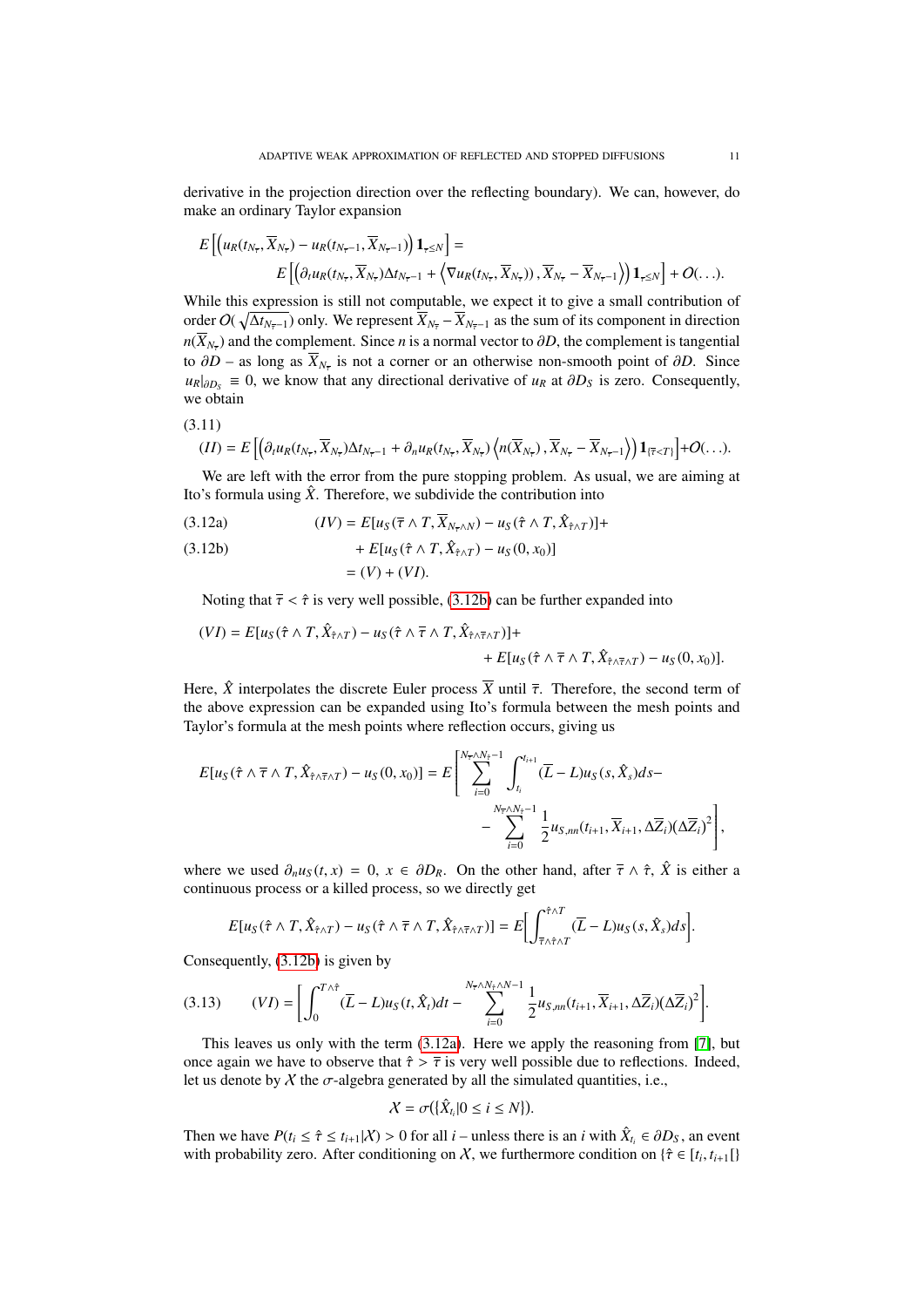and approximate

$$
E[u_S(\hat{\tau} \wedge T, \hat{X}_{\hat{\tau} \wedge T}) \big| X \vee \sigma(\{\hat{\tau} \in [t_i, t_{i+1}[\}) \big] \approx g\Big(\Pi_S\Big(\frac{\hat{X}_{t_i+} + \hat{X}_{t_{i+1}}}{2}\Big)\Big)
$$

where  $\Pi_S$  denotes the projection to the stopping boundary  $\partial D_S$ . This gives us

<span id="page-11-0"></span>
$$
(3.14) \t(V) \approx E \bigg[ \sum_{i=0}^{N-1} \bigg( g(\overline{X}_{N_{\overline{\tau}}}) \mathbf{1}_{N_{\overline{\tau}} < N} + f(\overline{X}_{N_{\overline{\tau}}}) \mathbf{1}_{N_{\overline{\tau}} = N} - g\bigg( \Pi_S \bigg( \frac{\hat{X}_{t_i+} + \hat{X}_{t_{i+1}}}{2} \bigg) \bigg) \bigg) P(t_i \leq \hat{\tau} < t_{i+1} | X) \bigg].
$$

Note that we have to sum over the whole range  $i \in \{0, \ldots, N-1\}$ , since  $\hat{\tau}$  is not directly observable from the simulation and can take arbitrarily large values observable from the simulation and can take arbitrarily large values.

*Remark* 3.6*.* In order to compute an error estimate based on Proposition [3.5,](#page-8-0) we need to approximate  $\partial_t u_R$  and  $\partial_n u_R$  on  $\partial D_S$  and  $\partial_n^2 u_R$ ,  $\partial_n^2 u_S$  on  $\partial D_R$ . Moreover, we ignore all terms involving  $\hat{\tau}$ . Since these approximations may lead to undesired cancellation effects if the involving  $\hat{\tau}$ . Since these approximations may lead to undesired cancellation effects, if the sign of the different contribution is not found correctly, it might be advisable to compute an upper bound by taking absolute values of all the error contributions. A minor possible modification of [\(3.14\)](#page-11-0) is to replace  $g\left(\Pi_S\left(\frac{\hat{X}_{t_i+}+\hat{X}_{t_{i+1}}}{2}\right)\right)$  by  $\frac{g(\hat{X}_{t_i+})+g(\hat{X}_{t_{i+1}})}{2}$  $\frac{1}{2}$  in the last line.

*Remark* 3.7. For an estimate of  $P(t_i \leq \hat{\tau} < t_{i+1}|\mathcal{X})$  see Appendix [A.](#page-44-0)

<span id="page-11-3"></span>*Remark* 3.8*.* Note that the absolute value of the leading order term in the error expansion can be bounded by

$$
(3.15) \quad \text{Error} \leq E\left[\sum_{i=0}^{N-1} \left|u_{nn}(t_{i+1}, \overline{X}_{i+1})\right| (\Delta \overline{Z}_{i})^{2}\right] +
$$
\n
$$
+ E\left[(\partial_{t}u_{R}(\overline{\tau}, \overline{X}_{N_{\overline{\tau}}})\Delta t_{N_{\overline{\tau}-1}} + \partial_{n}u_{R}(\overline{\tau}, \overline{X}_{N_{\overline{\tau}}})\left\langle n(\overline{X}_{N_{\overline{\tau}}}), \overline{X}_{N_{\overline{\tau}}}-\overline{X}_{N_{\overline{\tau}-1}}\right\rangle\right)\mathbf{1}_{\{\overline{\tau}\n
$$
+ E\left[\sum_{i=0}^{N-1} \left(g(\overline{X}_{N_{\overline{\tau}}})\mathbf{1}_{N_{\overline{\tau}}
$$
$$

up to terms of higher order. Therefore, we may interpret the leading error term as a sum of three terms: the first term can be naturally interpreted as the error of a purely reflecting problem; the last term corresponds to the error term of a purely stopped diffusion, whereas the middle term is peculiar to the combination of a stopping and a reflecting boundary. Note, however, that the last component of the above sum differs from the error term of a stopped diffusion in the sense that  $\hat{\tau}$  is only triggered if  $\partial D_{\tilde{S}}$  is hit. Therefore, the corresponding stopped diffusion is stopped only at  $\partial D_S$  and may even wander outside *D*.

<span id="page-11-1"></span>**Corollary 3.9.** *In the case of a pure reflecting diffusion, i.e.,*  $\partial D_R = \partial D$ *, the error representation is given by*

$$
\overline{u}(0,x_0) - u(0,x_0) = \int_0^T E((\overline{L} - L)u(t,\hat{X}_t))dt - E\left[\sum_{i=0}^{N-1} (\Delta \overline{Z}_i)^2 u_{nn}(t_{i+1},\overline{X}_{i+1},\Delta \overline{Z}_i)\right].
$$

<span id="page-11-4"></span>*Remark* 3.10*.* The error expansion in Corollary [3.9](#page-11-1) naturally splits into two parts. The first part, i.e.,

$$
\int_0^T E\left[(\overline{L}-L)u(t,\overline{X}_t^N)\right]dt,
$$

is well understood since this is the first order term for the usual Euler-Maruyama method for (non-reflected) SDEs. We will refer to this part as *interior error*, since its main contributions are discretization errors in the interior of the domain. Much more interesting for our study is the second term in the error expansion,

<span id="page-11-2"></span>
$$
(3.16) \t E \left[ \sum_{i=0}^{N-1} (\Delta \overline{Z}_{i}^{N})^{2} \int_{0}^{1} (1-\theta) \frac{\partial^{2}}{\partial n (\overline{X}_{i+1}^{N})^{2}} u(t_{i+1}, \overline{X}_{i+1}^{N} - \theta \Delta \overline{Z}_{i}^{N} n (\overline{X}_{i+1}^{N})) d\theta \right],
$$

,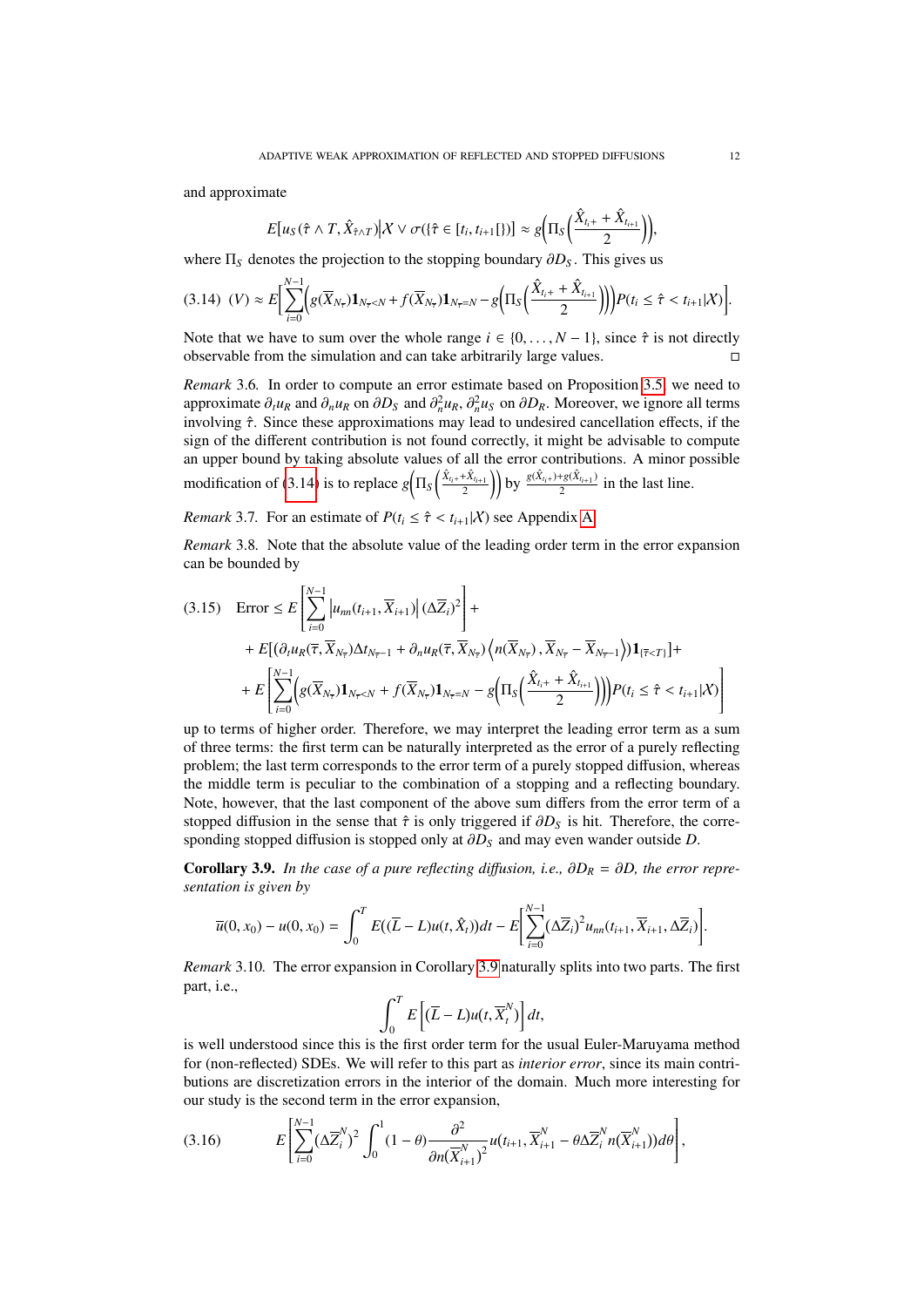which measures the contribution from the reflection. In order to assert the meaning of [\(3.16\)](#page-11-2), let us take a first look at it. Assume that the equation is nice enough such that  $\frac{\partial^2}{\partial n^2}u$  is uniformly bounded on  $[0, T] \times \overline{D}$ . Then the integral term can be bounded by some constant, and we are left with

$$
const \, E\left[\sum_{i=0}^{N-1} (\Delta \overline{Z}_{i}^{N})^{2}\right].
$$

Heuristically, the number of hits at the boundary, i.e., the number of indices *i* such that  $\Delta \overline{Z}_i^N \neq 0$ , increases like  $\sqrt{N}$  with the number of time-steps. On the other hand, given a hit takes place, then  $\Delta \overline{Z}_i^N \approx \sqrt{\overline{Z}_i^N}$  $\overline{\Delta t_i}$ , since  $\Delta \overline{Z}_i^N$  $\hat{i}$  is, asymptotically, the modulus of the increment of a Brownian motion, or the increment of a Brownian motion conditioned to be positive. Combining these heuristic observations, we get

$$
\text{const } E\left[\sum_{i=0}^{N-1} (\Delta \overline{Z}_i^N)^2\right] \approx C \sqrt{N} \times \frac{1}{N} \approx \frac{C}{\sqrt{N}},
$$

as it should be by the results of [\[6\]](#page-43-4).

The above heuristics can be partly backed up by the following observation.

<span id="page-12-0"></span>**Lemma 3.11.** *Given a one-dimensional Brownian motion*  $(B_t)_{t \in [0,\infty[}$  *and a fixed time T* > 0. *For*  $N \in \mathbb{N}$  *let*  $\Delta t = T/N$  and  $t = n\Delta t$ ,  $n = 0$ . *N. By abuse of notation, we define* 0*. For*  $N \in \mathbb{N}$  *let*  $\Delta t = T/N$  *and*  $t_n = n\Delta t$ ,  $n = 0, ..., N$ . By abuse of notation, we define

$$
\Delta Z_n = \left( \left| B_{t_n} \right| + \text{sign}(B_{t_n}) \Delta B_n \right)_-,
$$

*where, as usual,*  $\Delta B_n = B_{t_{n+1}} - B_{t_n}$  *and*  $n \in \{0, \ldots, N-1\}$ *. Then we have* 

(3.17) 
$$
E\left[\sum_{n=0}^{N-1} \mathbf{1}_{]0,\infty[}(\Delta Z_n)\right] \leq \frac{2}{\pi} \sqrt{N} + C,
$$

*where*  $C \approx 0.07127$  *is a numerical constant.* 

*Remark* 3.12*.* |*B<sup>t</sup>* | is the continuously reflected Brownian motion at 0. Therefore, Lemma [3.11](#page-12-0) *Remark 5.12.*  $|B_t|$  is the continuously reflected Browman motion at 0. Therefore, Lemma 5.<br>establishes the desired asymptotics  $E(\widetilde{N}) \leq$  const  $\sqrt{N}$  for the number of hits at the boundary  $\widetilde{N}$ , if we assume that  $\overline{X}_{\lfloor t_n \rfloor}^N$  has already converged to its weak limit  $\left|B_{t_n}\right|$ .

*Proof of Lemma* [3.11.](#page-12-0) By independence of  $B_{t_n}$  and  $\Delta B_n$ , we get

$$
P(\Delta Z_n > 0) = P\left(|B_{t_n}| + \text{sign}(B_{t_n})\Delta B_n < 0\right)
$$

$$
= P(\sqrt{t_n}|Y_1| + \sqrt{\Delta t}Y_2 < 0)
$$

$$
= P\left(|Y_1| < \frac{1}{\sqrt{n}}Y_2\right)
$$

for two independent standard normal random variables  $Y_1$  and  $Y_2$ ,  $n \ge 1$ . This means that we need to compute the probability of the convex cone

$$
A = \left\{ (y_1, y_2) \in \mathbb{R}^2 \middle| |y_1| < \frac{1}{\sqrt{n}} y_2 \right\}
$$

with respect to the standard, two-dimensional Gaussian measure. By the rotation-invariance of the Gaussian measure, the probability of the cone *A* coincides with the area of  $A \cap D^1$ divided by the total area of  $D^1$ , where  $D^1$  denotes the unit sphere, symbolically,

$$
P(Y \in A) = \frac{\lambda^2 (A \cap D^1)}{\lambda^2 (D^1)} = \frac{\lambda^2 (A \cap D^1)}{\pi}.
$$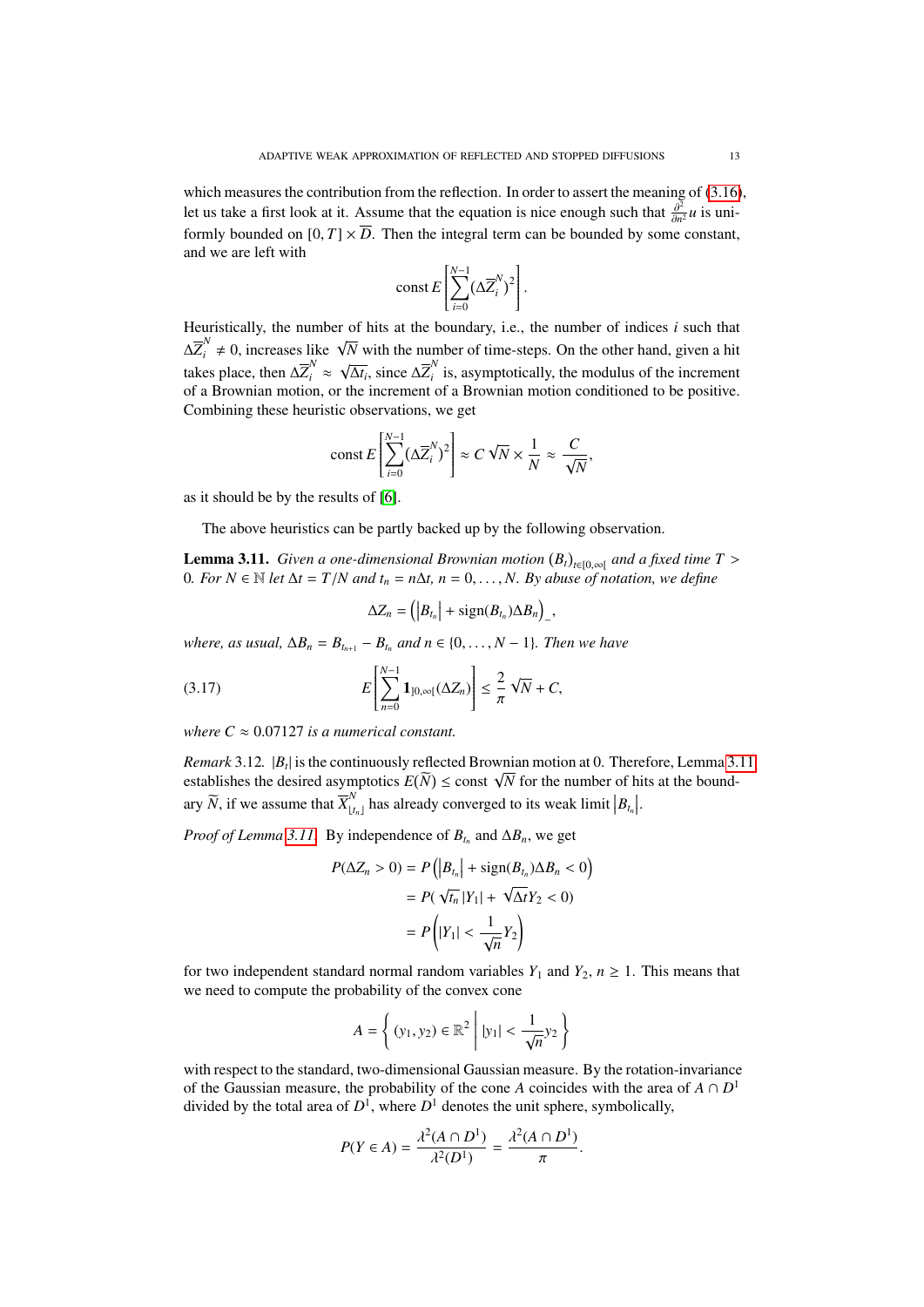Let 
$$
\overline{A} = A \cup (-A) = \left\{ (y_1, y_2) \in \mathbb{R}^2 \mid y_1^2 < \frac{1}{n} y_2^2 \right\}
$$
. In polar coordinates, we may rewrite  
\n
$$
\overline{A} = \left\{ (r, \phi) \mid \phi \in [0, 2\pi[, \tan^2 \phi > n \right\}
$$
\n
$$
= [0, \infty[ \times \left( \left| \arctan(\sqrt{n}), \pi - \arctan(\sqrt{n}) \right| \cup \left| \pi + \arctan(\sqrt{n}), 2\pi - \arctan(\sqrt{n}) \right| \right),
$$

where we choose arctan to take values in  $]-\pi/2, \pi/2[$ . Consequently, we get

$$
\lambda^2(\overline{A}\cap D^1)=\pi-2\arctan(\sqrt{n}),
$$

implying

(3.18) 
$$
P(\Delta Z_n > 0) = \frac{\pi - 2 \arctan(\sqrt{n})}{2\pi}.
$$

The Laurent series of the arctan for  $|x| > 1$  is given by

<span id="page-13-0"></span>
$$
\arctan(x) = \frac{\pi}{2} - \frac{1}{x} + \frac{1}{3x^3} - \frac{1}{5x^5} + \cdots,
$$

see Abramowitz and Stegun [\[1\]](#page-43-0). This implies

$$
\arctan(x) \ge \frac{\pi}{2} - \frac{1}{x}, \quad x \ge 1.
$$

Equation [\(3.18\)](#page-13-0) can now be bounded by

$$
P(\Delta Z_n > 0) \le \frac{1}{\pi \sqrt{n}}, \quad n > 0,
$$

implying that

$$
\sum_{n=0}^{N-1} P(\Delta Z_n > 0) \leq \frac{1}{2} + \sum_{n=1}^{N-1} \frac{1}{\pi \sqrt{n}}.
$$

The series expansion

$$
\sqrt{1+\frac{1}{x}} = \frac{2}{3} \sum_{i=0}^{\infty} \frac{1}{B(\frac{3}{2}-i, i+1)x^{i}}
$$

valid for |*x*| large enough, implies

$$
g(x) := x \left( \frac{1}{2} - \sqrt{x} (\sqrt{x+1} - \sqrt{x}) \right) = \frac{1}{8} - \frac{2}{3} \sum_{i=3}^{\infty} \frac{1}{B(\frac{3}{2} - i, i + 1) x^{i-2}},
$$

where *B* denotes the Beta-function. This shows that  $\lim_{x\to\infty} g(x) = \frac{1}{8}$ . Moreover,

$$
g'(x) = \frac{\sqrt{x+1}\sqrt{x-4x^2-3x+4x^{3/2}\sqrt{x+1}}}{2\sqrt{x}\sqrt{x+1}} > 0, \quad x > 0.
$$

Consequently,  $g(x) < \frac{1}{8}$  for  $x > 0$ , and, for  $x = n$ , we get

$$
\frac{1}{\pi\sqrt{n}} \leq \frac{2}{\pi}\left((\sqrt{n+1} - \sqrt{n}) + \frac{1}{8n^{3/2}}\right).
$$

Putting everything together, we obtain

$$
\sum_{n=0}^{N-1} P(\Delta Z_n > 0) \le \frac{1}{2} + \frac{2}{\pi} \sum_{n=1}^{N-1} (\sqrt{n+1} - \sqrt{n}) + \frac{1}{4\pi} \sum_{n=1}^{N-1} \frac{1}{n^{3/2}}
$$
  

$$
\le \frac{1}{2} + \frac{2}{\pi} (\sqrt{N} - 1) + \frac{1}{4\pi} \zeta(3/2).
$$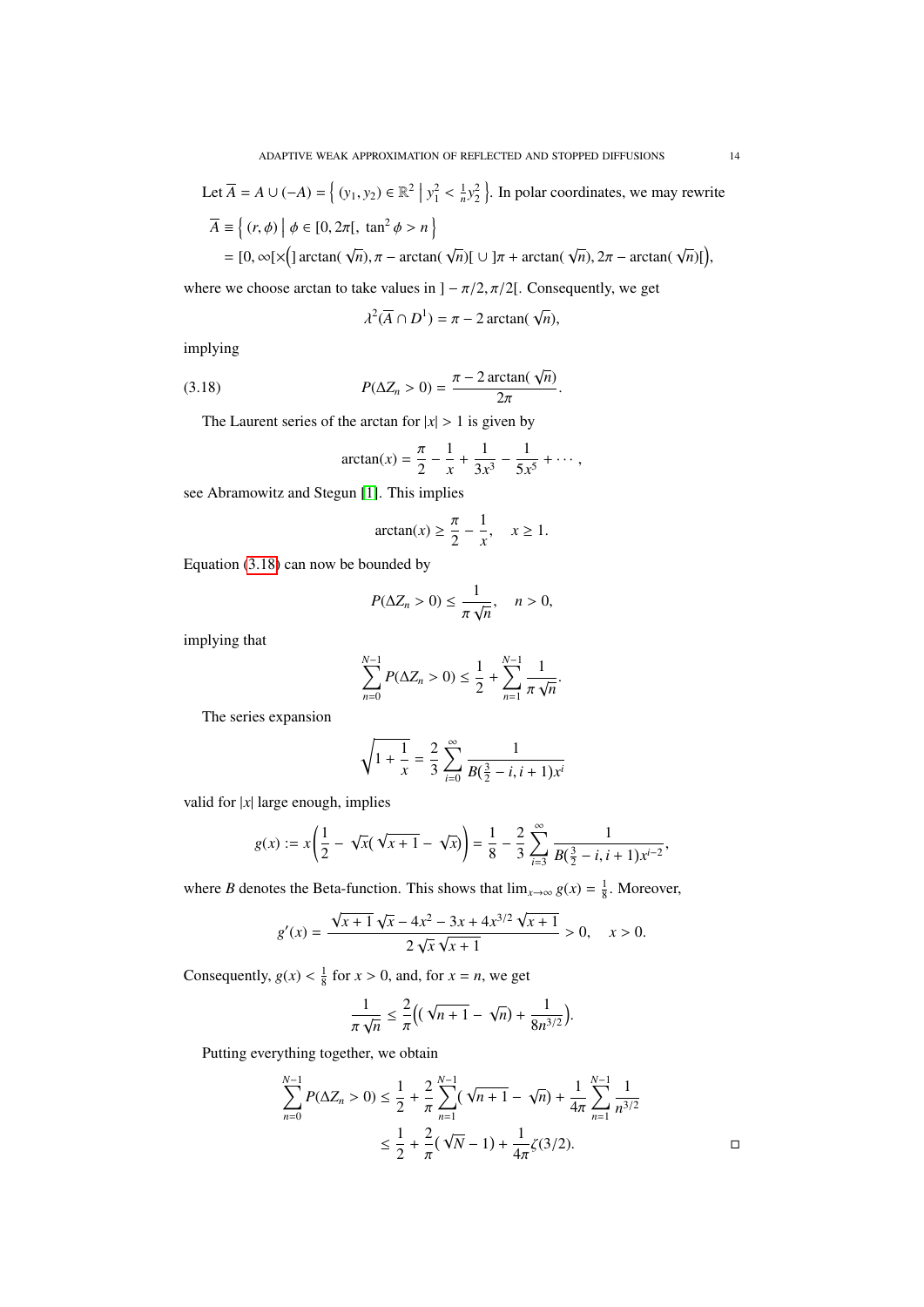In the remainder of this article, we present two new algorithms based on the error expansion in Proposition [3.5,](#page-8-0) where we mainly concentrate on the reflecting part. The first algorithm is an adaptive algorithm. Numerical experiments (with some theoretical underpinning, see Proposition [4.15\)](#page-21-0) indicate a weak convergence with a rate between 1/2 and 1, probably around 0.8. In Section [4](#page-14-0) we present the adaptive algorithm for purely reflected diffusions, which we combine, in light of Proposition [3.5,](#page-8-0) with the existing adaptive algorithm for stopped diffusions of Dzougoutov et al. [\[7\]](#page-43-8) in Section [5.](#page-24-0) We believe that this algorithm is especially useful for domains with non-convex boundaries or different types of boundary conditions – leading to singularities in the solution at the boundary.

Another possible approach to the problem at hand is to include the leading order term of the error given in Corollary [3.9](#page-11-1) for the purely reflecting case into the sample produced by the algorithm. Thus, the new leading order error term of the expansion is of higher order than the leading order term for the projected Euler method. We further develop this approach in Section [6,](#page-26-0) where we also encounter its limitations: the algorithm is straightforward only in dimension one, and even in this case it is not superior to the adaptive algorithm, again giving a rate of 0.8.

# 4. THE ADAPTIVE ALGORITHM FOR REFLECTED DIFFUSIONS

<span id="page-14-0"></span>The idea of adaptive algorithms for SDEs is the following: given a certain computational error that one is willing to tolerate, one wants to *minimize* the *work* while achieving a computational error smaller than the error tolerance. For "work" we substitute the number of time-steps used. In fact, since the number of time-steps will be random, we try to minimize the average number of time-steps. Notice that all our comments only refer to the algorithm discretizing the SDE in order to produce random samples for the final Monte Carlo simulation. For the general theory of adaptive weak algorithms for SDEs see Moon, Szepessy, Tempone and Zouraris [\[16\]](#page-43-10).

First we present an adaptive algorithm for a purely reflected diffusion, i.e., based on the error expansion given in Corollary [3.9.](#page-11-1) In this situation, we can present a theory, partly based on numerical observations. Later we present a heuristic extension to the mixed problem, i.e., to the case with both Neumann and Dirichlet boundary conditions. As already mentioned before, the advantages of the adaptive algorithm are generally expected to show in situations with inherent singularities. We do not have a proof for a certain convergence rate, but notice that for problems with very low regularity most traditional weak convergence results fail, too.

Our starting point is the error expansion in Corollary [3.9,](#page-11-1) which we rewrite as

(4.1) 
$$
E\left[\sum_{i=0}^{N-1} (\Delta \overline{Z}_{i}^{N})^{2} \Big| u_{nn}(t_{i+1}, \overline{X}_{i+1}^{N}, \Delta \overline{Z}_{i}^{N}) \Big| \right]
$$

where we use the shorthand notation

<span id="page-14-2"></span>
$$
u_{nn}(t_{i+1}, \overline{X}_{i+1}^N, \Delta \overline{Z}_i^N) = \int_0^1 (1 - \theta) \frac{\partial^2}{\partial n(\overline{X}_{i+1}^N)^2} u(t_{i+1}, \overline{X}_{i+1}^N - \theta \Delta \overline{Z}_i^N n(\overline{X}_{i+1}^N)) d\theta.
$$

Define auxiliary functions  $\Delta t^N$  :  $[0, T] \rightarrow \mathbb{R}$  by  $\Delta t^N(t) = \Delta t_i = t_{i+1} - t_i$  and  $\overline{Z}^N$  :  $[0, T] \rightarrow \mathbb{R}$ <br>  $\Delta t^N(t) = \overline{Z}^N(t) = \overline{Z}^N(t) = \overline{Z}^N(t) = \overline{Z}^N(t) = \overline{Z}^N(t) = \overline{Z}^N(t) = \overline{Z}^N(t) = \overline{Z}^N(t) = \overline{Z}^$ by  $\overline{Z}^N(t) = \overline{Z}_{i+1}^N$ *i*<sup>∤</sup><sub>*i*</sub>+1</sub> for *t* ∈]*t<sub>i</sub>*, *t*<sub>*i*+1</sub>]. Let  $\overline{N}$  denote the number of hits at the boundary for the  $\overline{M}$  We approximate given time grid. We approximate

(4.2) 
$$
E\left[\widetilde{N}\right] \approx E\left[\int_0^T \frac{d\overline{Z}^N(t)}{\sqrt{\Delta t^N(t)}}\right]
$$

<span id="page-14-1"></span>For justification of [\(4.2\)](#page-14-1), we start with the same setting as in Lemma [3.11.](#page-12-0)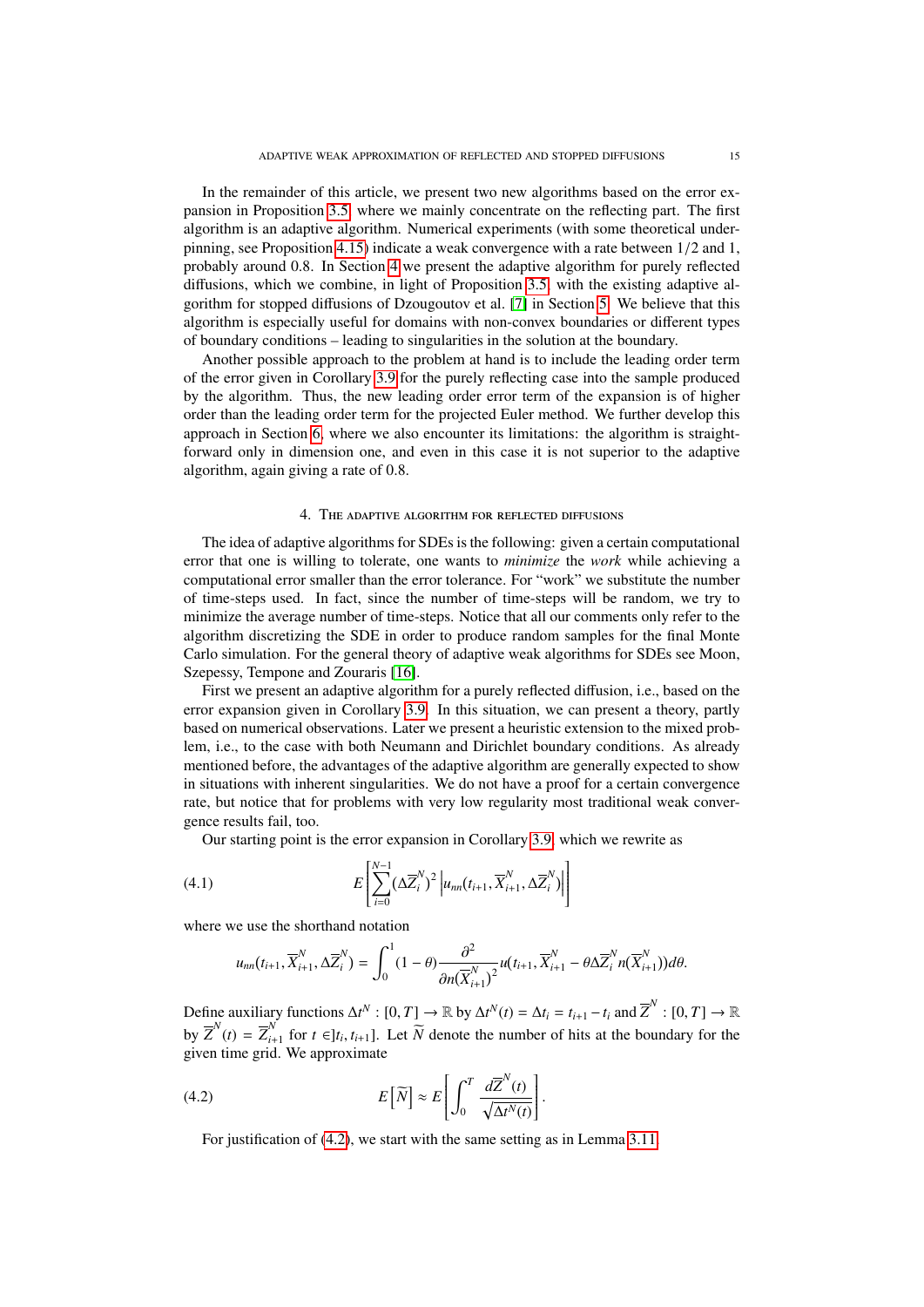**Lemma 4.1.** *Given a one-dimensional Brownian motion*  $(B_t)_{t\in[0,\infty[\cdot]}$  *a fixed time T* > 0 *and a partition*  $0 = t_0 \leq \ldots \leq t_N = T$ . Define, within the scope of this lemma *the partition*  $0 = t_0 < \cdots < t_N = T$ . Define, within the scope of this lemma,

$$
Z_n = \left( \left| B_{t_n} \right| + \text{sign}(B_{t_n}) \Delta B_n \right)_-,
$$

*where, as usual,*  $\Delta B_n = B_{t_{n+1}} - B_{t_n}$ ,  $\Delta t_n = t_{n+1} - t_n$  and  $n \in \{0, ..., N-1\}$ *. Then* 

(4.3) 
$$
E\left[\sum_{n=0}^{N-1} \mathbf{1}_{]0,\infty[}(\Delta Z_n)\right] \leq 2\sqrt{\frac{2}{\pi}} E\left[\sum_{n=0}^{N-1} \frac{\Delta Z_n}{\sqrt{\Delta t_n}}\right],
$$

∆*Z<sup>n</sup>* =

(4.4) 
$$
E\left[\sum_{n=0}^{N-1} \mathbf{1}_{]0,\infty[}(\Delta Z_n)\right] \geq \sqrt{\frac{\pi}{2}} E\left[\sum_{n=0}^{N-1} \frac{\Delta Z_n}{\sqrt{\Delta t_n}}\right].
$$

*Proof.* By interchanging the summation with the expectation, we need to prove that

$$
P(\Delta Z_n > 0) \le (\ge) CE \left[ \frac{\Delta Z_n}{\sqrt{\Delta t_n}} \right]
$$

for suitable constants *C* as given in the statement of the lemma. For the computation of  $P(\Delta Z_n > 0)$ , we proceed as in the proof of Lemma [3.11,](#page-12-0) with  $\sqrt{n}$  replaced by  $\sqrt{\frac{t_n}{\Delta t_n}}$ , giving us

$$
P(\Delta Z_n > 0) = \frac{1}{\pi} \arctan\left(\sqrt{\frac{\Delta t_n}{t_n}}\right).
$$

Let *Y*<sup>2</sup> denote a standard Gaussian random variable. We have

$$
E\left[\frac{\Delta Z_n}{\sqrt{\Delta t_n}}\Big|B_{t_n} = x\right] = E\left[\left(\frac{|x|}{\sqrt{\Delta t_n}} + \text{sign}(x)Y_2\right)_{-}\right]
$$

$$
= p\left(\frac{|x|}{\sqrt{\Delta t_n}}\right) - \frac{|x|}{\sqrt{\Delta t_n}}\left(1 - \Phi\left(\frac{|x|}{\sqrt{\Delta t_n}}\right)\right),
$$

where *p* denotes the density of the standard Gaussian law and Φ its cumulative distribution function. Consequently, we obtain

$$
E\left[\frac{\Delta Z_n}{\sqrt{\Delta t_n}}\right] = 2 \int_0^\infty \left(p\left(\frac{\sqrt{t_n}x}{\sqrt{\Delta t_n}}\right) - \frac{\sqrt{t_n}x}{\sqrt{\Delta t_n}}\left(1 - \Phi\left(\frac{\sqrt{t_n}x}{\sqrt{\Delta t_n}}\right)\right)\right)p(x)dx
$$

$$
= \frac{1}{\sqrt{2\pi}} \frac{1 - \sqrt{\frac{t_n}{\Delta t_n}}\sqrt{\frac{t_n}{\Delta t_n} + 1} + \frac{t_n}{\Delta t_n}}{\sqrt{\frac{t_n}{\Delta t_n} + 1}}.
$$

Let  $\delta \coloneqq \sqrt{\frac{t_n}{\Delta t_n}}$  and define

$$
f(\delta) = \frac{P(\Delta Z_n > 0)}{E\left[\frac{\Delta Z_n}{\sqrt{\Delta t_n}}\right]} = \frac{\sqrt{2}\arctan(1/\delta)\sqrt{1+\delta^2}}{\sqrt{\pi}(1-\delta\sqrt{1+\delta^2}+\delta^2)}
$$

Noting the the numerator of  $f$  is increasing in  $\delta$ , whereas the denominator is decreasing, we get that  $f$  itself is an increasing function of  $\delta$ , with

$$
\lim_{\delta \searrow 0} f(\delta) = \sqrt{\frac{\pi}{2}} \approx 1.253, \quad \lim_{\delta \to \infty} f(\delta) = 2\sqrt{\frac{2}{\pi}} \approx 1.596.
$$

Therefore, we can bound

$$
P(\Delta Z_n > 0) \le 2\sqrt{\frac{2}{\pi}}E\left[\frac{\Delta Z_n}{\sqrt{\Delta t_n}}\right],
$$
  

$$
P(\Delta Z_n > 0) \ge \sqrt{\frac{\pi}{2}}E\left[\frac{\Delta Z_n}{\sqrt{\Delta t_n}}\right].
$$

Summing up, we obtain the result.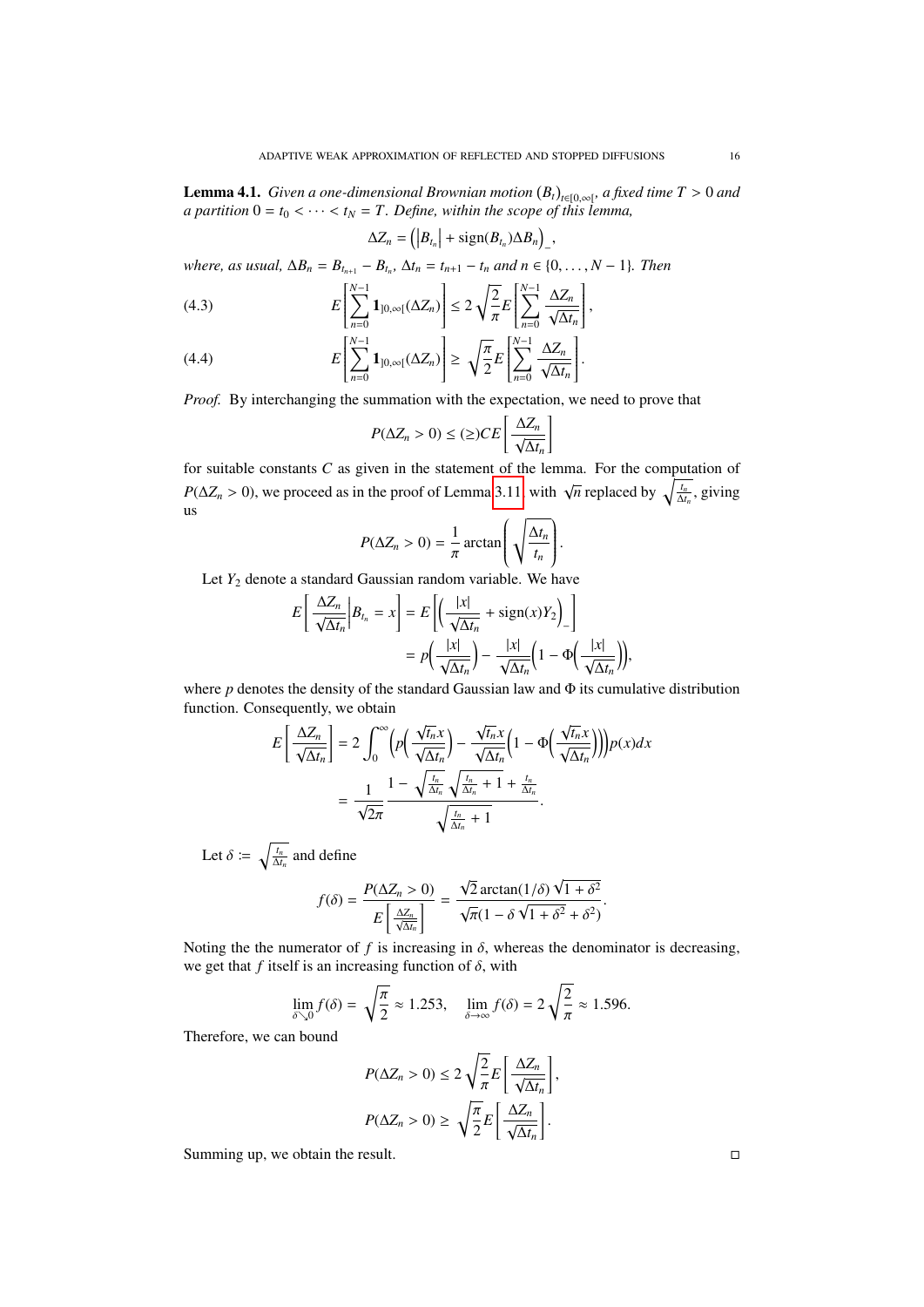We want to minimize  $(4.2)$  subject to the constraint that the error term  $(4.1)$  is smaller than a given error tolerance TOL. In order to avoid non-adapted stochastic processes entering the picture at this stage, let us approximate the error term by its leading order term

<span id="page-16-0"></span>
$$
(4.5) \qquad E\left[\sum_{i=0}^{N-1}(\Delta \overline{Z}_{i}^{N})^{2}\left|u_{nn}(t_{i+1},\overline{X}_{i+1}^{N})\right|\right] \approx E\left[\sum_{i=0}^{N-1}\left|u_{nn}(t_{i+1},\overline{X}_{i+1}^{N})\right|\Delta \overline{Z}_{i}^{N}E(\Delta \overline{Z}_{i}^{N}|\overline{X}_{i}^{N},\Delta t_{i})\right].
$$

Until we have identified an optimal strategy, let us assume that  $(\Delta t_i)_{i=0}^{N-1}$  is an adapted timemesh in the sense that  $\Delta t_i$  is measurable with respect to

$$
\mathcal{F}_i = \sigma\left(\left\{\overline{X}_j \middle| j = 0, \ldots, i\right\}\right)
$$

and such that  $\Delta t_0 + \cdots + \Delta t_{N-1} = T$ . In particular, *N* is constructed to be a random variable.

**Lemma 4.2.** Let  $\psi(x, \Delta t) = E\left[\Delta \overline{Z}_i | \overline{X}_i = x, \Delta t_i = \Delta t\right]$ . Assume that the domain D is the half space  $D = \{x | (n - x) \ge c_1\}$  for some normal vector n with  $||x|| = 1$  and that we can *half-space*  $D = \{x | \langle n, x \rangle \ge c_D\}$  *for some normal vector n with*  $\|n\| = 1$ *, and that we consider the reflected di*ff*usion* [\(1.2\)](#page-1-1)*. Denote by* Φ *and p the distribution function and density of a standard normal distribution. Then*

$$
\psi(x, \Delta t) = A(x, \Delta t) \Phi \left( \frac{A(x, \Delta t)}{\sqrt{\Delta t} \sigma(x)} \right) + \sqrt{\Delta t} \sigma(x) p \left( \frac{A(x, \Delta t)}{\sqrt{\Delta t} \sigma(x)} \right),
$$

$$
\frac{\partial}{\partial \Delta t} \psi(x, \Delta t) = -\langle n, V(x) \rangle \Phi \left( \frac{A(x, \Delta t)}{\sqrt{\Delta t} \sigma(x)} \right) + \frac{\sigma(x)}{2\sqrt{\Delta t}} p \left( \frac{A(x, \Delta t)}{\sqrt{\Delta t} \sigma(x)} \right),
$$

*where*

$$
A(x, \Delta t) = c_D - \langle n, x \rangle - \langle n, V(x) \rangle \, \Delta t, \quad \sigma(x) = \sqrt{\sum_{j=1}^d \langle n, V_j(x) \rangle^2}.
$$

*Proof.* Note that for  $y \in D^c$ , the projection onto *D* is given by  $\Pi(y) = y + (c_D - \langle n, y \rangle)n$ , and the distance of *y* to  $\partial D$  is given by  $c_D - \langle n, y \rangle$ . Consequently,

$$
\Delta \overline{Z}_i = (c_D - \langle n, \hat{X}_{i+1} \rangle)_+ = \left( c_D - \langle n, \overline{X}_i + V(\overline{X}_i) \Delta t_i + \sum_{j=0}^d V_j(\overline{X}_i) \Delta B^j \rangle \right)_+.
$$

Note that conditional on  $\mathcal{F}_i$ ,  $\langle n, \sum_{j=0}^d V_j(\overline{X}_i) \Delta B^j \rangle$  has a normal distribution with variance  $\sigma(\overline{X}_i)^2 \Delta t_i$ . Let *Y* denote a  $\mathcal{N}(0, 1)$ -distributed random variable independent of  $\mathcal{F}_i$ . Then we have

$$
\psi(x, \Delta t) = E\left[\left(c_D - \langle n, x \rangle - \langle n, V(x) \rangle \Delta t + \sqrt{\Delta t} \sigma(x) Y\right)_+\right]
$$
  
\n
$$
= \int_{-\frac{A(x, \Delta t)}{\sigma \sqrt{\Delta t}}}^{\infty} (A(x, \Delta t) + \sigma(x) \sqrt{\Delta t} y) p(y) dy
$$
  
\n
$$
= A(x, \Delta t) \Phi\left(\frac{A(x, \Delta t)}{\sqrt{\Delta t} \sigma(x)}\right) + \sqrt{\Delta t} \sigma(x) p\left(\frac{A(x, \Delta t)}{\sqrt{\Delta t} \sigma(x)}\right).
$$

The formula for the derivative of  $\psi$  is then given by differentiation of the above.

In the general case of a domain *D* not given by a half-space, we locally approximate *D* by a suitable (tangent) half-space with normal *n* depending on *x*. Recall that we used  $c_D - \langle n, x \rangle = -d(x)$  for  $x \in D$ , where  $d(x)$  denotes the distance to the boundary ∂*D*. Therefore, we now again replace  $c_D - \langle n(x), x \rangle$  with  $d(x)$ , i.e., we define *A* as

<span id="page-16-1"></span>(4.6) 
$$
A(x, \Delta t) = -d(x) - \langle n(\Pi_{\partial D}(x)), V(x) \rangle \Delta t,
$$

where  $\Pi_{\partial D}$  denotes the projection of *x* to the boundary.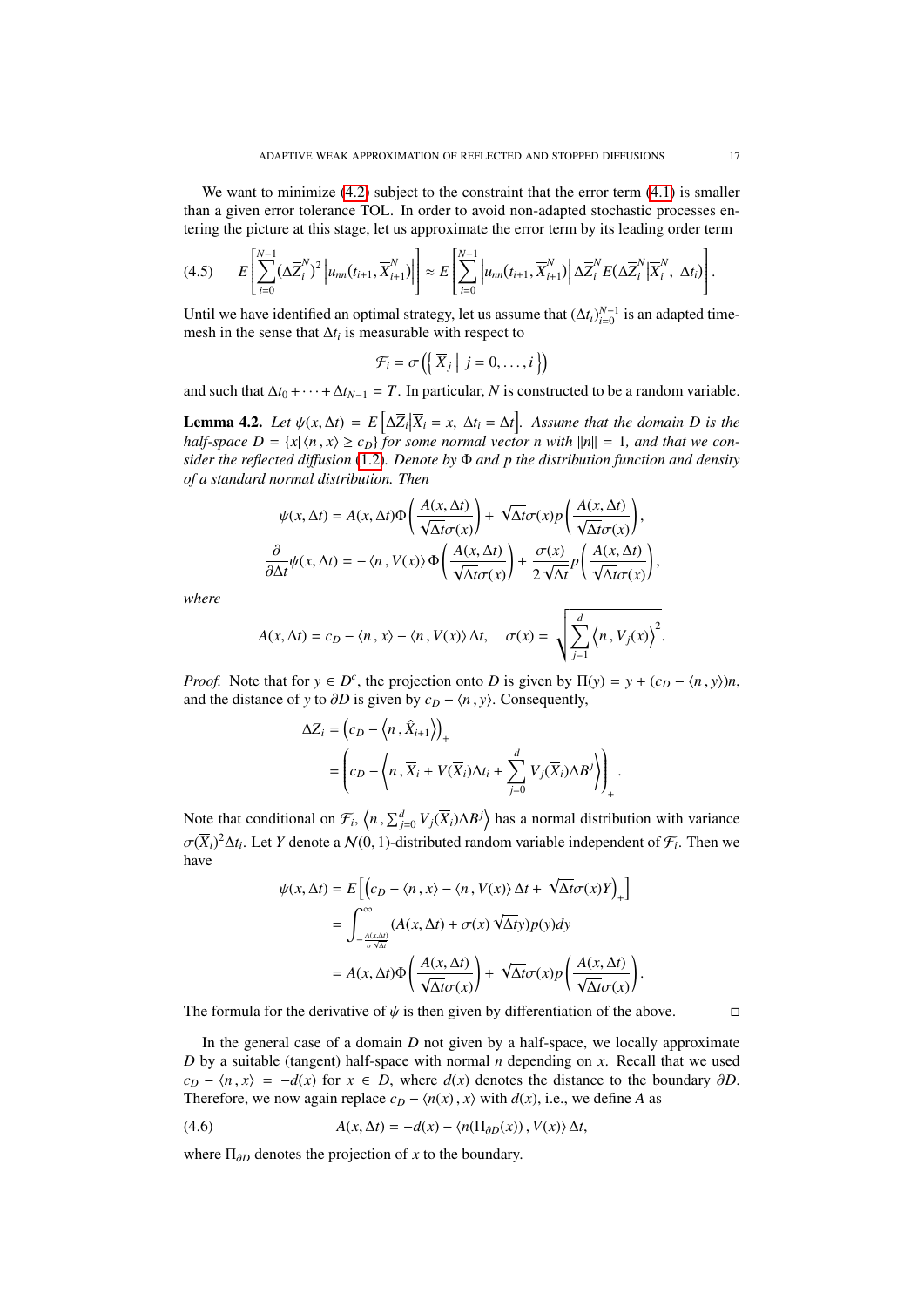Combining these results and rewriting everything in terms of integrals instead of sums, we get the Lagrangian of the minimization problem at hand:

$$
(4.7) \qquad \mathcal{L}(\Delta t) = E \Big[ \int_0^T \frac{d\overline{Z}(s)}{\sqrt{\Delta t(s)}} + \lambda \Big( \int_0^T \Big| u_{nn}(s, \overline{X}(s)) \Big| \, \psi(\overline{X}(s), \Delta t(s)) d\overline{Z}(s) - \text{TOL} \Big) \Big].
$$

 $\mathcal L$  is understood as a function defined on the set of positive, piecewise constant functions on [0, *<sup>T</sup>*]. Note that we have tacitly omitted the dependence on *<sup>N</sup>* in the above equation, because *N* is now a function of the mesh function ∆*t*, which is no longer fixed. The derivative in direction of the piecewise constant function  $\phi$  is then given by

$$
\mathcal{L}'(\Delta t) \cdot \phi = E \Big[ \int_0^T \Big( -\frac{1}{2\Delta t(s)^{3/2}} + \lambda \Big| u_{nn}(s, \overline{X}(s)) \Big| \frac{\partial}{\partial \Delta t(s)} \psi(\overline{X}(s), \Delta t(s)) \Big) \phi(s) d\overline{Z}(s) \Big].
$$
  
The condition that  $\mathcal{L}'(\Delta t) \cdot \phi = 0$  for all functions  $\phi$  implies

<span id="page-17-0"></span>(4.8) 
$$
\text{const} = \frac{1}{\lambda} = \left[ -2 \left\langle n(\overline{X}(t)), V(\overline{X}(t)) \right\rangle \Phi \left( \frac{A(\overline{X}(t), \Delta t(t))}{\sqrt{\Delta t(t)} \sigma(\overline{X}(t))} \right) \Delta t(t)^{3/2} + \right. \\ \left. + \sigma(\overline{X}(t)) p \left( \frac{A(\overline{X}(t), \Delta t(t))}{\sqrt{\Delta t(t)} \sigma(\overline{X}(t))} \right) \Delta t(t) \right] \left| u_{nn}(t, \overline{X}(t)) \right|
$$

for all  $t \in [0, T]$ . Notice that [\(4.8\)](#page-17-0) can already be understood as a refinement rule, be-<br>cause it shows the dependence of the grid on the position. There is however no direct cause it shows the dependence of the grid on the position. There is, however, no direct dependence on the tolerance level TOL included, yet. To this end, we have the re-insert the expression [\(4.8\)](#page-17-0) into the error representation [\(4.5\)](#page-16-0), giving us the constant in [\(4.8\)](#page-17-0). More precisely, note that

$$
\frac{1}{\lambda} = \sqrt{\Delta t(t)} \psi(\overline{X}(t), \Delta t(t)) \left| u_{nn}(t, \overline{X}(t)) \right| -
$$
  
 
$$
- \underbrace{\left( -d(\overline{X}(t)) + \left\langle n(\overline{X}(t)), V(\overline{X}(t)) \right\rangle \Delta t(t)}_{=:B(\overline{X}(t), \Delta t(t))} \right) \Phi\left(\frac{A(\overline{X}(t), \Delta t(t))}{\sqrt{\Delta t(t)} \sigma(\overline{X}(t))} \right) \left| u_{nn}(t, \overline{X}(t)) \right|.
$$

Therefore, plugging [\(4.8\)](#page-17-0) into the constraint yields

<span id="page-17-1"></span>
$$
(4.9) \quad \text{TOL} = E\left[\int_0^T \frac{\left|u_{nn}(s,\overline{X}(s))\right| B(\overline{X}(s),\Delta t(s))\Phi\left(\frac{A(\overline{X}(t),\Delta t(t))}{\sqrt{\Delta t(s)}},\overline{d\overline{X}}(s)\right)}{\sqrt{\Delta t(s)}} d\overline{Z}(s)\right] + \left[\Delta t(t)\sigma(\overline{X}(t))p\left(\frac{A(\overline{X}(t),\Delta t(t))}{\sqrt{\Delta t(t)}}\right) - 2\Delta t(t)^{3/2} \left\langle n(\overline{X}(t)),V(\overline{X}(t))\right\rangle \Phi\left(\frac{A(\overline{X}(t),\Delta t(t))}{\sqrt{\Delta t(t)}}\right)\right] \times \\ \times \left|u_{nn}(t,\overline{X}(t))\right| E\left[\int_0^T \frac{d\overline{Z}(s)}{\sqrt{\Delta t(s)}}\right]
$$

This term is too complicated for the implementation. Two simplifications are immediately possible. Note that

$$
B(x, \Delta t) = -d(x) + \langle n(x), V(x) \rangle \Delta t.
$$

Therefore, the positive part of *B* is small. If *V* is small close to the boundary  $\partial D$ , we may, therefore, ignore the first term in [\(4.9\)](#page-17-1). Otherwise, we can run the adaptive algorithm once in order to get an estimate for the expected value, and then run the algorithm again using that estimate. If necessary, this procedure can be iterated. Secondly, we may again apply  $(4.2)$ , this time in the other direction, which gives a term  $E(N)$  in the denominator. In practice, we do not know this expected value, especially since it highly depends on the grid, which is no longer fixed. Therefore, we can use the same procedure as for the first expectation. However, empirically it turns out that the expected number of hits as a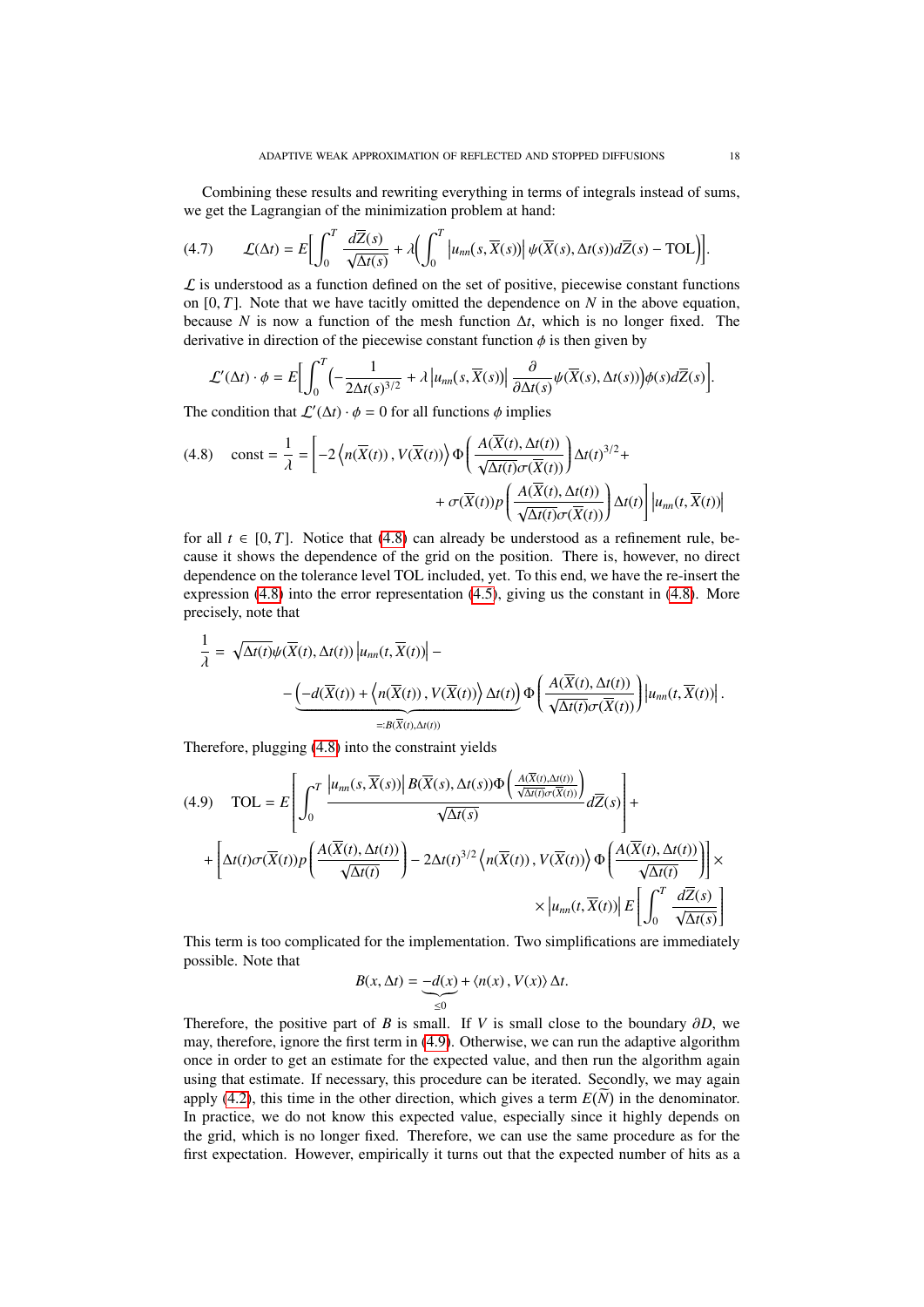function of TOL can be reliably estimated, and then used for the computations. Moreover, the term of order  $\Delta t(t)^{3/2}$  is negligible for small  $\Delta t$ . These simplifications lead to

<span id="page-18-0"></span>(4.10)  
\n
$$
\text{TOL} = \Delta t(t)\sigma(\overline{X}(t))p\left(\frac{A(\overline{X}(t), \Delta t(t))}{\sqrt{\Delta t(t)}}\right)|u_{nn}(t, \overline{X}(t))| E[\overline{N}]
$$
\n
$$
\approx \Delta t(t)\sigma(\overline{X}(t))p\left(\frac{d(\overline{X}(t))}{\sqrt{\Delta t(t)}}\right)|u_{nn}(t, \overline{X}(t))| E[\overline{N}].
$$

Next we solve the equation [\(4.10\)](#page-18-0) for the optimal increment ∆*t* using a special function known as *Lambert's W-function*, see [\[5\]](#page-43-11). This function is defined by

$$
W(z)\exp(W(z))=z.
$$

The following elementary facts about Lambert's W-function are presented for later use.

<span id="page-18-2"></span>**Lemma 4.3.** *The function*  $f(x) = \frac{W(x)}{x}$  $\frac{f(x)}{x}$ ,  $x \ge 0$ , is strictly decreasing in x, positive and  $f(0) = 1$ *. Moreover, for*  $x \ge e$ *,*  $W(x) \le \log(x)$ *.* 

*Proof.* First note that  $W(x)$  itself is strictly increasing on  $\mathbb{R}_{\geq 0}$ . The last two assertions on *f* follow immediately from

$$
f(x) = e^{-W(x)}.
$$

The monotonicity follows just as easily from

<span id="page-18-1"></span>
$$
f'(x) = -e^{-W(x)}W'(x).
$$

Let us write  $W(x) = \log(x) + g(x)$ . Then at  $x \ge e$  we have  $x = W(x) \cdot x \cdot e^{g(x)}$ , thus 1 =  $W(x)e^{g(x)}$ . Since  $W(x) \ge 1$  for  $x \ge e$ , we have  $g(x) \le 0$ . □

<span id="page-18-3"></span>Lemma 4.4. *The reduced equation [\(4.10\)](#page-18-0) for the optimal time steps corresponds to the explicit formula*

(4.11) 
$$
\Delta t_i = \frac{d(\overline{X}_i)^2}{2\sigma(\overline{X}_i)^2 W\left(\frac{d(\overline{X}_i)^2|u_{nn}(t_i,\overline{X}_i)|E[\overline{N}]}{\sqrt{2\pi}2\sigma(\overline{X}_i)\text{ TOL}}\right)},
$$

*where*  $d(x)$  *denotes the distance of*  $x \in D$  *to the boundary* ∂*D*.

*Proof.* Equation [\(4.10\)](#page-18-0) is equivalent to

$$
\exp\left(\frac{d(\overline{X}_i)}{2\sigma(\overline{X}_i)^2\Delta t_i}\right)\frac{d(\overline{X}_i)^2}{2\sigma(\overline{X}_i)^2\Delta t_i}=\frac{d(\overline{X}_i)^2}{2\sigma(\overline{X}_i)\text{TOL }\sqrt{2\pi}}\left|u_{nn}(t_i,\overline{X}_i)\right|E\left[\widetilde{N}\right],
$$

for  $d(\overline{X}_i) > 0$ . The formula [\(4.11\)](#page-18-1) now follows by definition of Lambert's W-function. For  $d(\overline{X}_i) = 0$  the formula is still valid by continuity of (4.11)  $d(\overline{X}_i) = 0$  the formula is still valid by continuity of [\(4.11\)](#page-18-1).

There is still the unknown term  $|u_{nn}(t, \overline{X}(t))|$  left in equation [\(4.10\)](#page-18-0). We propose two essible approaches to it depending on the problem at hand possible approaches to it, depending on the problem at hand.

• If the problem is simple enough or we have some a-priori information, we can replace  $|u_{nn}(t, \overline{X}(t))|$  by the constant 1 or by some approximation based on our knowledge of the problem respectively. For instance if y is well behaved but for knowledge of the problem, respectively. For instance, if *v* is well behaved but for one singularity at a known point  $x_0 \in \mathbb{R}^n$ , we could replace  $|u_{nn}(t, \overline{X}(t))|$  with 1 far away from *x*<sub>0</sub> and with  $1/||x - x_0||^{\alpha}$  close to *x*<sub>0</sub>, with  $\alpha$  depending on the type of singularity. Notice, however, that in this situation the true computational error can singularity. Notice, however, that in this situation the true computational error can only be proportional to the error estimate given by the local error indicator [\(4.10\)](#page-18-0). Therefore, it is not possible to guarantee – within the limitations of a Monte-Carlo setup and our further assumptions – the computational error to be bounded by TOL, but one has to observe the dynamics of the results for smaller and smaller TOL.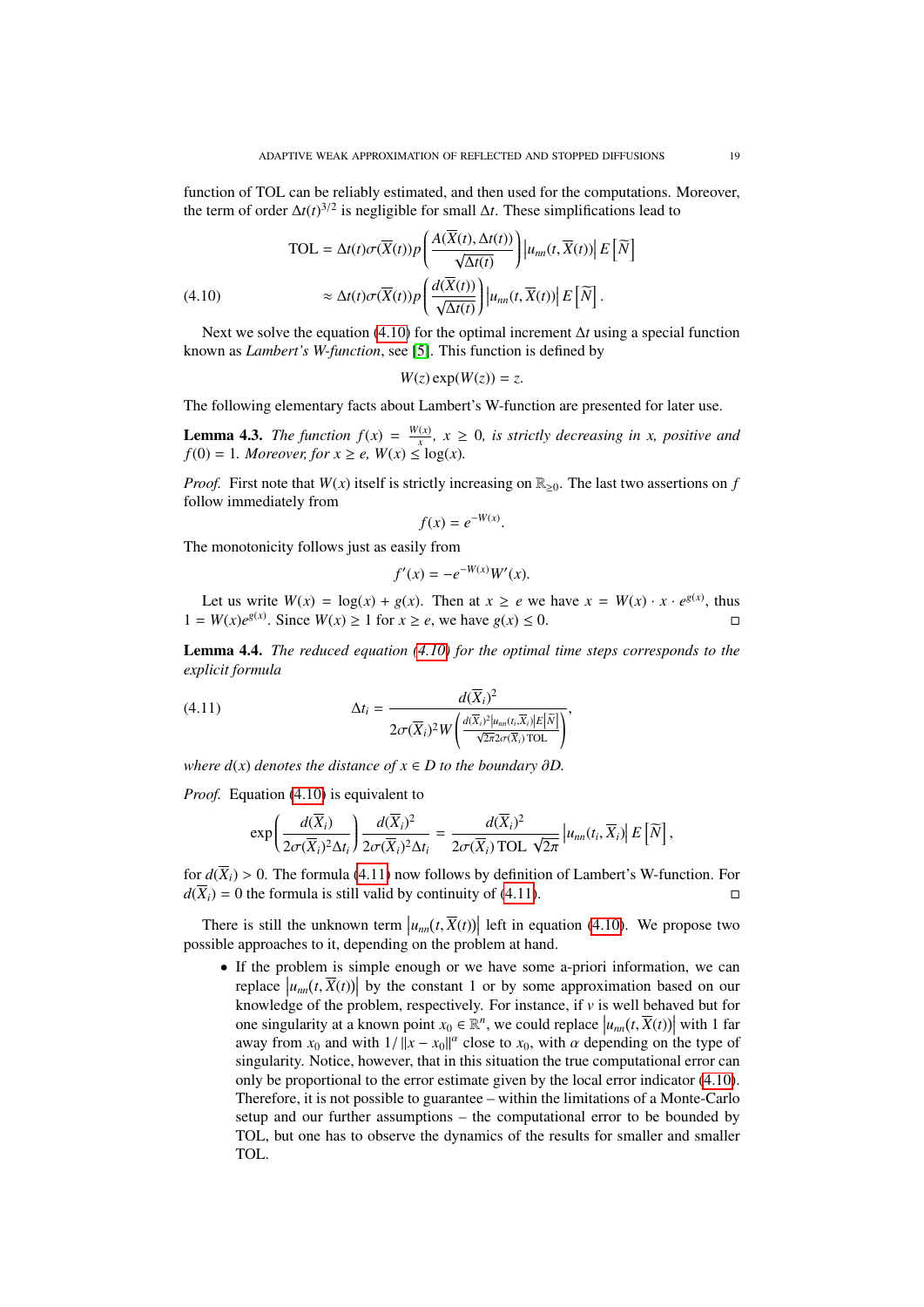• In general,  $|u_{nn}(t, \overline{X}(t))|$  can be approximated by the *discrete dual functions*, see<br>[20] for more details. The use of the dual functions introduces some subtleties [\[20\]](#page-44-2) for more details. The use of the dual functions introduces some subtleties into the algorithm, because they are computed by backward recursion. Thus, they are not adapted to the filtration. In this case, the error representation based on the local error indicator is precise, again under the limitations of the setup, in particular keeping in mind that the discrete dual functions are only approximations of the true second normal derivative.

Let us summarize the adaptive algorithm. In the following, t will denote a partition of  $[0, T]$ , i.e.,  $t = (t_i)_{i=0}^{N(t)}$  with  $0 = t_0 < \cdots < t_{N(t)} = T$ . Given a partition t, we will denote  $\Delta t_i^t = t_{i+1} - t_i, 0 \le i \le N(t) - 1$ . Moreover,  $\overline{B}^t, \overline{X}^t, \overline{Z}^t$  will denote discrete processes defined on the grid t, i.e.,  $\overline{B}^{\dagger} = (\overline{B}_{t_i})_{i=0}^{N(\dagger)}$  $\overline{B}_{i=0}^{N(t)}$  and we will also use  $\Delta \overline{B}_i^t = \overline{B}_{t_{i+1}} - \overline{B}_{t_i}, \ \Delta \overline{Z}_i^t = \overline{Z}_{i+1}^t - \overline{Z}_i^t$ *i* ,  $0 \le i \le N(t) - 1$ .

*Remark* 4.5*.* Of course, it is also possible to sample the Brownian motion in a weak way. In this situation, one has to use the weak analogue of the above Brownian bridge formula.

<span id="page-19-1"></span>Algorithm 4.6 (Adaptive Euler Algorithm for Reflecting Diffusions – Refinement Version). *Start with an initial mesh*  $t$  *and the corresponding Brownian motion*  $\overline{B}^t$ .

(1) *Set*  $\overline{X}_0^t = x$ ,  $\overline{Z}_0^t = 0$ , and  $i = 0$ . (2) *Set*

$$
\hat{X}_{i+1}^{\dagger} = \overline{X}_{i}^{\dagger} + V(\overline{X}_{i}^{\dagger})\Delta t_{i} + \sum_{j=1}^{d} V_{j}(\overline{X}_{i}^{\dagger})\Delta \overline{B}_{i}^{j}.
$$

(3) *Set*

$$
\begin{aligned} \overline{X}_{i+1}^{\mathfrak{t}}&=\begin{cases} \hat{X}_{i+1}^{\mathfrak{t}},\quad &\hat{X}_{i+1}^{\mathfrak{t}}\in \overline{D},\\ \Pi(\hat{X}_{i+1}^{\mathfrak{t}}),\quad &\hat{X}_{i+1}^{\mathfrak{t}}\notin \overline{D}, \end{cases}\\ \overline{Z}_{i+1}^{\mathfrak{t}}&=\begin{cases} \overline{Z}_{i}^{\mathfrak{t}},\quad &\hat{X}_{i+1}^{\mathfrak{t}}\in \overline{D},\\ \overline{Z}_{i}^{\mathfrak{t}}+\left\|\Pi(\hat{X}_{i+1}^{\mathfrak{t}})-\hat{X}_{i+1}^{\mathfrak{t}}\right\|,\quad &\hat{X}_{i+1}^{\mathfrak{t}}\notin \overline{D}. \end{cases} \end{aligned}
$$

- (4) *Increase i by one. If*  $i < N(t)$ *, go back to (2).*
- (5) *Refine the grid* t *using Algorithm [4.7.](#page-19-0) If the grid has changed during refinement, then set i* = 0 *and go back to (2), using the refined grid.*
- (6) *Calculate*

$$
\overline{F}^t = f(\overline{X}_{N(t)}^t) - \sum_{i=0}^{N(t)-1} h(\overline{X}_{i+1}^t) \Delta \overline{Z}_i^t.
$$

<span id="page-19-0"></span>Algorithm 4.7 (Refinement Algorithm). *Given a time grid* t*, the Brownian motion B*<sup>t</sup> *sampled on*  $t$  *and an error tolerance* TOL. *Do for*  $i = 0, \ldots, N(t) - 1$ :

(1) *Compute a local error indicator by*

$$
l_i = \Delta t_i \sigma(\overline{X}_i) p\left(\frac{A(\overline{X}_i, \Delta t_i)}{\sqrt{\Delta t_i}}\right) \left|u_{nn}(t_i, \overline{X}_i)\right| E\left[\widetilde{N}\right],
$$

where  $|u_{nn}(t_i, \overline{X}_i)|$  is chosen by one of the two approaches mentioned earlier.<br>*If l* > TOL, insert *t* = <sup>*l<sub>i</sub>*+*l<sub>i++</sub>* into the grid *t* and generate the corresponding s</sup>

(2) If  $l_i > \text{TOL}$ , insert  $t = \frac{l_i + l_{i+1}}{2}$  into the grid t and generate the corresponding sample<br>of the Brownian motion B, by a Brownian bridge hetween the already sample *of the Brownian motion B<sup>t</sup> by a Brownian bridge between the already sample values*  $B_{t_i}$  *and*  $B_{t_{i+1}}$ *.* 

<span id="page-19-2"></span>As an alternative, we can directly use the explicit formula [\(4.11\)](#page-18-1), which greatly increases the efficiency of the algorithm. The corresponding Euler scheme has only a marginally higher complexity as a uniform Euler scheme with a grid size equal to the mean grid size of the adaptive scheme.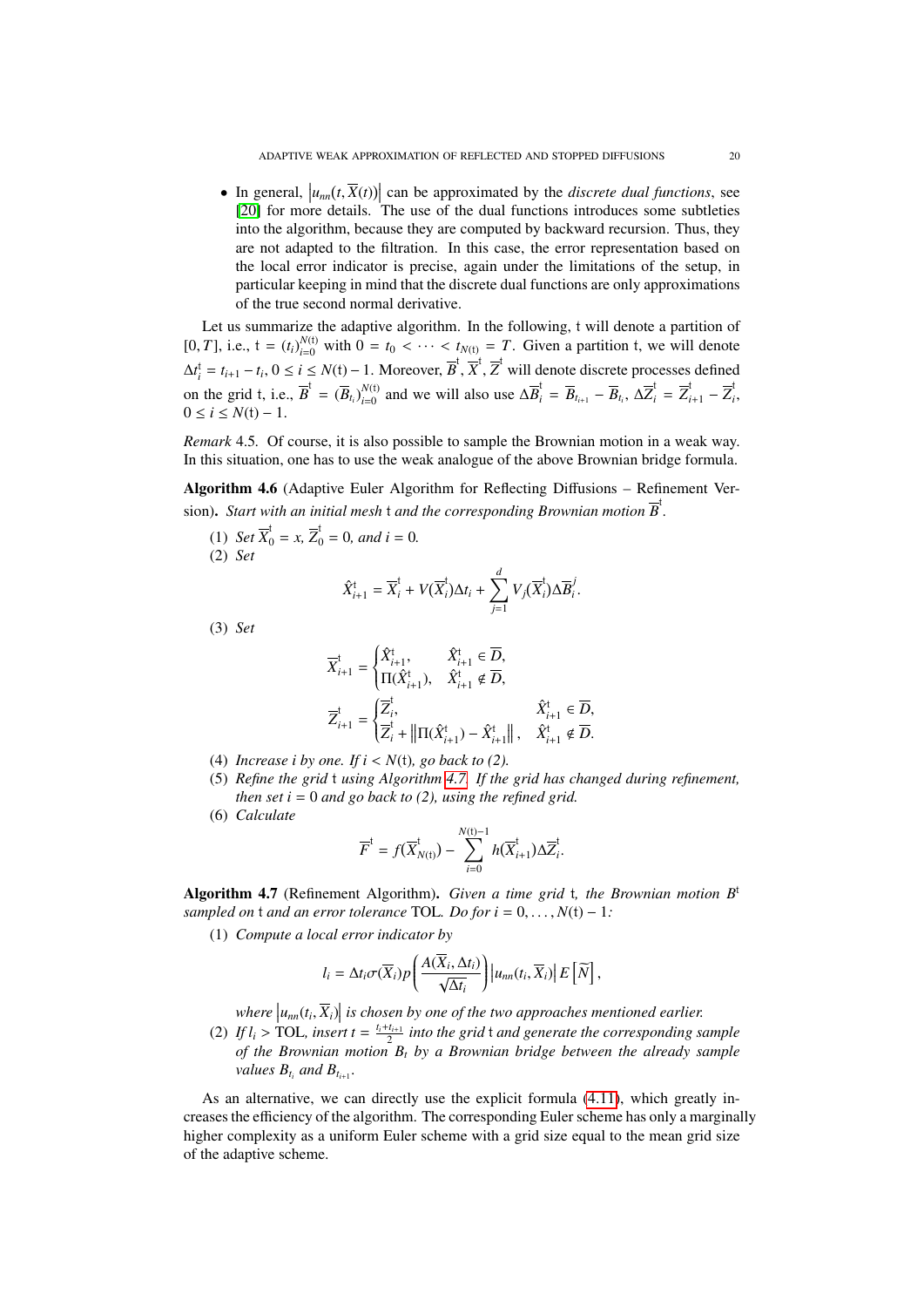Algorithm 4.8 (Adaptive Euler Algorithm for Reflecting Diffusions – Explicit Version). *Start with*  $\overline{X}_0 = x_0$  *and set*  $t = 0$ *,*  $i = 0$ *,*  $N = 0$  *and*  $B_0 = 0$ *. While*  $t < T$  *do:* 

- (1) *Define*  $\Delta t_i$  *by equation* [\(4.11\)](#page-18-1) (but not larger then  $T t$ ) and generate  $\Delta B_i$  *accord* $i$ *ngly, i.e., as a vector of d independent normals with variance*  $\Delta t_i$ .
- (2) *Set*

$$
\hat{X}_{i+1} = \overline{X}_i + V(\overline{X}_i)\Delta t_i + \sum_{j=1}^d V_j(\overline{X}_i)\Delta \overline{B}_i^j.
$$

(3) *Set*

$$
\overline{X}_{i+1} = \begin{cases}\n\hat{X}_{i+1}, & \hat{X}_{i+1} \in \overline{D}, \\
\Pi(\hat{X}_{i+1}), & \hat{X}_{i+1} \notin \overline{D},\n\end{cases}
$$
\n
$$
\Delta \overline{Z}_i = \begin{cases}\n0, & \hat{X}_{i+1} \in \overline{D}, \\
\|\Pi(\hat{X}_{i+1} - \hat{X}_{i+1})\|, & \hat{X}_{i+1} \notin \overline{D}.\n\end{cases}
$$

(4) *Increase i and N by one and update*  $t = t + \Delta t$ *. Finally, calculate*

$$
\overline{F} = f(\overline{X}_N) - \sum_{i=0}^{N-1} h(\overline{X}_{i+1}) \Delta \overline{Z}_i.
$$

<span id="page-20-0"></span>*Remark* 4.9*.* Algorithm [4.7](#page-19-0) uses the reduced form of [\(4.9\)](#page-17-1), where the first expected value is removed. Alternatively, one could use the full form [\(4.9\)](#page-17-1) and estimate the expected value in that formula in a first run, using the so obtained value in a second run for the computation of the error density.

*Remark* 4.10. In both algorithms, knowledge of  $E[\tilde{N}]$  is presupposed. One can either use an asymptotic formula  $E\left[\widetilde{N}\right] \approx \text{TOL}^{-\beta}$  for some numerically computed constant  $\beta$  as discussed below or one can use the same approach as advocated in Bemark 4.9 discussed below, or one can use the same approach as advocated in Remark [4.9.](#page-20-0)

*Remark* 4.11*.* Both Algorithm [4.6](#page-19-1) and Algorithm [4.8](#page-19-2) ignore the error contribution in the interior of the domain, i.e., they ignore the part

$$
E\left[\int_0^T (\overline{L}-L)u(t,\overline{X}_{\lfloor t \rfloor})dt\right].
$$

One can construct an adaptive algorithm also using this "interior" error contribution based on the theory developed in  $[20]$  and  $[16]$  – in the same fashion as we combine the algorithms for reflecting and for stopped diffusions in Section [5.](#page-24-0) On the other hand, since the adaptive algorithms for reflecting diffusions have an order of weak convergence less than one, cf. Remark [4.17,](#page-24-1) we may ignore the interior error contribution as a higher order error term, provided that the initial mesh is fine enough, e.g., uniform with  $\Delta t \approx \text{TOL}$ .

Using the adaptive Algorithm [4.8,](#page-19-2) we know that the discretization error is of order TOL, provided some assumptions. However, in order to obtain a convergence rate we need to compute the work in the sense of the size of the finest grid in the adaptive algorithm in terms of TOL. Since the number of hits at the boundary  $E\left[\widetilde{N}\right]$  undoubtedly depends strongly on TOL, too, we need to get a grip on its dependence on TOL before being able to compute the dependence of the total work. The following assumption is based on numerical evidence.

<span id="page-20-1"></span>Assumption 4.12. The expected number of hits at the boundary depends on the tolerance as

$$
E(\widetilde{N}) \lessapprox \text{TOL}^{-\beta}
$$

for some  $\beta > 0$ .

*Remark* 4.13*.* Numerical experiments suggest  $\beta \approx 5/4$  in many cases, see the numerical part of this paper. However, the optimal rate  $\beta$  might not be problem independent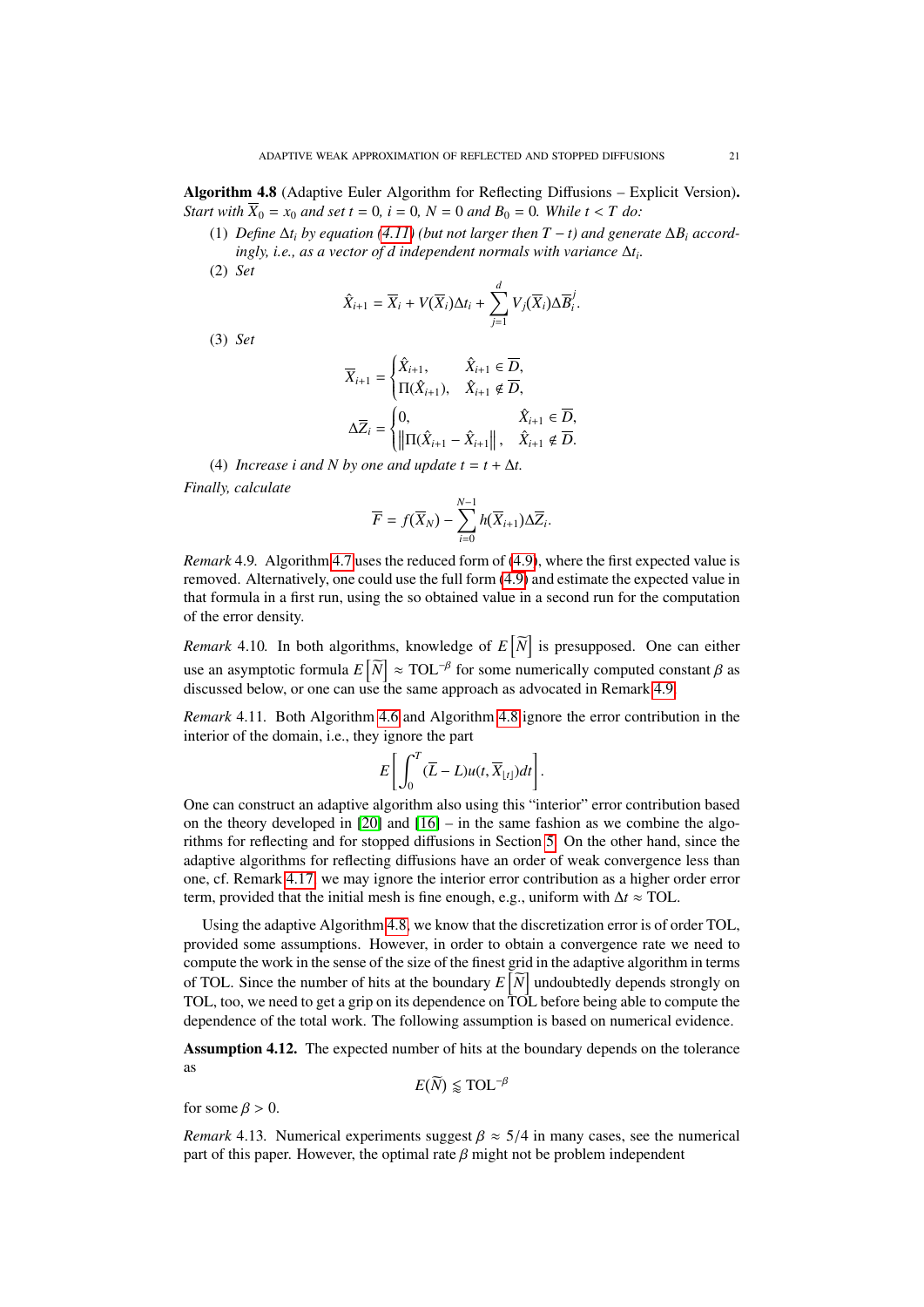By Lemma [4.3,](#page-18-2) the optimal time-steps  $\Delta t_i$  given by Lemma [4.4](#page-18-3) are asymptotically (in TOL) bounded from below by

<span id="page-21-2"></span>(4.12) 
$$
\Delta t_{\text{MIN}} = \frac{\sqrt{2\pi} \text{ TOL}^{1+\beta}}{\|u_{nn}|_{\partial D}\|_{\infty} \|\sigma|_{\partial D}\|_{\infty}},
$$

given Assumption [4.12.](#page-20-1) We also need a boundedness assumption on the density of the law of the Euler approximations  $\overline{X}$  away from the boundary.

<span id="page-21-1"></span>**Assumption 4.14.** The densities  $p^{\text{TOL}}(t, x)$  of  $\overline{X}_{\lfloor t \rfloor}$  on  $\overline{X}_{\lfloor t \rfloor} > 0$  are uniformly bounded for  $\text{TOL} \to 0$ TOL  $\rightarrow$  0.

For the next lemma, we again confine ourselves to the situation of reflection at a halfspace, without loss of generality given by the normal vector *n*.

<span id="page-21-0"></span>Proposition 4.15. *For the approximation of [\(1.1\)](#page-1-0) on a half-space domain using Algorithm [4.8](#page-19-2) take Assumption [4.12](#page-20-1) and Assumption [4.14](#page-21-1) for granted and assume that the second normal derivative of of the solution and*  $\sigma(x)^2 = \sum_{j=1}^d \langle n, V_j(x) \rangle^2$  are uniformly bounded away from zero as well as from above. Moreover, assume that  $\langle n, V(x) \rangle$  is uni*bounded away from zero as well as from above. Moreover, assume that*  $\langle n, V(x) \rangle$  *is uniformly bounded. Then the work in the sense of the expected value of the final grid size is asymptotically bounded by*

$$
E(N) \lessapprox \text{TOL}^{-\max(\beta,(1+\beta)/2)}
$$

*Proof.* Fix TOL  $> 0$  and  $\delta > 0$  possibly depending on TOL. Then obviously

$$
E(N) = E\bigg[\sum_{i=0}^{N-1} \mathbf{1}_{\big\{d(\overline{X}_i) < \delta\big\}}\bigg] + E\bigg[\sum_{i=0}^{N-1} \mathbf{1}_{\big\{d(\overline{X}_i) \geq \delta\big\}}\bigg].
$$

Let us first consider the second expectation above, i.e., the sum over "large" values of  $d(\overline{X}_i)$ . In order to being able to interchange integration and summation, we move to a continuous formulation of the formula, i.e.,

$$
E\left[\sum_{i=0}^{N-1} \mathbf{1}_{\left\{d(\overline{X}_i) \ge \delta\right\}}\right] = E\left[\sum_{i=0}^{N-1} \mathbf{1}_{\left\{d(\overline{X}_i) \ge \delta\right\}} \frac{\Delta t_i}{\Delta t_i}\right]
$$

$$
= E\left[\int_0^T \mathbf{1}_{\left\{d(\overline{X}_{\lfloor s\rfloor}) \ge \delta\right\}} \frac{1}{\Delta t(s)} ds\right]
$$

,

where  $\lfloor s \rfloor = \sup \{0 \le i \le N | t_i \le s\}$  and  $\Delta t(s) = \Delta t_{\lfloor s \rfloor}$ . Note that both  $\lfloor s \rfloor$  and  $\Delta t(s)$  are piecewise constant stochastic processes, and ∆*t*(*s*) is asymptotically bounded from below by  $\Delta t$ <sub>MIN</sub> given in [\(4.12\)](#page-21-2). We may interchange the expectation and the integration with respect to time by Fubini's theorem. Next we provide a bound for the expected value of the integrand. We replace  $\Delta t_{\lfloor s \rfloor}$  using [\(4.11\)](#page-18-1) and get

$$
E\left[\mathbf{1}_{\left\{d(\overline{X}_{\lfloor s\rfloor})\geq \delta\right\}}\frac{1}{\Delta t(s)}\right] \leq E\left[\mathbf{1}_{\left\{d(\overline{X}_{\lfloor s\rfloor})\right\}}\frac{2\sigma(\overline{X}_{\lfloor s\rfloor})W\left(\frac{d(\overline{X}_{\lfloor s\rfloor})^2|u_{mn}(t_{\lfloor s\rfloor},\overline{X}_{\lfloor s\rfloor})|\operatorname{TOL}^{-(1+\beta)}}{2\sqrt{2\pi}\sigma(\overline{X}_{\lfloor s\rfloor})}\right)}{d(\overline{X}_{\lfloor s\rfloor})^2}\right]
$$
  

$$
\leq E\left[\mathbf{1}_{\left\{d(\overline{X}_{\lfloor s\rfloor})\geq \delta\right\}}\frac{2\log\left(\frac{d(\overline{X}_{\lfloor s\rfloor})^2|u_{mn}(t_{\lfloor s\rfloor},\overline{X}_{\lfloor s\rfloor})|\operatorname{TOL}^{-(1+\beta)}}{2\sqrt{2\pi}\sigma(\overline{X}_{\lfloor s\rfloor})}\right)}{\overline{X}_{\lfloor s\rfloor}^2}\right],
$$

where the inequality is valid by Lemma [4.3](#page-18-2) provided that

<span id="page-21-3"></span>(4.13) 
$$
\delta = \sqrt{2 \sqrt{2\pi} e \, ||\sigma||_{\infty} \, ||u_{nn}^{-1}||_{\infty}} \, \text{TOL}^{(1+\beta)/2} =: C_1 \, \text{TOL}^{(1+\beta)/2}.
$$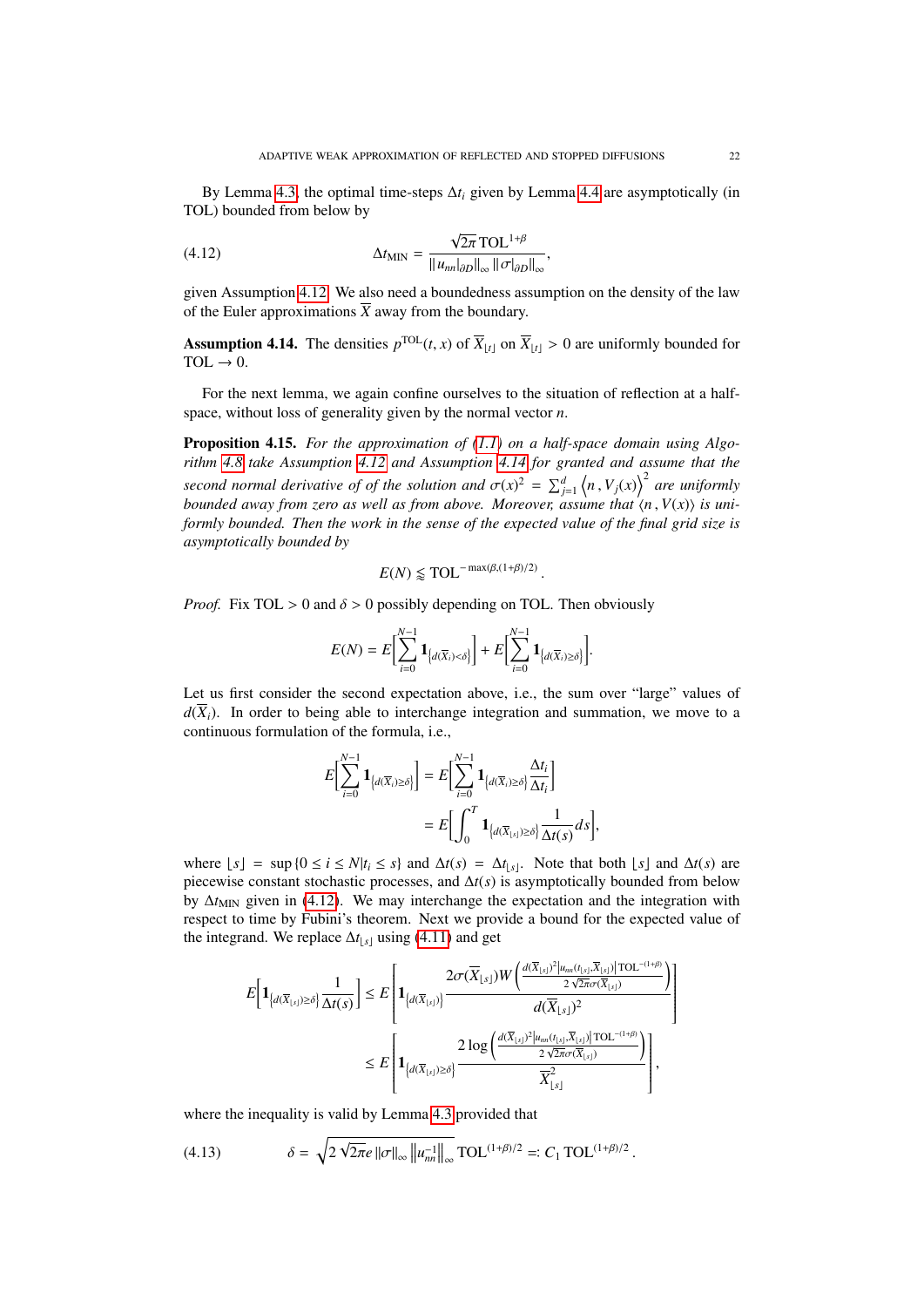Thus, we may further simplify, ignoring constants and using the assumption that  $X_{\lfloor s \rfloor}$ , and thus  $d(\overline{X}_{\lfloor s\rfloor})$  has a bounded density (bounded by  $c > 0$ ),

$$
E\left[\mathbf{1}_{\left\{d(\overline{X}_{\lfloor s\rfloor})\geq \delta\right\}}\frac{1}{\Delta t(s)}\right] \leq c \int_{\delta}^{\infty} \frac{2\log\left(\frac{y^2\|u_{mn}\|_{\infty}\|{\sigma}^{-1}\|_{\infty}TOL^{-(1+\beta)}}{2\sqrt{2\pi}}\right)}{y^2}dy
$$

$$
= \frac{2c}{C_1}\left[2 + \log\left(\frac{C_1^2\|u_{mn}\|_{\infty}\|{\sigma}^{-1}\|_{\infty}}{2\sqrt{2\pi}}\right)\right]TOL^{-(1+\beta)/2}
$$

$$
\approx TOL^{-(1+\beta)/2},
$$

where we have used that the primitive function of  $\frac{\log(a y^2)}{y^2}$  $y^2$  is given by  $-\frac{2+\log(ay^2)}{y}$  $\frac{g(dy)}{y}$ . Note that the above formula is independent from the index *i* and from time, therefore we obtain

<span id="page-22-1"></span>
$$
(4.14) \t E\bigg[\sum_{i=0}^{N-1} \mathbf{1}_{\big\{d(\overline{X}_i) \ge \delta\big\}}\bigg] \lessapprox T \text{TOL}^{-\frac{1+\beta}{2}}.
$$

For the first sum, the number of steps with  $\overline{X}_i < \delta$ , we proceed by making yet more subdivisions of the form

$$
E\left[\sum_{i=0}^{N-1} \mathbf{1}_{\{0 \le d(\overline{X}_i) < \delta\}}\right] = E\left[\sum_{i=0}^{N-1} \mathbf{1}_{\{d(\overline{X}_i) = 0\}}\right] + E\left[\sum_{i=0}^{N-1} \mathbf{1}_{\{0 < d(\overline{X}_i) < \delta\}}\right]
$$
\n
$$
= E[\widetilde{N}] + E\left[\sum_{i=0}^{N-1} \mathbf{1}_{\{0 < d(\overline{X}_i) < \delta\} \cap \{d(\overline{X}_{i+1}) = 0\}}\right] + E\left[\sum_{i=0}^{N-1} \mathbf{1}_{\{0 < d(\overline{X}_i) < \delta\} \cap \{d(\overline{X}_{i+1}) \ge \delta\}}\right] + E\left[\sum_{i=0}^{N-1} \mathbf{1}_{\{0 < d(\overline{X}_i) < \delta\}}\right] + E\left[\sum_{i=0}^{N-1} \mathbf{1}_{\{0 < d(\overline{X}_i) < \delta\}}\right] + E\left[\sum_{i=0}^{N-1} \mathbf{1}_{\{0 < d(\overline{X}_i) < \delta\}}\right] + E\left[\sum_{i=0}^{N-1} \mathbf{1}_{\{0 < d(\overline{X}_i) < \delta\}}\right] + E\left[\sum_{i=0}^{N-1} \mathbf{1}_{\{0 < d(\overline{X}_i) < \delta\}}\right] \cdot \left(\delta \sum_{i=0}^{N-1} \mathbf{1}_{\{0 < d(\overline{X}_i) < \delta\}}\right] + E\left[\sum_{i=0}^{N-1} \mathbf{1}_{\{0 < d(\overline{X}_i) < \delta\}}\right] + E\left[\sum_{i=0}^{N-1} \mathbf{1}_{\{0 < d(\overline{X}_i) < \delta\}}\right] + E\left[\sum_{i=0}^{N-1} \mathbf{1}_{\{0 < d(\overline{X}_i) < \delta\}}\right] + E\left[\sum_{i=0}^{N-1} \mathbf{1}_{\{0 < d(\overline{X}_i) < \delta\}}\right] +
$$

<span id="page-22-0"></span>Noting that the random time  $t_i$  is a stopping time for  $i \in \mathbb{N}$  and the fact that the set  $\{i < N\}$ is  $\mathcal{F}_{t_i}$ -measurable, we can re-phrase the second expectation as

$$
E\left[\sum_{i=0}^{N-1} \mathbf{1}_{\left\{0 < d(\overline{X}_i) < \delta\right\} \cap \left\{d(\overline{X}_{i+1}) \geq \delta\right\}}\right] = E\left[\sum_{i=0}^{\infty} \mathbf{1}_{\left\{0 < d(\overline{X}_i) < \delta\right\} \cap \left\{d(\overline{X}_{i+1}) \geq \delta\right\}} \mathbf{1}_{\left\{i < N\right\}}\right]
$$
\n
$$
= E\left[\sum_{i=0}^{N-1} P\left[d(\overline{X}_{i+1}) \geq \delta | \mathcal{F}_{t_i}\right] \mathbf{1}_{\left\{0 < d(\overline{X}_i) < \delta\right\}}\right]
$$

Note that for the half-space under consideration,  $d(x) = \langle n, x \rangle$ ,  $x \in \overline{D}$ . For a standard Gaussian random variable *Y*, the above conditional probability can be expressed using

$$
P[d(\overline{X}_{i+1}) \ge \delta | \overline{X}_i = x] = P[\langle n, x + V(x)\Delta t(x)\rangle + \sigma(x)\sqrt{\Delta t(x)}Y \ge \delta]
$$
  
=  $\Phi\left(-\frac{\delta - \langle n, x + V(x)\Delta t(x)\rangle}{\sigma(x)\sqrt{\Delta t(x)}}\right),$ 

where Φ denotes the cumulative distribution function of the standard normal distribution and  $\Delta t(x)$  denotes  $\Delta t_i$  as a function of  $\overline{X}_i = x$ . As before,  $\sigma$  is defined by

$$
\sigma(x)^2 = \sum_{j=1}^d \left\langle n, V_j(x) \right\rangle^2.
$$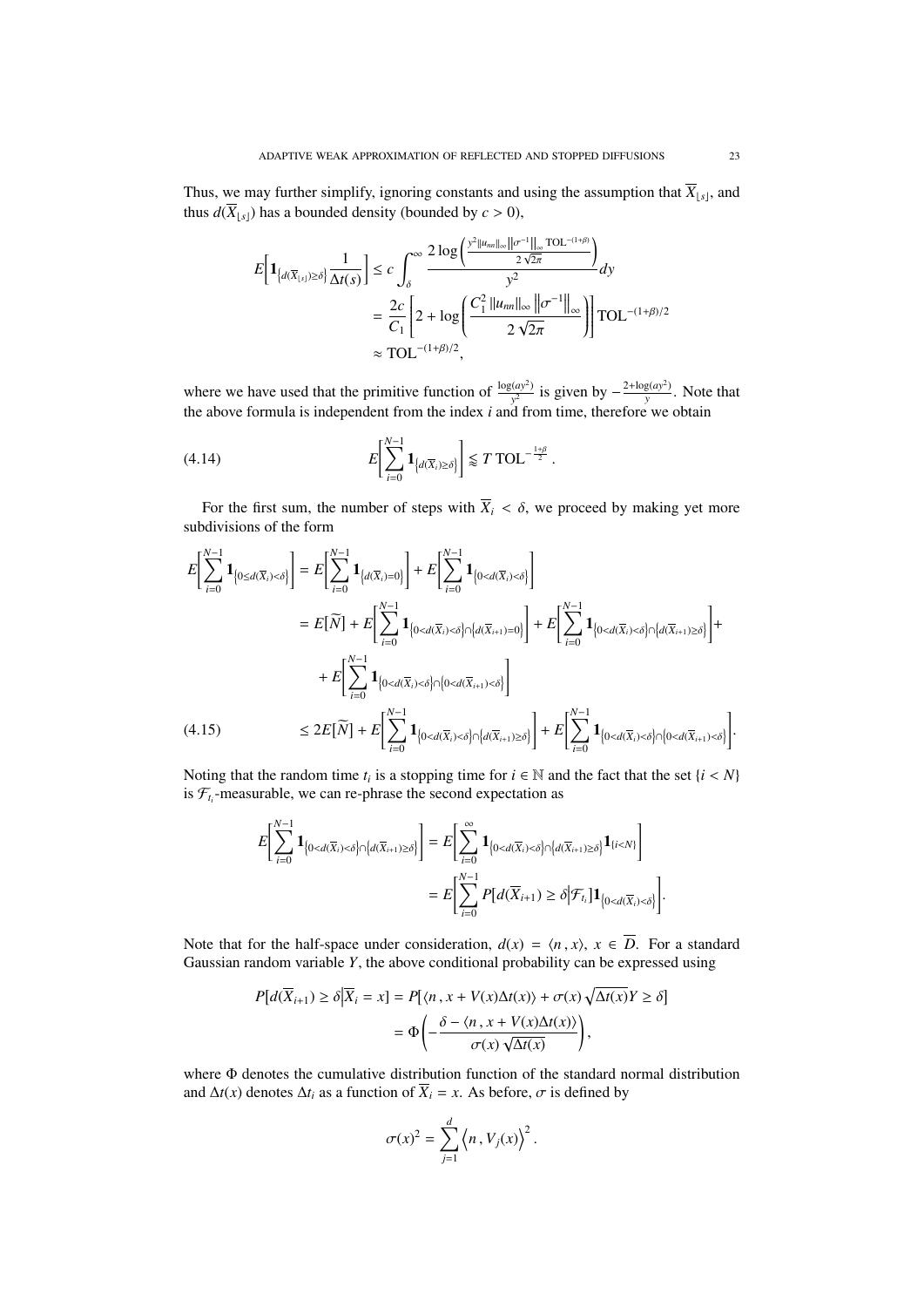For  $0 < d(x) < \delta$  and  $\delta = C_1 \text{TOL}^{(1+\beta)/2}$  by [\(4.13\)](#page-21-3), we introduce  $\widetilde{x} := x \text{TOL}^{-(1+\beta)/2}$  and  $\widetilde{\Lambda}t := \Lambda t(x) \text{TOL}^{-(1+\beta)}$  and note that  $\widetilde{\Delta t}$   $\coloneqq \Delta t(x) \text{TOL}^{-(1+\beta)}$  and note that

$$
0 < \widetilde{x} < C_1, \quad 0 < \frac{\sqrt{2\pi}}{\|u_{nn}\|_{\infty} \|\sigma\|_{\infty}} \leq \widetilde{\Delta t} \leq \frac{C_1^2 \left\| \sigma^{-1} \right\|_{\infty}^2}{2W \left( \frac{C_1^2}{2\sqrt{2\pi} \| \sigma \|_{\infty} \| u_{nn}^{-1} \|_{\infty}} \right)},
$$

at least for TOL small enough. This gives

$$
P[d(\overline{X}_{i+1}) \ge \delta | \overline{X}_i = x] = \Phi\left(-\frac{C_1 - \langle n, \overline{x} \rangle}{\sigma(x)\sqrt{\overline{\Delta}t}} + \underbrace{\frac{\langle n, V(x) \rangle \sqrt{\overline{\Delta}t} \text{TOL}^{(1+\beta)/2}}{\sigma(x)}}_{=O(\text{TOL}^{(1+\beta)/2})}\right), \quad 0 < d(x) < \delta,
$$

by boundedness of  $\langle n, V(x) \rangle$ . Similarly, we obtain

$$
P[d(\overline{X}_{i+1}) = 0 | \overline{X}_i = x] = \Phi\left(-\frac{\langle n, \overline{x} \rangle}{\sigma(x)\sqrt{\overline{\Delta}t}} - \underbrace{\frac{\langle n, V(x) \rangle \sqrt{\overline{\Delta}t} \text{ TOL}^{(1+\beta)/2}}{\sigma(x)}}_{=O(\text{TOL}^{(1+\beta)/2})}\right), \quad 0 < d(x) < \delta.
$$

Therefore,

$$
P[d(\overline{X}_{i+1}) \ge \delta | \overline{X}_i = x] \le \sup \left\{ \Phi\left(-\frac{C_1 - \langle n, \overline{x} \rangle}{\sigma(x)\sqrt{\overline{\Delta}t}}\right) \middle| \Phi\left(-\frac{\langle n, \overline{x} \rangle}{\sigma(x)\sqrt{\overline{\Delta}t}}\right) \right\} P[d(\overline{X}_{i+1}) = 0 | \overline{X}_i = x]
$$
  

$$
\le C_2 P[d(\overline{X}_{i+1}) = 0 | \overline{X}_i = x]
$$

uniformly in  $0 < d(x) < \delta$ , where

(4.16) 
$$
C_2 := \frac{1}{2\Phi\left(-\frac{C_1 ||\sigma^{-1}||_{\infty} \sqrt{||u_{nn}||_{\infty} ||\sigma||_{\infty}}}{(2\pi)^{1/4}}\right)} < \infty.
$$

Consequently, the second sum in [\(4.15\)](#page-22-0) can be bounded from above by

<span id="page-23-0"></span>
$$
(4.17) \quad E\left[\sum_{i=0}^{N-1} \mathbf{1}_{\left\{0 < d(\overline{X}_i) < \delta\right\} \cap \left\{d(\overline{X}_{i+1}) \geq \delta\right\}}\right] \lessapprox C_2 E\left[\sum_{i=0}^{N-1} P\left[d(\overline{X}_{i+1}) = 0 \middle| \mathcal{F}_{t_i}\right] \mathbf{1}_{\left\{0 < d(\overline{X}_i) < \delta\right\}}\right] \leq C_2 E\left[\widetilde{N}\right].
$$

For the third sum of [\(4.15\)](#page-22-0) we proceed in a similar way as for the second one. Using the notations introduced before, we have

$$
P[0 < d(\overline{X}_{i+1}) < \delta | \overline{X}_i = x] \leq \Phi\left(\frac{C_1 - \langle n, \overline{x} \rangle}{\sigma(x)\sqrt{\overline{\Delta}t}}\right) - \Phi\left(-\frac{\langle n, \overline{x} \rangle}{\sigma(x)\sqrt{\overline{\Delta}t}}\right) \leq C_3, \quad 0 < x < \delta,
$$

where

(4.18) 
$$
C_3 := 2\Phi\left(\frac{C_1 \|\sigma^{-1}\|_{\infty} \sqrt{\|u_{nn}\|_{\infty}} \sqrt{\|\sigma\|_{\infty}}}{(2\pi)^{1/4}}\right) - 1 < 1.
$$

This implies that the last term in [\(4.15\)](#page-22-0) can finally be bounded from above by

$$
(4.19) \hspace{1cm} E\Biggl[\sum_{i=0}^{N-1} \mathbf{1}_{\left\{0
$$

<span id="page-23-1"></span>Inserting the bounds  $(4.17)$  and  $(4.19)$  back into  $(4.15)$ , we obtain

(4.20) 
$$
E\left[\sum_{i=0}^{N-1} \mathbf{1}_{\left\{0 \leq \overline{X}_i < \delta\right\}}\right] \lessapprox (2 + C_2) E[\widetilde{N}] + C_3 E[N].
$$

Together with [\(4.14\)](#page-22-1), the expected total work can, thus, be bounded by

$$
E[N] \lessapprox \text{const} \text{TOL}^{-(1+\beta)/2} + (2+C_2)E[\widetilde{N}] + C_3E[N],
$$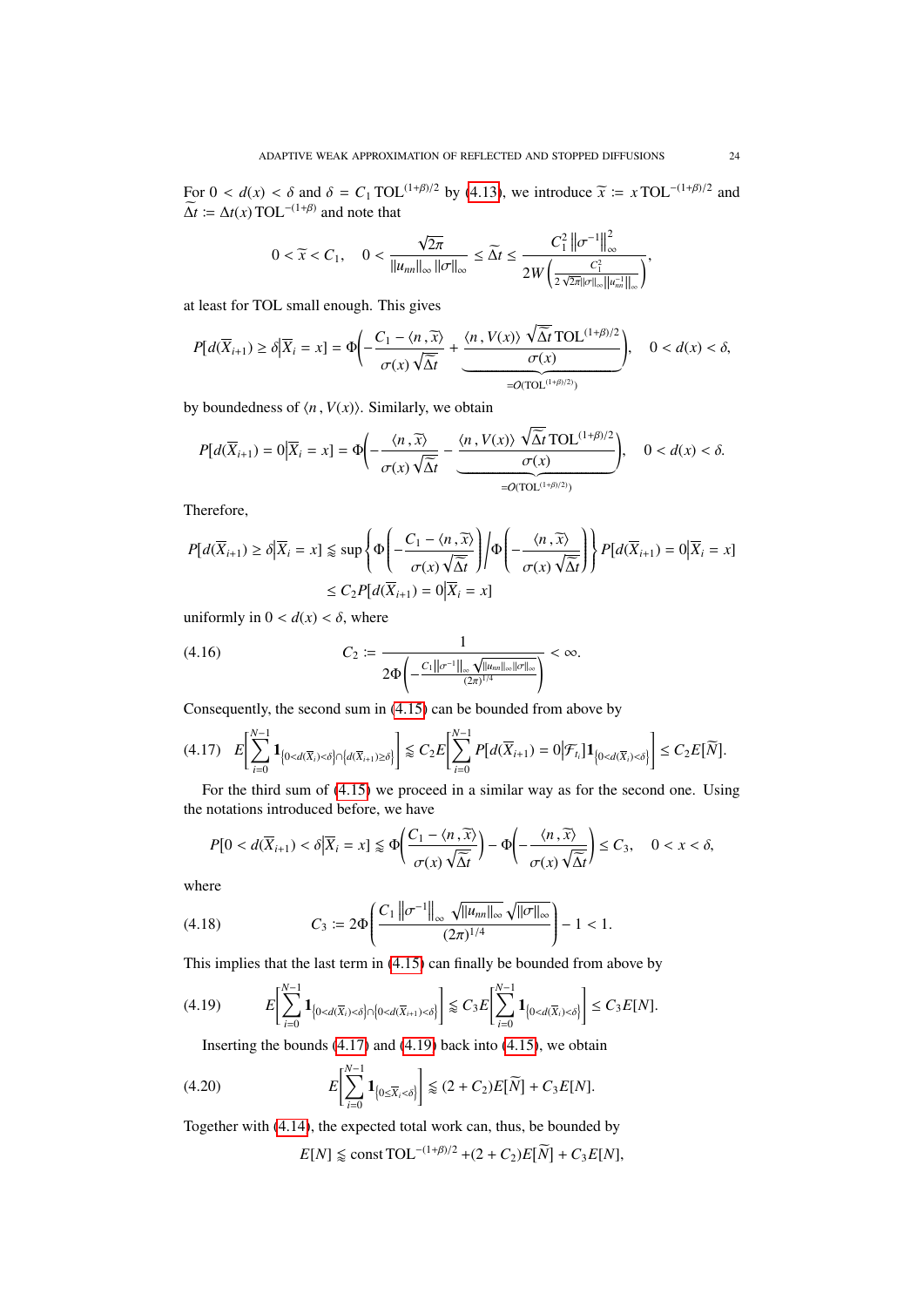which, by  $C_3 < 1$ , implies that

(4.21) 
$$
E[N] \leq \frac{1}{1 - C_3} \Big( \text{const } \text{TOL}^{-(1+\beta)/2} + (2 + C_2) E[\widetilde{N}] \Big).
$$

*Remark* 4.16*.* The proof of Proposition [4.15](#page-21-0) can be immediately extended to general domains *D* (satisfying the usual conditions for reflecting diffusions) provided that one can show that

$$
\sup\left\{\frac{P[d(\overline{X}_{i+1}) \ge \delta|\overline{X}_i = x]}{P[d(\overline{X}_{i+1}) = 0|\overline{X}_i = x]} \middle| 0 < d(x) < \delta = C_1 \text{ TOL}^{(1+\beta)/2}, 0 < \text{TOL} < \text{TOL}_0 \right\} < \infty,
$$
\n
$$
\sup\left\{P[0 < d(\overline{X}_{i+1}) < \delta|\overline{X}_i = x] \middle| 0 < d(x) < \delta = C_1 \text{ TOL}^{(1+\beta)/2}, 0 < \text{TOL} < \text{TOL}_0 \right\} < 1,
$$

for some  $TOL_0 > 0$ .

<span id="page-24-1"></span>*Remark* 4.17*.* Under the assumptions of Proposition [4.15,](#page-21-0) provided that indeed Error  $\approx$ TOL, the order of convergence of the method is given by

Error 
$$
\approx E(N)^{-1/\max(\beta,(1+\beta)/2)}
$$
.

If, as indicated by computer-experiments.  $\beta \approx 5/4$ , then the order is given by 4/5, clearly better than the order of convergence of the uniform Euler method  $(= 1/2)$ . Note that for Algorithm [4.8,](#page-19-2) the over-all complexity of the method is, indeed, proportional to  $E(N)$ , with a proportionality constant only marginally larger than for the uniform Euler method. On the other hand, the complexity for Algorithm [4.6](#page-19-1) should still be proportional to  $E(N)$ , but with a much larger constant.

*Remark* 4.18*.* While it is difficult to assess Assumption [4.14](#page-21-1) by empirical observations, we have found evidence for

$$
E\left[\sum_{i=0}^{N-1} \mathbf{1}_{\left\{d(\overline{X}_i) \ge \delta\right\}}\right] \approx \text{TOL}^{-(1+\beta)/2}
$$

in our numerical experiments.

### 5. THE ADAPTIVE ALGORITHM FOR STOPPED REFLECTED DIFFUSIONS

<span id="page-24-0"></span>Recall that the error expansion given in Proposition [3.5](#page-8-0) can be written as a sum of three error components, coming from a purely reflecting diffusion, from a purely stopped diffusion and coming from their interplay, respectively, i.e.,

$$
Error = Error_{ref} + Error_{stop} + Error_{mix},
$$

see Remark  $3.8$  – notice that the stopped diffusion for  $Error<sub>stop</sub>$  is stopped at a strange set, namely at  $\partial D_S$ . In Section [4](#page-14-0) we have developed an adaptive algorithm for reflected dif-fusions based on Error<sub>ref</sub>. Dzougoutov et al. [\[7\]](#page-43-8) have developed an adaptive algorithm for stopped diffusion based on the error term Error<sub>stop</sub>. In order to develop an adaptive algorithm for the stopped reflected diffusion, it suffices, thus, to develop an adaptive algorithm based on Error<sub>mix</sub>. Notice, however, that

$$
(5.1) \quad \text{Error}_{\text{mix}} = E\left[ \left( \partial_t u_R(\overline{\tau}, \overline{X}_{N_{\overline{\tau}}}) \Delta t_{N_{\overline{\tau}}-1} + \partial_n u_R(\overline{\tau}, \overline{X}_{N_{\overline{\tau}}}) \left\langle n(\overline{X}_{N_{\overline{\tau}}}), \overline{X}_{N_{\overline{\tau}}} - \overline{X}_{N_{\overline{\tau}}-1} \right\rangle \right) \mathbf{1}_{\{\overline{\tau} < T\}} \right]
$$

only depends on one single sub-interval, namely the sub-interval of stopping. Since this interval already contributes highly to Error<sub>stop</sub> (given enough regularity of the data), one might presume that this contribution is small compared to  $Error_{ref}$  and  $Error_{stop}$ . Thus, in our proposed adaptive algorithm for stopped reflected diffusions, we will *ignore* Errormix and only assume leading order term of the error of the form

$$
Error = Error_{ref} + Error_{stop}.
$$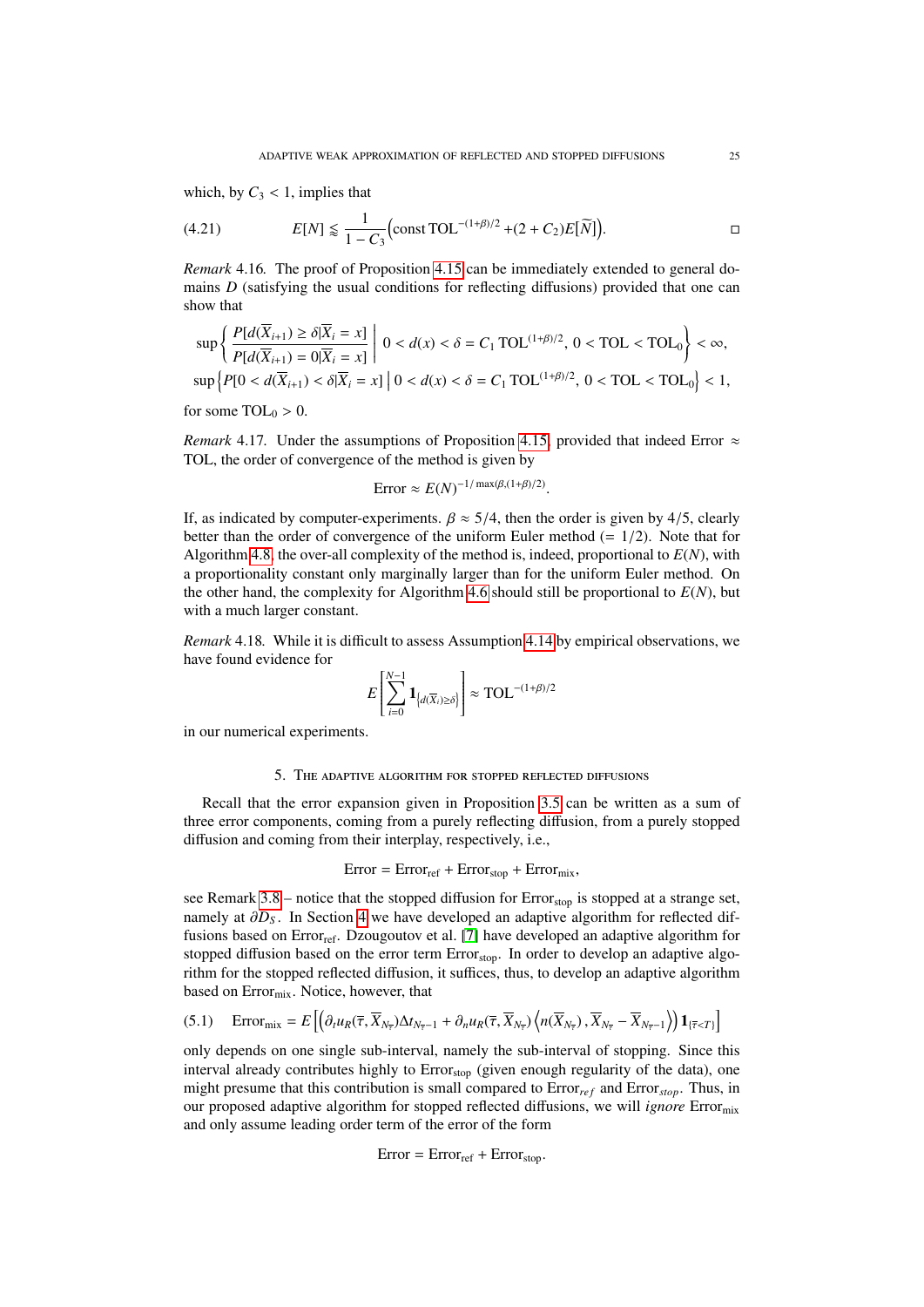Using the techniques of [\[7\]](#page-43-8), this yields the following extension of Algorithm [4.6.](#page-19-1) Let  $d_R(x)$ denote the distance to the reflecting boundary <sup>∂</sup>*D<sup>R</sup>* and let *<sup>d</sup><sup>S</sup>* (*x*) denote the distance to the stopping boundary  $\partial D_S$ ,  $x \in \overline{D}$ . Following [\[7\]](#page-43-8), we define

$$
(5.2) \ \ \hat{P}_{\overline{X},i} = P_{\overline{X},i} \prod_{j=0}^{i-1} (1 - P_{\overline{X}_i}), \text{ with } P_{\overline{X},i} = \exp\left(-2 \frac{d_S(\overline{X}_i) d_S(\overline{X}_{i+1})}{\Delta t_i}\right), \quad i = 0, \ldots, N-1.
$$

The quantity  $\hat{P}_{\overline{X}i}$  serves as a rough approximation of the probability of the process  $\hat{X}$  to hit *X*,*i* serves as a rough approximation the stopping boundary  $\partial D_S$  between  $t_i$  and  $t_{i+1}$ .

*Remark* 5.1*.* Following the expansion in Proposition [3.5,](#page-8-0) we should compute these quantities up to time *T*, not only up to the observed stopping time  $\overline{\tau}$ , since the "true", continuous stopping time may very well be *after* time  $\overline{\tau}$  (which is not true for the purely stopped diffusion, at least if there is no interior error). However, as a second simplification, we only follow a trajectory until the first observed stopping time  $\bar{\tau}$ .

Moreover, we also modify the adaptive algorithm for the purely reflecting diffusion by substituting the distance to the reflecting boundary <sup>∂</sup>*D<sup>R</sup>* for the distance to the boundary, i.e., we replace  $A(x, \Delta t)$  in [\(4.6\)](#page-16-1) by

(5.3) 
$$
A(x, \Delta t) = -d_R(x) - \langle n(x), V(x) \rangle \Delta t.
$$

<span id="page-25-1"></span>Algorithm 5.2 (Adaptive Euler Algorithm for Stopped Reflected Diffusions). *Start with an initial mesh* t *and the corresponding Brownian motion B* t *.*

(1) *Set*  $\overline{X}_0^t = x$ ,  $\overline{Z}_0^t = 0$ ,  $i = 0$  and  $N_{\overline{z}} = N(t)$ . (2) *Set*  $\hat{X}_{i+1}^{\dagger} = \overline{X}_{i}^{\dagger} + V(\overline{X}_{i}^{\dagger})$  $\sum_{i=1}^{d} \Delta t_i + \sum_{i=1}^{d}$ *j*=1  $V_j(\overline{X}_i^{\text{t}})$  $\sum_{i}^{t}$ )∆ $\overline{B}_{i}^{j}$ *i* .

(3) *Set*

$$
\overline{X}_{i+1}^{\mathfrak{t}} = \begin{cases} \hat{X}_{i+1}^{\mathfrak{t}}, & \hat{X}_{i+1}^{\mathfrak{t}} \in \overline{D}, \\ \Pi(\hat{X}_{i+1}^{\mathfrak{t}}), & \hat{X}_{i+1}^{\mathfrak{t}} \notin \overline{D}. \end{cases}
$$

*If*  $\overline{X}_{i+1}^t$  ∈ ∂D<sub>S</sub>, set  $N_{\overline{\tau}} = i + 1$ , else set

$$
\overline{Z}_{i+1}^\text{t} = \begin{cases} \overline{Z}_{i}^\text{t}, & \hat{X}_{i+1}^\text{t} \in \overline{D}, \\ \overline{Z}_{i}^\text{t} + \left\| \Pi(\hat{X}_{i+1}^\text{t}) - \hat{X}_{i+1}^\text{t} \right\|, & \hat{X}_{i+1}^\text{t} \notin \overline{D}. \end{cases}
$$

- (4) *Increase i by one. If*  $i < N(t)$  *and*  $N_{\overline{r}} = N(t)$ *, go back to (2).*
- (5) *Refine the grid* t *using Algorithm [5.3.](#page-25-0) If the grid has changed during refinement, then set i* = 0 *and go back to (2), using the refined grid.*
- (6) *Calculate*

$$
\overline{F}^t = f(\overline{X}_{N(t)}^t) \mathbf{1}_{N_{\overline{\tau}} = N(t)} + g(\overline{X}_{N_{\overline{\tau}}}^t) \mathbf{1}_{N_{\overline{\tau}} < N(t)} - \sum_{i=0}^{N_{\overline{\tau}} - 1} h(\overline{X}_{i+1}^t) \Delta \overline{Z}_i^t
$$

<span id="page-25-0"></span>Algorithm 5.3 (Refinement Algorithm). *Given a time grid* t*, the Brownian motion B*<sup>t</sup> *sampled on* t *and an error tolerance* TOL *and a stopping index N*<sub>τ</sub>. Do for  $i = 0, \ldots, N_{\overline{r}}-1$ *:* 

(1) *Compute a local error indicator by*

$$
l_i = l_i^{(ref)} + l_i^{(stop)},
$$

*where*

*.*

$$
I_i^{(ref)} = \Delta t_i \sigma(\overline{X}_i) p\left(\frac{A(\overline{X}_i, \Delta t_i)}{\sqrt{\Delta t_i}}\right) \Big| u_{nn}(t_i, \overline{X}_i) \Big| E\left[\widetilde{N}\right],
$$
  

$$
I_i^{(stop)} = \left(g(\overline{X}_{i+1}) - g(\overline{X}_{N_{\overline{\tau}}}) \mathbf{1}_{N_{\overline{\tau}} < N(t)} - f(\overline{X}_{N_{\overline{\tau}}}) \mathbf{1}_{N_{\overline{\tau}} = N(t)}\right) \hat{P}_{\overline{X}, i}.
$$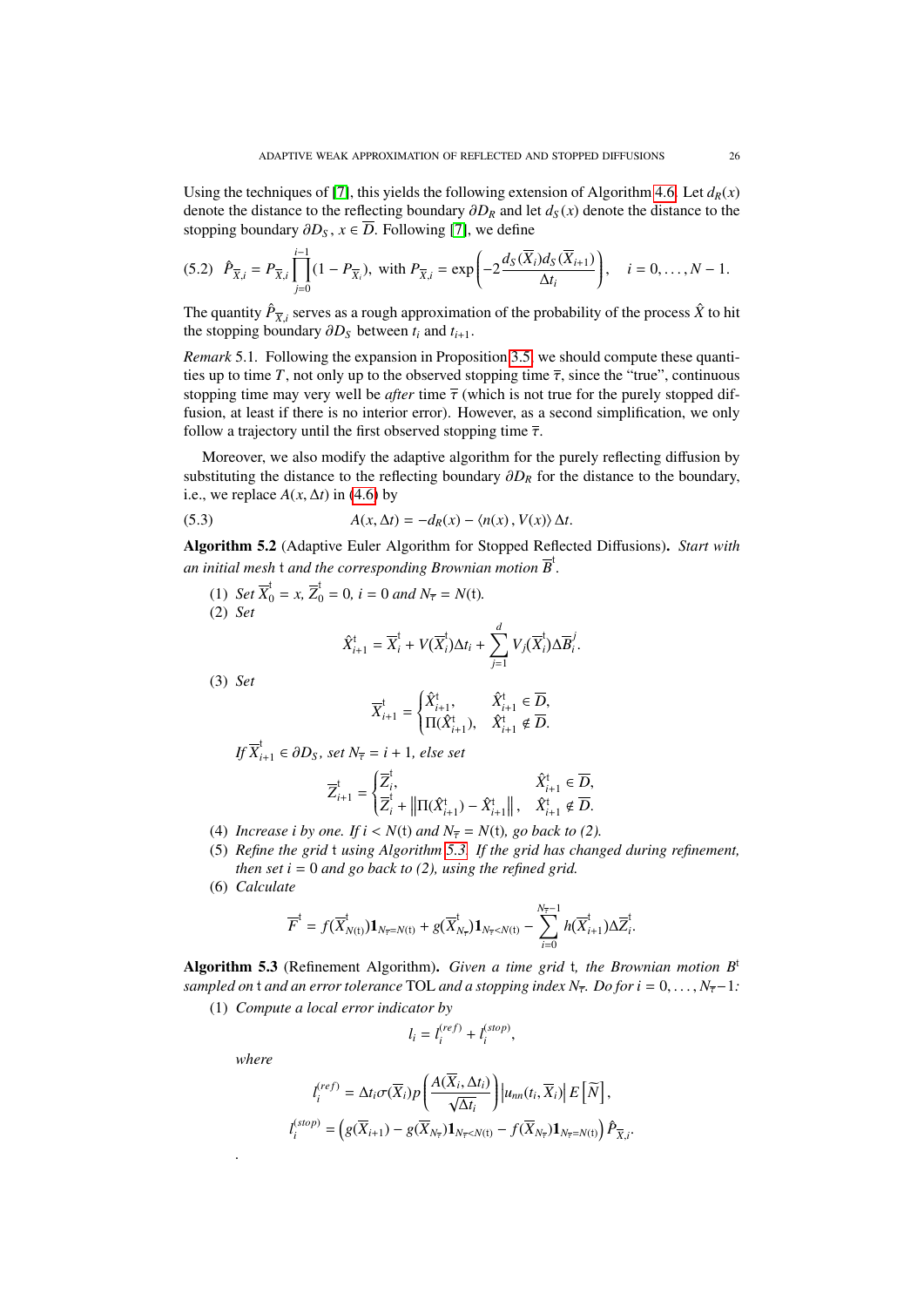(2) If  $l_i > \text{TOL}$ , insert  $t = \frac{l_i + l_{i+1}}{2}$  into the grid t and generate the corresponding sample<br>of the Brownian motion B, by a Brownian bridge between the already sample *of the Brownian motion B<sup>t</sup> by a Brownian bridge between the already sample values*  $B_{t_i}$  *and*  $B_{t_{i+1}}$ *.* 

*Remark* 5.4*.* One can incorporate the explicit formula [\(4.11\)](#page-18-1) for ∆*t<sup>i</sup>* in the case of the purely reflecting diffusion for instance by using it to generate the initial grid in Algorithm [5.2.](#page-25-1) While this might remove a considerable part of the necessary refinements, it is possible that through the interplay of *l* (*stop*) further refinements of the grid caused by the reflecting error contribution will be necessary. Consequently, this initialization does not allow us to set  $l<sup>(ref)</sup> = 0$  in Algorithm [5.3.](#page-25-0)

*Remark* 5.5. In the case of a stopped reflecting diffusion, the solution  $u$  usually has a singularity at points, where the different boundary conditions meet. Thus, boundedness of *unn* is an unrealistic assumption and one should use some a-priori information of the expected singularities in these points instead. It turns out, however, that even grossly misestimated or even disregarded singularities often do not greatly reduce the efficiency of the adaptive algorithm.

### 6. THE ALGORITHM WITH CORRECTION TERM FOR PURELY REFLECTING DIFFUSIONS

<span id="page-26-0"></span>Since the error term [\(3.16\)](#page-11-2) is of order  $\sqrt{\Delta t}$ , it seems to be a promising idea to carry the expansion one step further. If a calculation is still feasible, we may hope to get a better order of convergence for the reflection error. Indeed, the main idea of the algorithm presented in this section is to construct a correction term such that the error expansion of the Euler algorithm with correction starts with a term of order 1, instead of order  $1/2$  as Proposition [3.5.](#page-8-0) Of course, the computation of the correction term will introduce additional complexity into the algorithm. It will turn out, however, that the resulting algorithm is still more efficient than the ordinary Euler scheme, Algorithm [2.1,](#page-4-0) since the computation of the correction term is relatively cheap in comparison to the approximation of the reflected diffusion.

*Remark* 6.1. The main goal of the considerations in this section is to motivate that there seems to be no advantage in the computation of the duals weights for the adaptive algorithms presented in Section [4.](#page-14-0) This is mainly due to the extra work of computing those dual weights, which compensates possible gains in approximation accuracy. To illustrate this point, it is already sufficient to only consider the one-dimensional case, which is considerably easier for the algorithm presented in this section. Obviously, problem [\(1.3\)](#page-2-1) is best solved by PDE-methods in dimension one.

*Remark* 6.2*.* The arguments presented here will stay on the heuristic level as in Remark [3.10](#page-11-4) above. Rigorous arguments are possible using the techniques of [\[6\]](#page-43-4).

A second order Taylor expansion of the term  $(I)$  in the error expansion gives

<span id="page-26-1"></span>
$$
(6.1) \qquad \overline{u}(0,x) - u(0,x) = \int_0^T E\Big((\overline{L}_{\overline{X}_{[t]}^N} - L)u(t, \overline{X}_t^N)\Big)dt - \frac{1}{2}E\Big[\sum_{i=0}^{N-1} (\Delta \overline{Z}_i^N)^2 \frac{\partial^2}{\partial n(\overline{X}_{i+1}^N)^2} u(t_{i+1}, \overline{X}_{i+1}^N)\Big] + \frac{1}{2}E\Big[\sum_{i=0}^{N-1} (\Delta \overline{Z}_i^N)^3 \times \times \int_0^1 (1-\theta)^2 \frac{\partial^3}{\partial n(\overline{X}_{i+1}^N)^3} u(t_{i+1}, \overline{X}_{i+1}^N - \theta n(\overline{X}_{i+1}^N) \Delta \overline{Z}_i^N)d\theta\Big].
$$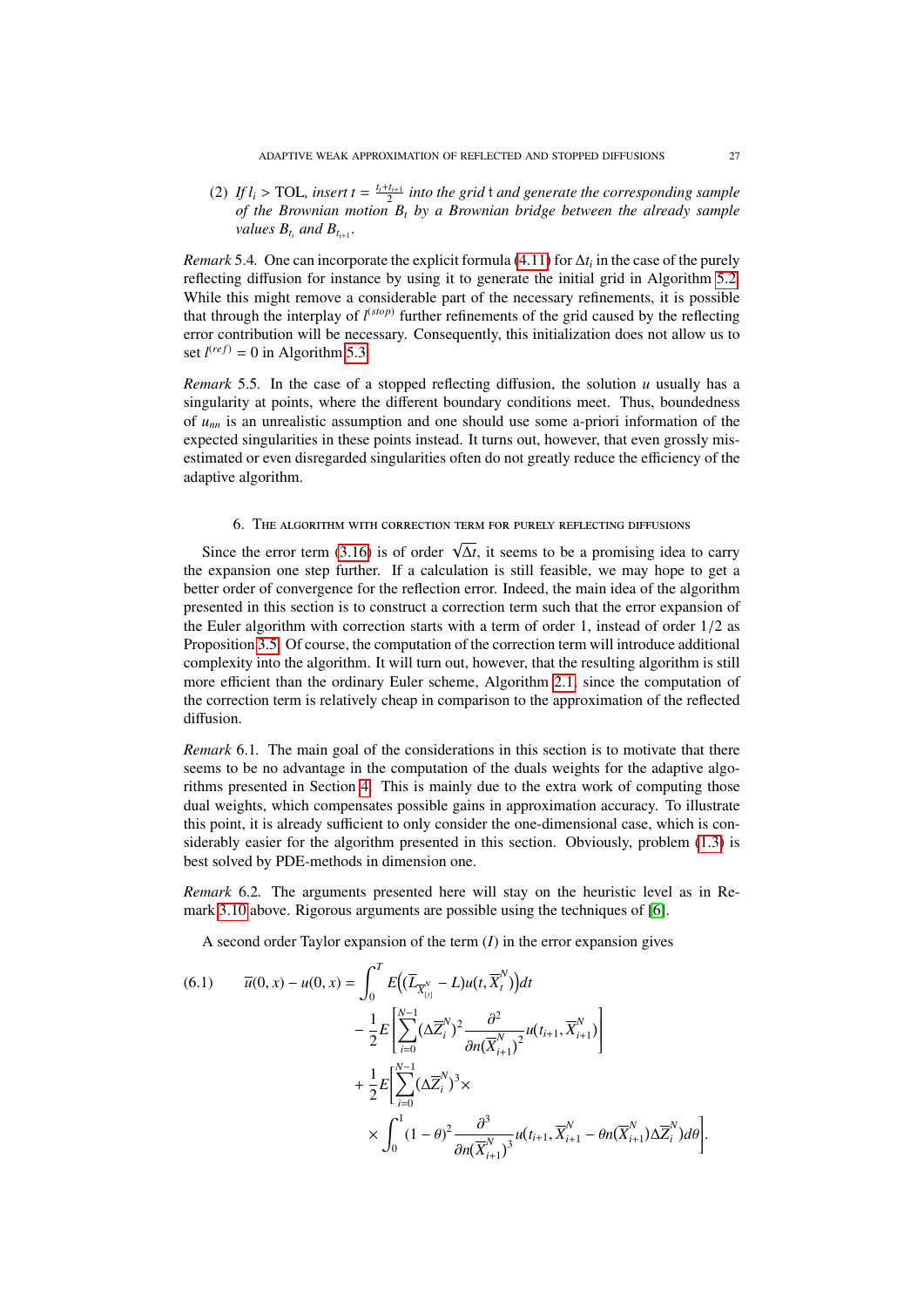Consequently, let us define

<span id="page-27-2"></span>(6.2) 
$$
\overline{\overline{u}}(0,x) = E\left[f(\overline{X}_{N}^{N}) - \sum_{i=0}^{N-1} h(\overline{X}_{i+1}^{N}) \Delta \overline{Z}_{i}^{N} + \frac{1}{2} \sum_{i=0}^{N-1} (\Delta \overline{Z}_{i}^{N})^{2} \overline{\partial_{n}^{2} u}(t_{i+1}, \overline{X}_{i+1}^{N})\right],
$$

where  $\overline{\partial_n^2 u}(t_{i+1}, \overline{X}_{i+1}^N)$  $\binom{n}{i+1}$  is a computable approximation of

$$
\overline{\partial_n^2 u}(t_{i+1}, \overline{X}_{i+1}^N) \approx \frac{\partial^2}{\partial n(\overline{X}_{i+1}^N)^2} u(t_{i+1}, \overline{X}_{i+1}^N).
$$

*Remark* 6.3*.* If we could work with the exact value for the second normal derivative, then equation [\(6.1\)](#page-26-1) would give a precise error expansion for  $\overline{u}$ . Indeed, with the same heuristics as before, this approximate error expansion indicates a convergence of order 1. Of course, this presupposes that the approximation  $\partial_n^2 u$  can be calculated with sufficient accuracy and efficiency efficiency.

We present a scheme for efficient computation of  $\partial_n^2 u$  applicable in *dimension one*. Un-<br>tunately we have not found sufficiently efficient methods to approximate the second fortunately, we have not found sufficiently efficient methods to approximate the second normal derivative of *u* in more generality, but under special circumstances, see the discussion at the end of this section. For the remainder of the section, we assume  $d = 1$ . Consequently, all the normal derivatives are, in fact, ordinary derivatives with respect to the space variable *x*, possibly with a sign, and the domain is an interval  $D = [a, b]$ , where one of  $a, b \in \mathbb{R} \cup \{\pm \infty\}$  may be  $\pm \infty$ . More precisely, the Neumann boundary condition reads

(6.3) 
$$
\frac{\partial}{\partial x}u(t,a) = h(a), \quad \frac{\partial}{\partial x}u(t,b) = -h(b),
$$

 $\frac{\partial x}{\partial x}$  *ox*<sup>2</sup> *n*(*a)*,  $\frac{\partial x}{\partial x}$  *n*(*a*<sup>*)*</sup>, *n*(*a*<sup>*)*</sup>, *n*(*a*<sup>*)*</sup>, *n*(*a*<sup>*)*</sup>, *n*(*a*<sub>*i*</sub>)</sub> *n*(*a*<sub>*j*</sub>), *n*(*a*<sub>*j*</sub>), *n*(*a*<sub>*j*</sub>), *n*(*a*<sub>*j*</sub>), *n*(*a*<sub>*j*</sub>), *n*(*a*<sub>*j*</sub>), *n*(*a*<sub>*j*</sub> case *a* = 0 and *b* = +∞, the extension to the general case is trivial.  $u_x = \frac{\partial}{\partial x} u$  solves the following PDE with Dirichlet boundary conditions following PDE with Dirichlet boundary conditions

(6.4)  

$$
\begin{cases}\n\frac{\partial}{\partial t}u_x(t,x) + \widetilde{L}u_x(t,x) = 0, & (t,x) \in [0, T[ \times D, \\ u_x(T,x) = f'(x), & x \in \overline{D}, \\ u_x(t,x) = h(x), & (t,x) \in [0, T[ \times \partial D. \end{cases}
$$

In [\(6.4\)](#page-27-0), the differential operator  $\widetilde{L}$  is no longer of the same form as *L*, but it still allows for a stochastic representation using the Feynman-Kac formula. Indeed, if

<span id="page-27-0"></span>
$$
Lg(x) = V(x)g'(x) + \frac{1}{2}(V_1(x))^2 g''(x),
$$

then the solution of the heat equation with

$$
\widetilde{L}g(x) = V'(x)g(x) + (V(x) + V'_1(x))g'(x) + \frac{1}{2}(V_1(x))^2g''(x)
$$

has the stochastic representation

<span id="page-27-3"></span>(6.5) 
$$
u_x(t,x) = E\left[f'(X_T) \exp\left(\int_t^T V'(X_s) ds\right) \mathbf{1}_{[T,\infty[}(\tau_{t,x}) \Big| X_t = x\right] + E\left[h(X_{\tau_{t,x}}) \exp\left(\int_t^{\tau_{t,x}} V'(X_s) ds\right) \mathbf{1}_{[t,T]}(\tau_{t,x}) \Big| X_t = x\right],
$$

where

<span id="page-27-1"></span>
$$
\tau_{t,x} = \inf \left\{ s > t \mid X_s^{t,x} \in \partial D \right\},\
$$

 $\tau_{t,x} = \inf \{ s > t \mid X_s^{t,x} \in \partial D \}$ ,<br>see [\(6.6\)](#page-27-1). Consequently, in order to compute *u<sub>x</sub>*(*t*, *x*) one needs to solve a *stopped diffusion*<br>following the well known SDE following the well known SDE

(6.6) 
$$
dX_s^{t,x} = V(X_s^{t,x})ds + V_1(X_s^{t,x})dB_s^1, \quad s > t,
$$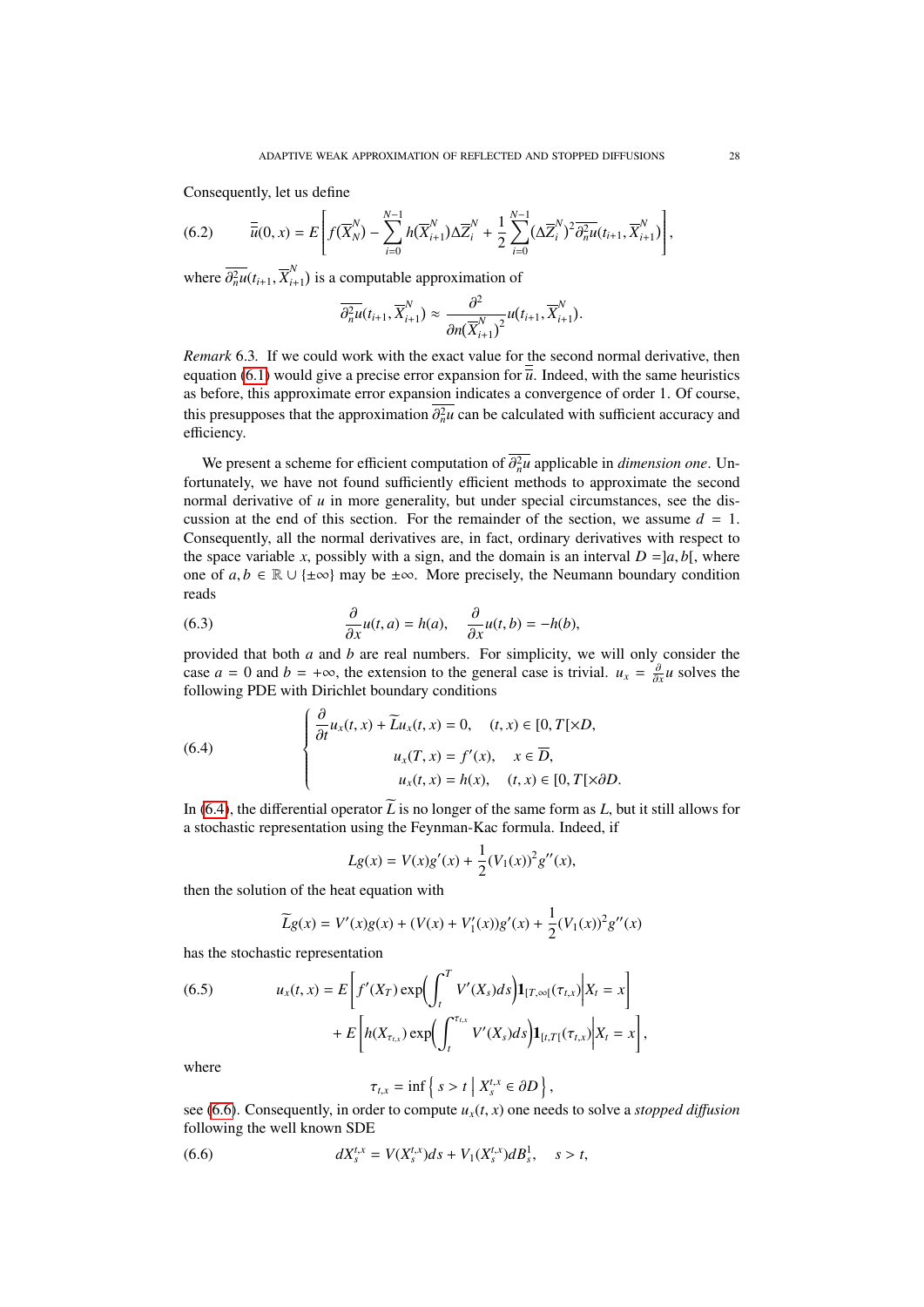started at time *t* and  $X_t^{t,x} = x$  and stopped when hitting the boundary  $\partial D$ .

*Remark* 6.4*.* Notice that stopped diffusions are much simpler problems than reflected diffusions. As already indicated in the beginning of this subsection, the computation of the correction term amounts to additionally solving a number of simple problems (compared to the reflected diffusion), namely the stopped diffusions, in order to obtain a faster convergence rate for the reflected diffusion.

The idea for the approximation  $\partial_n^2 u$  is the following. First note that  $\partial_n^2 u(t, x)$  is only and for  $x \in \partial D$  i.e.,  $x = 0$ , because otherwise  $\Delta \overline{Z} = 0$  over  $\Delta$ loorithm 2.1, see (6.2). needed for *x* ∈  $\partial D$ , i.e., *x* = 0, because otherwise  $\Delta \overline{Z}$  = 0 owing Algorithm [2.1,](#page-4-0) see [\(6.2\)](#page-27-2). We approximate  $u_{xx}(t, 0) = \frac{\partial^2}{\partial x^2}$  $\frac{\partial^2}{\partial x^2} u(t, x)$  by a finite difference quotient, i.e.,

<span id="page-28-1"></span>(6.7) 
$$
u_{xx}(t,0) = -\frac{u_x(t,0) - u_x(t,\Delta x)}{\Delta x} + O(\Delta x)
$$

$$
= -\frac{h(0) - u_x(t,\Delta x)}{\Delta x} + O(\Delta x),
$$

for <sup>∆</sup>*<sup>x</sup>* > 0 sufficiently small. *<sup>u</sup>x*(*t*, <sup>∆</sup>*x*) is then approximated by a stopped diffusion. Notice that we do not need to perform an "inner" Monte Carlo simulation for this computation. Indeed, let  $G(t, x)$  denote the random variable under the expectation in [\(6.5\)](#page-27-3), i.e.,

$$
G(t,x) = f'(X_T^{t,x}) \exp \left( \int_t^T V'(X_s^{t,x}) ds \right) \mathbf{1}_{[T,\infty[}(\tau_{t,x}) + h(X_{\tau_{t,x}}^{t,x}) \exp \left( \int_t^{\tau_{t,x}} V'(X_s^{t,x}) ds \right) \mathbf{1}_{[t,T[}(\tau_{t,x}).
$$

Notice that  $G(t, x)$  is independent of  $\mathcal{F}_t$ . Consequently, we have

$$
E\left[\sum_{i=0}^{N-1} u_{xx}(t_{i+1}, \overline{X}_{i+1}^N)(\Delta \overline{Z}_i^N)^2\right] \approx E\left[\sum_{i=0}^{N-1} \frac{u_x(t_{i+1}, \Delta x) - h(0)}{\Delta x} (\Delta \overline{Z}_i^N)^2\right]
$$
  
= 
$$
E\left[\sum_{i=0}^{N-1} \frac{E(G(t_{i+1}, \Delta x)) - h(0)}{\Delta x} (\Delta \overline{Z}_i^N)^2\right]
$$
  
= 
$$
E\left[\sum_{i=0}^{N-1} \frac{G(t_{i+1}, \Delta x) - h(0)}{\Delta x} (\Delta \overline{Z}_i^N)^2\right],
$$

by independence of *G*( $t_{i+1}$ ,  $\Delta x$ ) and  $\Delta \overline{Z}_i^N$ <br>fix an approximation  $\overline{G}(t, \Delta x)$  of  $G(t, \Delta x)$  $\hat{i}$ . In order to get a workable algorithm, we need to fix an approximation  $\overline{G}(t, \Delta x)$  of  $G(t, \Delta x)$ . Then, we can finally set

<span id="page-28-0"></span>(6.8) 
$$
\overline{\partial_n^2 u}(t_{I+1}, \overline{X}_{i+1}^N) = \frac{\overline{G}(t_{i+1}, \Delta x) - h(0)}{\Delta x}
$$

*Remark* 6.5. Of course,  $\partial_n^2 u$  as in [\(6.8\)](#page-28-0) is not a true approximation of  $u_{xx}$ , only its expected value is  $\Delta x$  is a critical parameter for the algorithm and needs to be chosen depending on value is. ∆*x* is a critical parameter for the algorithm and needs to be chosen depending on *N* and on the approximation method *G*.

We use two different methods  $\overline{G}$ , namely the uniform Euler method, see Gobet [\[12\]](#page-43-12), and an adaptive Euler scheme, see Dzougoutov et al. [\[7\]](#page-43-8). It is well known that the uniform Euler scheme converges with the rate 1/2, whereas the adaptive scheme has the (conjectured) order 1.

Let us first consider the uniform scheme, i.e., let  $(\overline{X}_j^{N,t_{i+1},\Delta x})_{j=i+1}^N$  be the Euler approximation of the SDE started at  $\overline{X}_{i+1}^{N,t_{i+1},\Delta x} = \Delta x$  and calculated along the uniform grid  $t_{i+1} < t_{i+1} < t_{i+1} < \Delta x$  $t_{i+2}$  < ... <  $t_N = T$ . More precisely, we have

$$
\overline{X}_{j+1}^{N,t_{i+1},\Delta x} = \overline{X}_{j}^{N,t_{i+1},\Delta x} + V(\overline{X}_{j}^{N,t_{i+1},\Delta x})\Delta t_{j} + V_{1}(\overline{X}_{j}^{N,t_{i+1},\Delta x})\Delta B_{j}^{1},
$$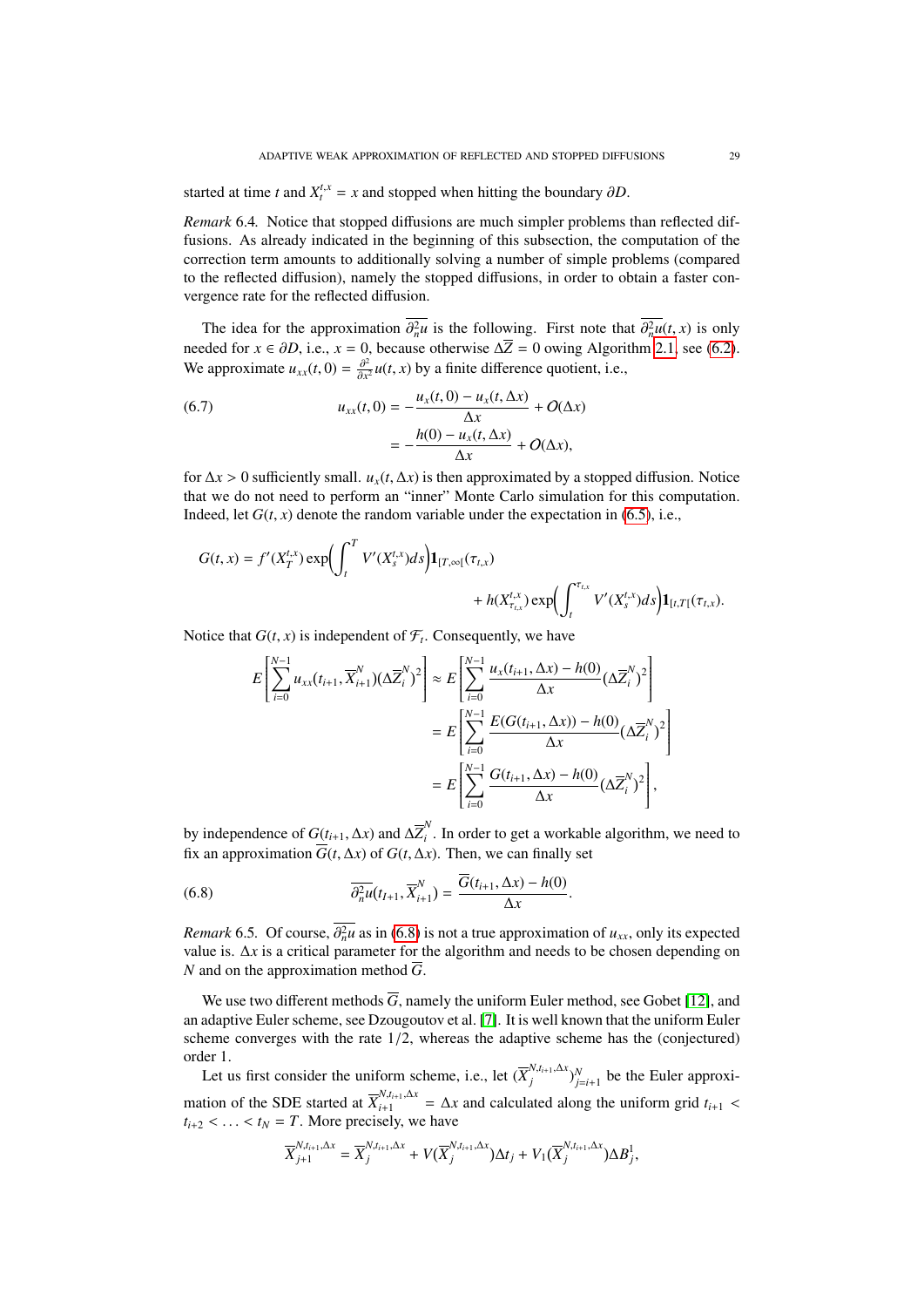$j = i + 1, ..., N - 1$ . Moreover, let  $\overline{\tau}^{N,t_{i+1},\Delta x}$  be the first hitting time of the  $\overline{X}^{N,t_{i+1},\Delta x}$  at  $D^c$  – we set  $\overline{\tau}^{N,t_{i+1},\Delta x} = \infty$  if no hitting occurs. For  $t_{k+1} \ge t_{i+1}$  let  $N$ ,*t*<sub>*i*+1</sub>,∆*x*</sup> be the first hitting time of the discrete process

$$
I(t_{i+1}, t_{k+1}) = \exp\left(\sum_{j=i+1}^{k} V'(\overline{X}_{j+1}^{N, t_{i+1}, \Delta x}) \Delta t_j\right)
$$

and define

$$
(6.9) \quad \overline{G}^{un}(t_{i+1}, \Delta x) = \Big(f'(\overline{X}_{N}^{N,t_{i+1}, \Delta x})\mathbf{1}_{\{T,\infty\}}(\overline{\tau}^{N,t_{i+1}, \Delta x}) + h(\overline{X}_{\overline{\tau}^{N,t_{i+1}, \Delta x}}^{N,t_{i+1}, \Delta x})\mathbf{1}_{\{t_{i+2},...,t_{N-1}\}}(\overline{\tau}^{N,t_{i+1}, \Delta x})\Big)f(t_{i+1}, \overline{\tau}^{N,t_{i+1}, \Delta x}).
$$

Of course, if the boundary has been hit before  $j = N$ ,  $\overline{G}^{un}$  can already be computed and the iteration does not need to be continued until time *T*.

*Remark* 6.6*.* Since we solve the stopped diffusion with the same grid as the outer reflected diffusion, we do not need to sample additional Brownian increments.

We still have to choose the parameter ∆*x*. Notice that we approximate the second derivative  $u_{xx}$  with the error

$$
u_{xx}(t,0) = \frac{E(\overline{G}(t,\Delta x)) - h(0)}{\Delta x} + \frac{O(\sqrt{\Delta t})}{\Delta x} + O(\Delta x),
$$

where  $\Delta t = T/N$ . Optimizing the error with respect to  $\Delta x$  yields

(6.10) 
$$
\Delta x = \text{const} \times (\Delta t)^{1/4} = \text{const} \times \left(\frac{T}{N}\right)^{1/4}
$$

This gives an error from the approximation of the correction term of order

$$
E\left[\sum_{i=0}^{N-1} O((\Delta t)^{1/4})(\Delta \overline{Z}_{i}^{N})^{2}\right] = O(\sqrt{N}) \times O(N^{-1/4}) \times O(N^{-1}) = O(N^{-3/4}).
$$

However, we have an additional complexity due to the simulation of  $\overline{G}$ . Indeed, since  $E(\overline{\tau}^{N,t,\Delta x}) = O(\Delta x)$ , the additional work is of order  $N \times \frac{O(\Delta x)}{T}$ the boundary. Since these reflections take place  $O(\sqrt{N})$  times, the additional and, hence,  $N \times \frac{O(\Delta x)}{T} = O(N^{3/4})$  per reflection at the total work is  $O(N^{5/4})$ . Therefore, the rate of convergence with respect to the total work  $K \approx$  const  $\times N^{5/4}$  is expected to be  $O(K^{-3/5})$ .

*Remark* 6.7*.* Of course, all the arguments in the preceding paragraph are highly heuristic. For example, the number of hits at the boundary (of the reflected trajectory) and the time until stopping (of the stopped trajectory using the same Brownian increments) are certainly not independent. However, independence would hold if we sampled new, independent increments of Brownian motion for the stopped diffusion. Nevertheless, all the above observations seem to be consistent with the results of numerical experiments.

*Remark* 6.8*.*  $E(\bar{\tau}^{N,t,\Delta x}) = O(\Delta x)$  is motivated by the following consideration. Let  $B_t^{\Delta x}$  be a 1-dimensional Brownian motion started at  $B_0^{\Delta x} = \Delta x > 0$  and denote by  $\tau^{\Delta x}$  the first hitting time of  $B_{\alpha}^{\Delta x}$  at 0 if  $B_{\alpha}^{\Delta x}$  hits 0 hefore time  $T$  and  $\tau^{\Delta x} = T$  otherwise. The distribution of time of  $B_t^{\Delta x}$  at 0, if  $B_t^{\Delta x}$  hits 0 before time *T*, and  $\tau^{\Delta x} = T$  otherwise. The distribution of  $\tau^{\Delta x}$  is given by ∆*x* is given by

$$
P(\tau^{\Delta x} \in ds) = \frac{\Delta x}{\sqrt{2\pi s^3}} e^{-\frac{\Delta x^2}{2s}} ds, \quad s \in [0, T[,
$$

$$
P(\tau^{\Delta x} = T) = \frac{2}{2\pi} \int_0^{\Delta x/\sqrt{T}} e^{-\frac{s^2}{2}} ds,
$$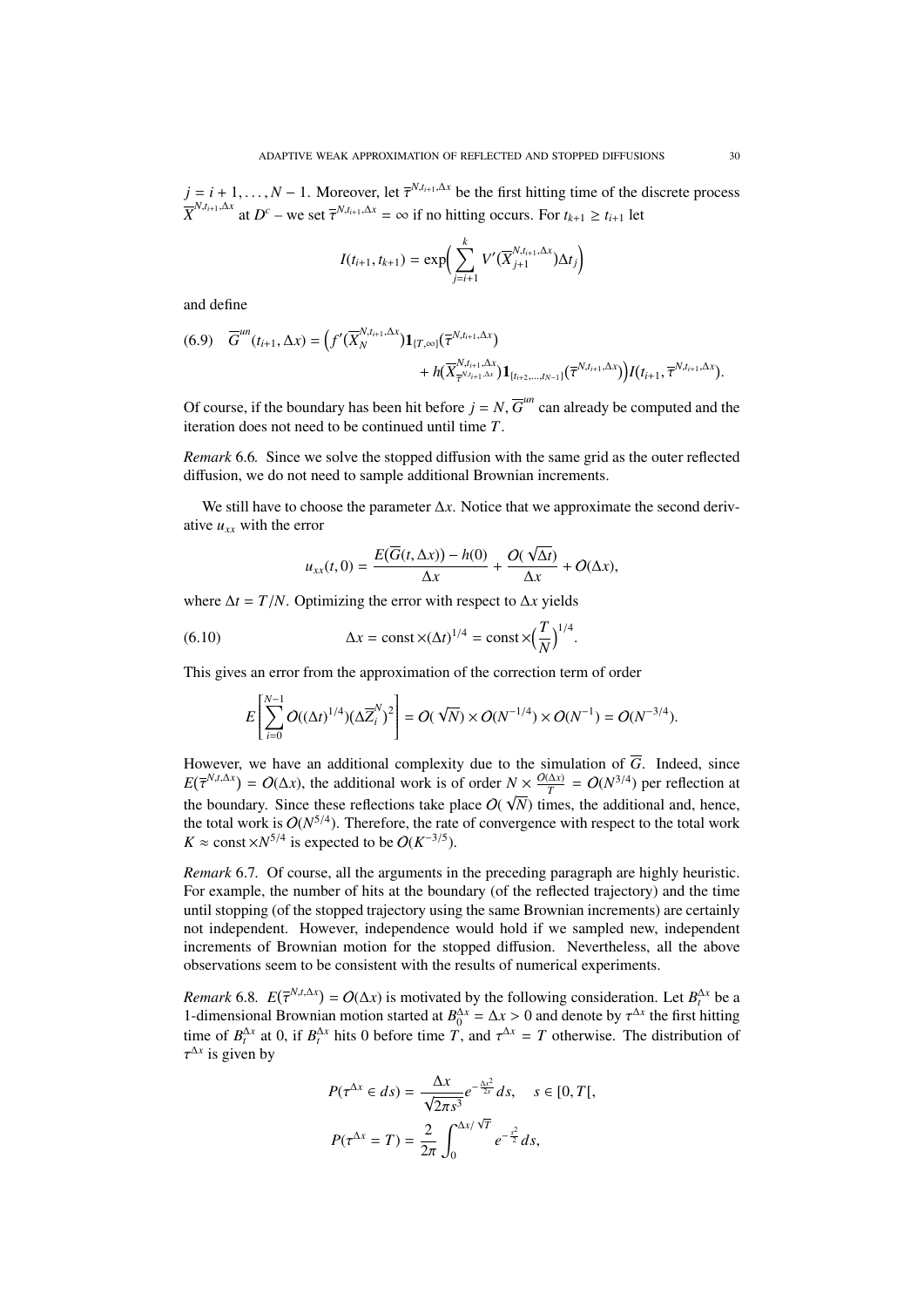see Karatzas and Shreve [\[14\]](#page-43-13). The first two moments of  $\tau^{\Delta x}$  can be explicitly calculated<br>and an expansion in  $\Delta x$  gives and an expansion in ∆*x* gives

$$
E(\tau^{\Delta x}) = \frac{2\sqrt{2T}}{\sqrt{\pi}}\Delta x + O(\Delta x^2).
$$

We do not give a detailed description of the adaptive algorithm for stopped diffusions, see Section [5](#page-24-0) for some hints. We just mention that the adaptive algorithm has an empirical rate of convergence 1 in the general case. If the coefficients of the equation are constant, i.e., if there is no error stemming from the discretization in the interior of the domain, then the adaptive algorithm for the stopped diffusion problem converges exponentially fast. Therefore, we can now approximate the second derivative  $u_{xx}$  with an error

$$
u_{xx}(t,0) = \frac{E(\overline{G}^{ad}(t,\Delta x)) - h(0)}{\Delta x} + \frac{O(\Delta t)}{\Delta x} + O(\Delta x),
$$

where  $\overline{G}^{ad}(t, \Delta x)$  denotes the stopped diffusion started at  $\Delta x$  computed with the adaptive algorithm (poting that the discretization grid is random too). Minimizing the error gives algorithm (noting that the discretization grid is random, too). Minimizing the error gives

(6.11) 
$$
\Delta x = \text{const} \times \sqrt{\Delta t} = \text{const} \times \sqrt{\frac{T}{N}}
$$

Consequently, the error from the approximation in the correction term is this time

$$
E\left[\sum_{i=0}^{N-1} O(\sqrt{\Delta t})(\Delta \overline{Z}_{i}^{N})^{2}\right] = O(\sqrt{N}) \times O(1/\sqrt{N}) \times O(1/N) = O(1/N).
$$

However, note that we still have an additional work of order  $O(N^{5/4})$ , which leads to the total convergence rate  $O(K^{-4/5})$ . Notice that this is the same rate as empirically found for the adaptive algorithm. Only in case of constant coefficients, the additional work is still of  $O(N)$ , therefore giving us the desired order  $O(N^{-1})$ .

Concluding, we propose the following algorithm for one dimensional problems.

<span id="page-30-0"></span>Algorithm 6.9. *Fix a uniform time discretization*  $0 = t_0 < t_1 < \cdots < t_N = T$ , *i.e.*,  $\Delta t_i = t_{i+1} - t_i = \frac{T}{N}$ ,  $i = 0, \ldots, N-1$ . Moreover, fix an *i. i. d. sequence of random variables*<br> $(\Delta \overline{P})^{N-1}$  and the the mean varie of ruby and these of  $\Delta \overline{P}$  (and have of  $\epsilon^{II}(\Delta \overline{P})$  eximides  $(\Delta \overline{B}_i)_{i=0}^{N-1}$  such that the moments of order up to three of  $\Delta \overline{B}_0$  (and hence of all  $\Delta \overline{B}_i$ ) coincide with those of an one dimensional normal random variable with variance  $\frac{T}{N}$ .

(1) *Set*  $\overline{X}_0^N = x$ ,  $\overline{Z}_0^N = 0$ , *set*  $i = 0$ . (2) *Set*

$$
\hat{X}_{i+1}^N = \overline{X}_i^N + V(\overline{X}_i^N)\Delta t_i + \sum_{j=1}^d V_j(\overline{X}_i^N)\Delta \overline{B}_i^j.
$$

(3) *Set*

$$
\begin{aligned} \overline{X}_{i+1}^N &= \begin{cases} \hat{X}_{i+1}^N, & \hat{X}_{i+1}^N \in \overline{D}, \\ \Pi(\hat{X}_{i+1}^N), & \hat{X}_{i+1}^N \notin \overline{D}, \end{cases} \\ \overline{Z}_{i+1}^N &= \begin{cases} \overline{Z}_i^N, & \hat{X}_{i+1}^N \in \overline{D}, \\ \overline{Z}_i^N + \left\| \Pi(\hat{X}_{i+1}^N) - \hat{X}_{i+1}^N \right\|, & \hat{X}_{i+1}^N \notin \overline{D}. \end{cases} \end{aligned}
$$

- (4) *If*  $\Delta \overline{Z}_i^N > 0$ , calculate either  $\overline{G}^{un}(t_{i+1}, \Delta t^{1/4})$  or  $\overline{G}^{ad}(t_{i+1}, \Delta t^{1/4})$ ∆*t*) *and compute the approximate second order normal derivative*  $\partial_n^2 u(t_{i+1}, 0)$  *according to* [\(6.8\)](#page-28-0)*.*<br>*Increase i by one, If i < N, go back to* (2)
- (5) *Increase i by one. If*  $i < N$ *, go back to (2).*
- (6) *Calculate*

$$
\overline{F}^N = f(\overline{X}_N^N) - \sum_{i=0}^{N-1} h(\overline{X}_{i+1}^N) \Delta \overline{Z}_i^N + \frac{1}{2} \sum_{i=0}^{N-1} (\Delta \overline{Z}_i^N)^2 \overline{\partial_n^2 u}(t_{i+1}, \overline{X}_{i+1}^N).
$$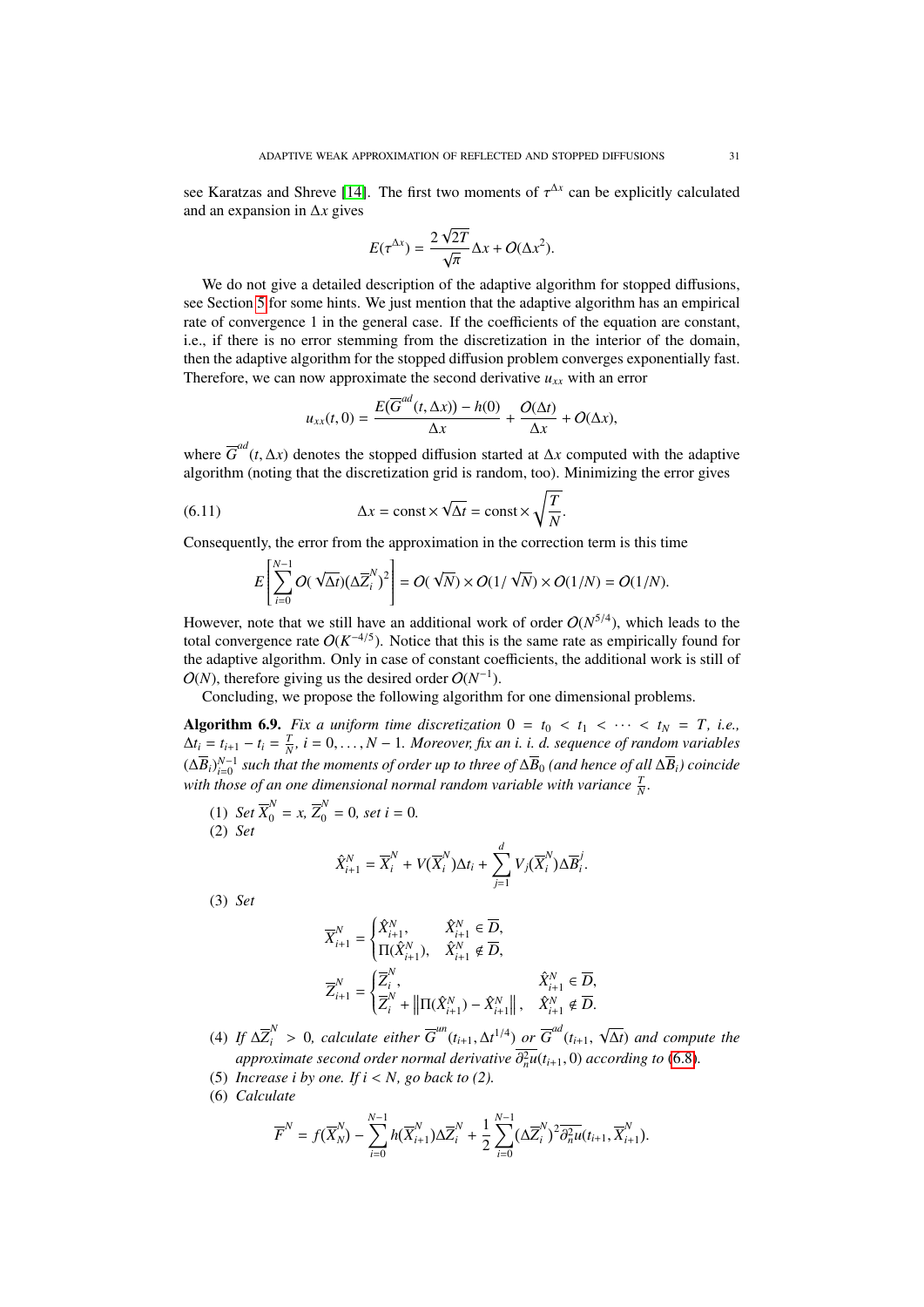*Remark* 6.10. In the *d*-dimensional situation with  $d > 1$ , we can use the same finite difference approximation as [\(6.7\)](#page-28-1), i. e.

$$
u_{nn}(t,x) = \frac{u_n(t,x + \Delta x n(x)) - h(x)}{\Delta x} + O(\Delta x),
$$

where  $u_n$  and  $u_{nn}$  are the needed normal derivatives,  $x \in \partial D$ . Unless  $n(x)$  is a constant vector (corresponding to a half-space domain), we do not get a PDE for  $u_n$ . However, using the stochastic representation of the original problem, we get

$$
u_n(t, x + \Delta x n(x)) = E\left[\left\langle \nabla u(\tau, X_\tau^{t, x + \Delta x n(x)}), J_{t \to \tau}(x + \Delta x n(x)) n(x) \right\rangle\right],
$$

where  $X^{t,x+\Delta x n(x)}$  denotes the solution of the SDE started at time *t* with  $X_t^{t,x+\Delta x n(x)} = x +$  $\Delta xn(x)$  and  $\tau$  denotes the first hitting time of  $X^{t,x+\Delta xn(x)}$  at  $\partial D$  (or  $\tau = T$  if no such hit occurs before *T*).  $J_{t\rightarrow s}(x + \Delta xn(x))$  is the first variation, i.e., the (path-wise) Jacobi matrix of the map  $y \mapsto X_s^{t,y}$  evaluated at  $y = x + \Delta x n(x)$ . By the boundary condition,

$$
\left\langle \nabla u(\tau, X_{\tau}^{t,x+\Delta x n(x)}) , n(X_{\tau}^{t,x+\Delta x n(x)}) \right\rangle = h(X_{\tau}^{t,x+\Delta x n(x)}),
$$

but

$$
J_{t\to\tau}(x+\Delta x n(x))n(x)\neq n(X_{\tau}^{t,x+\Delta x n(x)})
$$

in general. Nevertheless, we might boldly use

$$
u_n(t, x + \Delta x n(x)) \approx E(h(X^{t, x + \Delta x n(x)}_7)),
$$

but that approximation would lead to a non-converging scheme unless the "normal vector field"  $n(x)$  can be extended to  $x \in D$  and commutes with *L*.

## 7. NUMERICAL EXAMPLES

<span id="page-31-0"></span>We illustrate the performance of the algorithms presented in the previous sections by some numerical examples in dimension one and two. For reporting the results of the computations, we use the following nomenclature. By "error" we understand the computational error in the sense of

$$
Error = \overline{u}(t_0, x_0) - u(t_0, x_0),
$$

where  $\overline{u}(t_0, x_0)$  denotes the computed approximation to the true value  $u(t_0, x_0)$  of the respective problem. We denote the number of paths used in the Monte-Carlo simulation by M tive problem. We denote the number of paths used in the Monte-Carlo simulation by *M*. An estimate for the possible "statistical" error component caused by the computation of the expected value of the random variable  $\overline{F}^N$  constructed by the relevant numerical scheme by Monte-Carlo simulation is given by S. Indeed, let  $\overline{F}_i^N$  denote the *i*th sample of  $\overline{F}^N$ ,  $i = 1, \ldots, M$ . Ideally, these samples are mutually independent and identically distributed, which allows us to appeal to the central limit theorem, giving

$$
\sqrt{M}\left(E(\overline{F}^{N}) - \frac{1}{M} \sum_{i=1}^{M} \overline{F}_{i}^{N}\right) \xrightarrow[M \to \infty]{} N(0, \sigma^{2}),
$$

where the convergence is understood as convergence in distribution and  $\sigma^2$  denotes the set of  $\overline{F}^N$ . He stated the set of the distribution and  $\sigma^2$ variance of  $\overline{F}^N$ . Heuristically, we may assume that *M* is already large enough that the convergence in the central limit theorem has already taken place, i.e.,

$$
\text{Error} \approx \mathcal{N}\Big(0, \frac{\overline{\sigma}^2}{M}\Big),
$$

where  $\overline{\sigma}^2$  denotes the empirical variance of the sample  $(\overline{F}_i^N)$  $\binom{N}{i}$ <sub>*i*</sub><sup>*M*</sup><sub>i=1</sub>. This gives us a 90%confidence interval,

<span id="page-31-1"></span>(7.1) 
$$
E(\overline{F}^{N}) - u(t_{0}, x_{0}) \in \left[ \text{Error} - 1.65 \times \frac{\overline{\sigma}}{\sqrt{M}} , \text{ Error} + 1.65 \times \frac{\overline{\sigma}}{\sqrt{M}} \right].
$$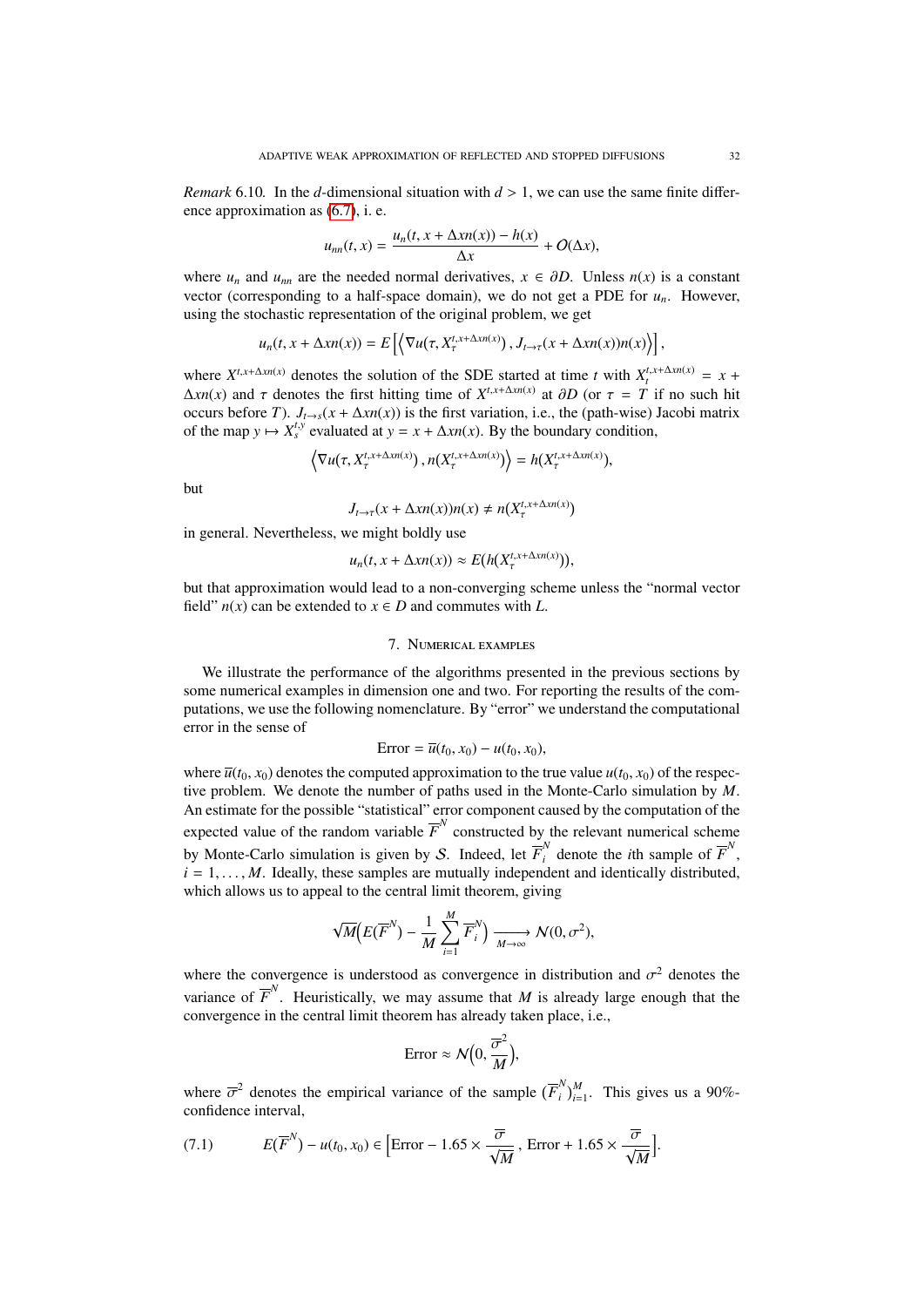We denote

$$
(7.2) \t\t S = 1.65 \times \frac{\overline{\sigma}}{\sqrt{M}}
$$

and report it in Table [1](#page-33-0) and all the subsequent tables.

*Remark* 7.1. The quantity S as defined in  $(7.2)$  is an indicator for the size of the statistical error, possibly overlapping the error from the time discretization in the observed computational error. Recall that the computational error can be decomposed as

<span id="page-32-1"></span>
$$
u(t_0, x_0) - \underbrace{\frac{1}{M} \sum_{i=1}^M \overline{F}_i^N}_{= \overline{u}(t_0, x_0)} = \underbrace{u(t_0, x_0) - E\left[\overline{F}^N\right]}_{= E_{disc}} + \underbrace{E\left[\overline{F}^N\right] - \frac{1}{M} \sum_{i=1}^M \overline{F}_i^N}_{= E_{stat}}.
$$

Edisc can be naturally interpreted as the error caused by the time-discretization of the dynamics of the (reflected) SDE, whereas  $E_{stat}$  is the "statistical" error caused by Monte-Carlo simulation, i.e., the integration error. In this study, we are *only* interested in the discretization error  $E_{\text{disc}}$ , since we want to analyze the behavior of special time-discretization algorithms. Consequently, we need to make sure that our results are not overshadowed by the statistical error. In practice, we choose *M* large enough such that  $S = S(M)$  is much smaller than the observed computational error. For a thorough treatment of the types of errors involved in Euler Monte-Carlo schemes, we refer to [\[16\]](#page-43-10) and [\[20\]](#page-44-2), and to Glasserman [\[11\]](#page-43-14) for general application of Monte-Carlo methods.

We would like to stress that the statistical error is, in practice, a very important part of the overall computational error. Therefore, the strategy advocated above is not suited for true computations, but only for the purpose of analysis of algorithms as mentioned above.

For the adaptive algorithms presented in Section [4](#page-14-0) and Section [5](#page-24-0) we still need to specify one parameter, namely the expected number of hits at the reflecting boundary  $\partial D_R$ ,  $E\left[\widetilde{N}\right]$ . Note that  $E[\tilde{N}]$  as a parameter in the adaptive algorithm influences the number of hits at the boundary obtained by the same algorithm. Therefore, we need to choose  $E\left[\widetilde{N}\right]$  in such a way that the parameter for the adaptive algorithm is consistent in the sense that the average number of hits of the adaptive algorithm coincides with the parameter. Since we have not found a formula for  $E\left[\widetilde{N}\right]$ , we are left with two possibilities:

- (1) We can start with some initial guess  $N_0$  for  $E\left[\widetilde{N}\right]$  and run the adaptive algorithm with it. Taking the average of the number of hits at the reflecting boundary, we obtain an estimate  $N_1$  for the expected number of hits of the boundary for the adaptive algorithm run with  $N_0$ . If  $N_0 \not\approx N_1$ , we run the adaptive algorithm with *N*<sub>1</sub>, thus obtaining an estimate *N*<sub>2</sub>. We iterate this procedure until we find  $N_k \approx$  $N_{k+1}$ , and use this number as parameter for the adaptive algorithm for the problem at hand.
- (2) We make the Ansatz  $E[\tilde{N}] = TOL^{-\beta}$  for some  $\beta > 0$  and estimate  $\beta$  for various model problems. Of course, the same problem as above applies i.e.  $\beta$  must be model problems. Of course, the same problem as above applies, i.e.,  $\beta$  must be consistent in the sense that using  $E[\overline{N}] \approx \text{TOL}^{-\beta}$  in the algorithm must give an empirical mean number of hits  $\approx \text{TOL}^{-\beta}$ . It turns out that  $\beta$  seems to be easy to estimate and we get consistent results in the range  $\beta \in [1, 1.5, 1.25]$  for all our estimate, and we get consistent results in the range  $\beta \in [1.15, 1.25]$  for all our numerical tests. Thus we think that  $\beta$  is a largely problem-independent quantity. When we draw conclusions from  $\beta$ , we will stick to the least favorable value  $\beta$  $1.25 = 5/4.$

<span id="page-32-0"></span>7.1. A reflected diffusion in dimension 1. We start with a one-dimensional example, which mainly serves as illustration of the algorithm with correction, cf. Algorithm [6.9.](#page-30-0) Because we are only interested in the error coming from the reflection at the boundary,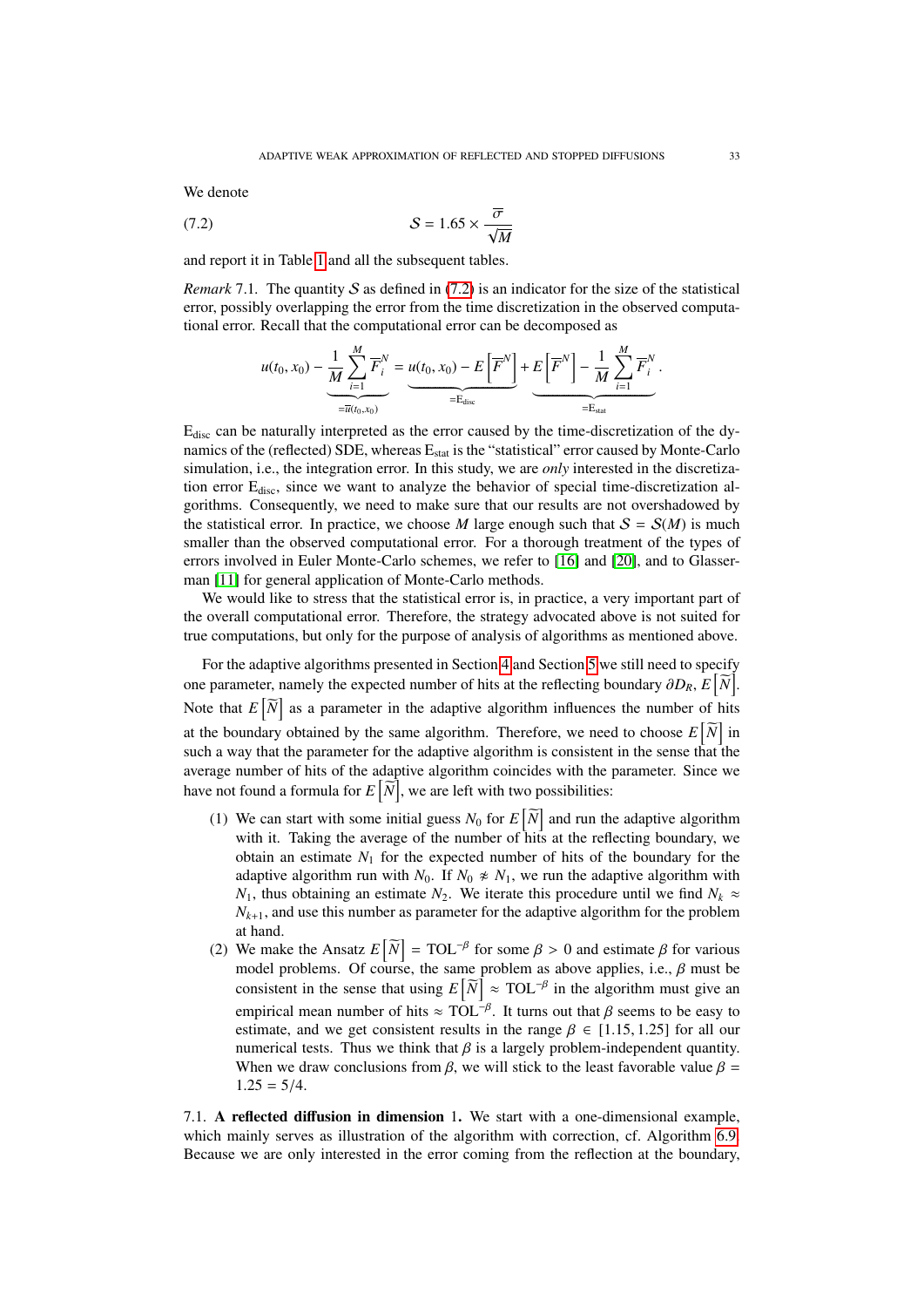we use a problem without interior discretization error, i.e., in the interior of the domain  $D = [0, \infty]$ . The solution process *X* is the driving Brownian motion *B* reflected at the boundary  $\partial D = \{0\}$ . The Neumann boundary condition and the initial condition are fixed as follows:

<span id="page-33-1"></span>(7.3)  
\n
$$
\begin{cases}\n\frac{\partial}{\partial t}u(t, x) = -\frac{1}{2}\Delta u(t, x), & (t, x) \in [0, 2] \times [0, \infty[, \\
u(2, x) = e^{2}(\sin(\sqrt{2}x) + \cos(\sqrt{2}x)), & x \in [0, \infty[, \\
\frac{\partial}{\partial x}u(t, 0) = \sqrt{2}e^{t}, & t \in [0, 2].\n\end{cases}
$$
\nObviously, problem (7.3) has the explicit solution

<span id="page-33-2"></span>(7.4) 
$$
u(t, x) = e^{t}(\sin(\sqrt{2}x) + \cos(\sqrt{2}x)).
$$

*Remark* 7.2*.* In [\[6\]](#page-43-4), the authors prove that the uniform Euler algorithm for the Brownian motion reflected at 0 (but with different boundary and initial conditions) does not converge faster than with rate one half. We have changed the boundary conditions because the third derivative of the solution of their problem vanishes, which would lead to untypically fast convergence rates for the algorithm with second order correction terms, because its leading order error term involves the third derivative. As can be easily checked, the third derivative of [\(7.4\)](#page-33-2) does not vanish for  $x = 0$ .

We compute the value  $u(0, x_0)$  for  $x_0 = 0.5$  using three different methods: the uniform Euler method, cf. Algorithm [2.1,](#page-4-0) the uniform Euler method with second order correction term computed using a stopped diffusion approximated by the adaptive algorithm of [\[7\]](#page-43-8), cf. Algorithm [6.9.](#page-30-0) Finally, we also compute the outcome with the adaptive Algorithm [4.6.](#page-19-1) Notice that the exact value is  $u(0, 0.5) \approx 1.4099$ .

| M       | Error  | S.     |
|---------|--------|--------|
| 80080   | 0.3811 | 0.0416 |
| 80320   | 0.5986 | 0.0386 |
| 56400   | 0.6252 | 0.0448 |
| 62800   | 0.5417 | 0.0420 |
| 75600   | 0.4493 | 0.0382 |
| 101 200 | 0.3581 | 0.0329 |
| 152.400 | 0.2461 | 0.0269 |
| 254800  | 0.1822 | 0.0208 |
| 459600  | 0.1330 | 0.0155 |
| 869 200 | 0.0881 | 0.0113 |
| 1688400 | 0.0638 | 0.0081 |
| 3326800 | 0.0496 | 0.0058 |
|         |        |        |

<span id="page-33-0"></span>Table 1. *Results of the uniform Euler Monte-Carlo algorithm for problem* [\(7.3\)](#page-33-1)

Table [1](#page-33-0) gives the results for the uniform algorithm. The results show the typical convergence order 1/2 of the reflected uniform Euler method. See also Figure [2](#page-34-0) for comparisons of the different algorithms used.

Table [2](#page-34-1) shows the results for the algorithm with second order correction term, cf. Al-gorithm [6.9.](#page-30-0) The correction term  $\overline{G}^{ad}$  is calculated using the adaptive Euler algorithm for stopped diffusions presented in [\[7\]](#page-43-8). The local error tolerance parameter is chosen to be

$$
TOL = \frac{1}{\log(N)},
$$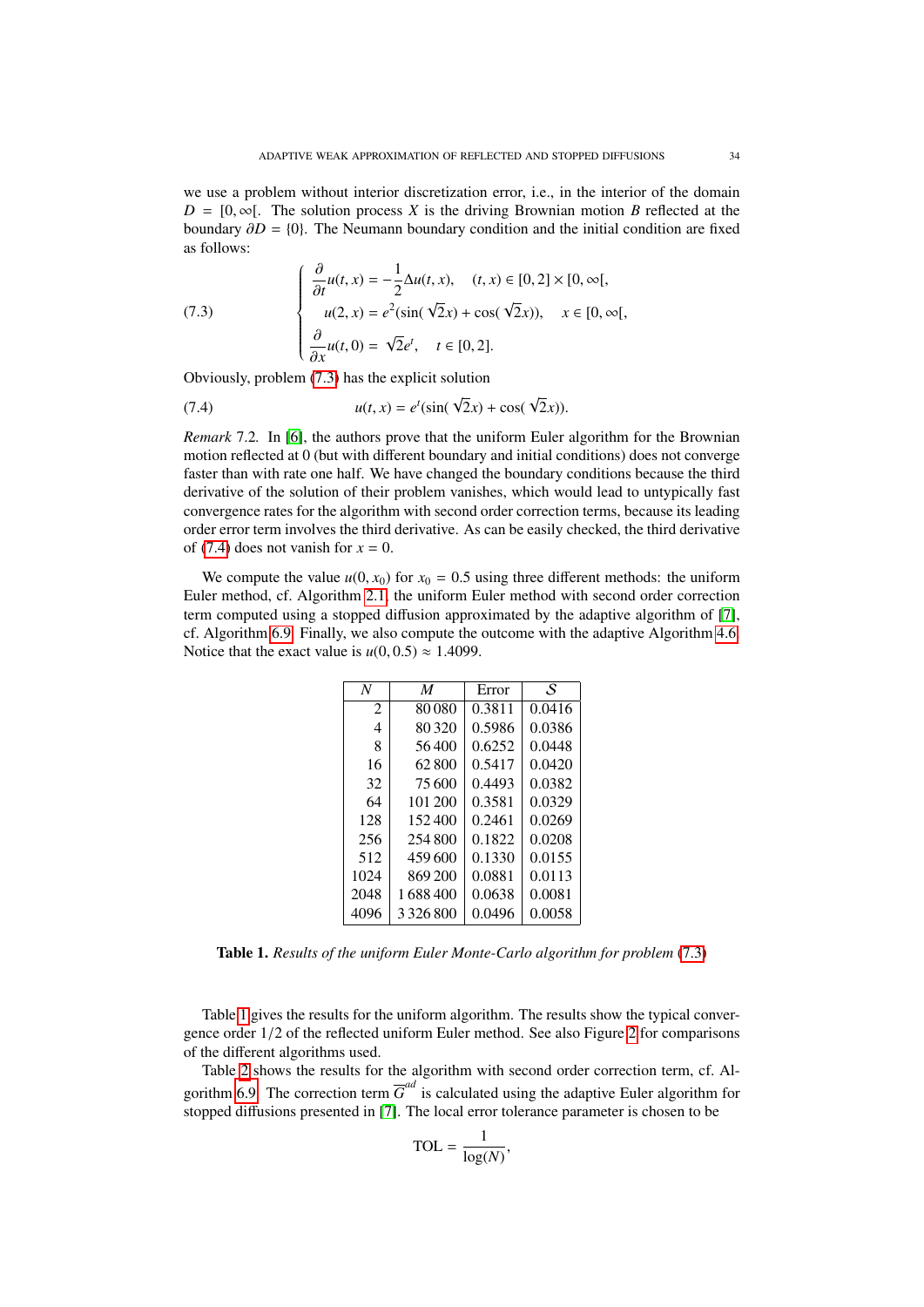

<span id="page-34-0"></span>Figure 2. *Absolute value of the computational error for problem [\(7.3\)](#page-33-1). The dotted lines show confidence areas for the true error in the sense of equation [\(7.1\)](#page-31-1)* **and**  $\overline{a}$ *the dashed lines in black are reference lines of order* <sup>1</sup>/*N and* <sup>1</sup>/ *N, respectively. Notice that the "Average number of time-steps" is understood as the work in the above sense in the case of the algorithm with a second order correction term and as average size of the refined mesh in the case of the adaptive algorithm. The dashed line for the adaptive algorithm corresponds to the error estimate computed for the refinement algorithm and is clearly proportional to the observed computational error.*

| N              | Work    | M       | Error     | S      |
|----------------|---------|---------|-----------|--------|
| $\overline{2}$ | 2.45    | 5400    | $-3.1856$ | 0.2928 |
| 4              | 7.74    | 6600    | $-1.4092$ | 0.1838 |
| 8              | 19.35   | 11400   | $-0.7224$ | 0.1163 |
| 16             | 43.66   | 30600   | $-0.3743$ | 0.0647 |
| 32             | 92.22   | 107400  | $-0.2014$ | 0.0333 |
| 64             | 193.13  | 414600  | $-0.0690$ | 0.0166 |
| 128            | 401.43  | 1643400 | $-0.0255$ | 0.0083 |
| 256            | 831.52  | 6558600 | $-0.0036$ | 0.0041 |
| 512            | 3065.85 | 5262880 | $-0.0144$ | 0.0046 |
|                |         |         |           |        |

<span id="page-34-1"></span>Table 2. *Results of the uniform Euler Monte-Carlo algorithm with second order correction term calculated using an adaptive algorithm for problem* [\(7.3\)](#page-33-1)*.*

which is consistent with the observation that the error decreases exponentially fast, implying an approximation error proportional to  $\frac{1}{N}$  for the correction term using the above local error tolerance.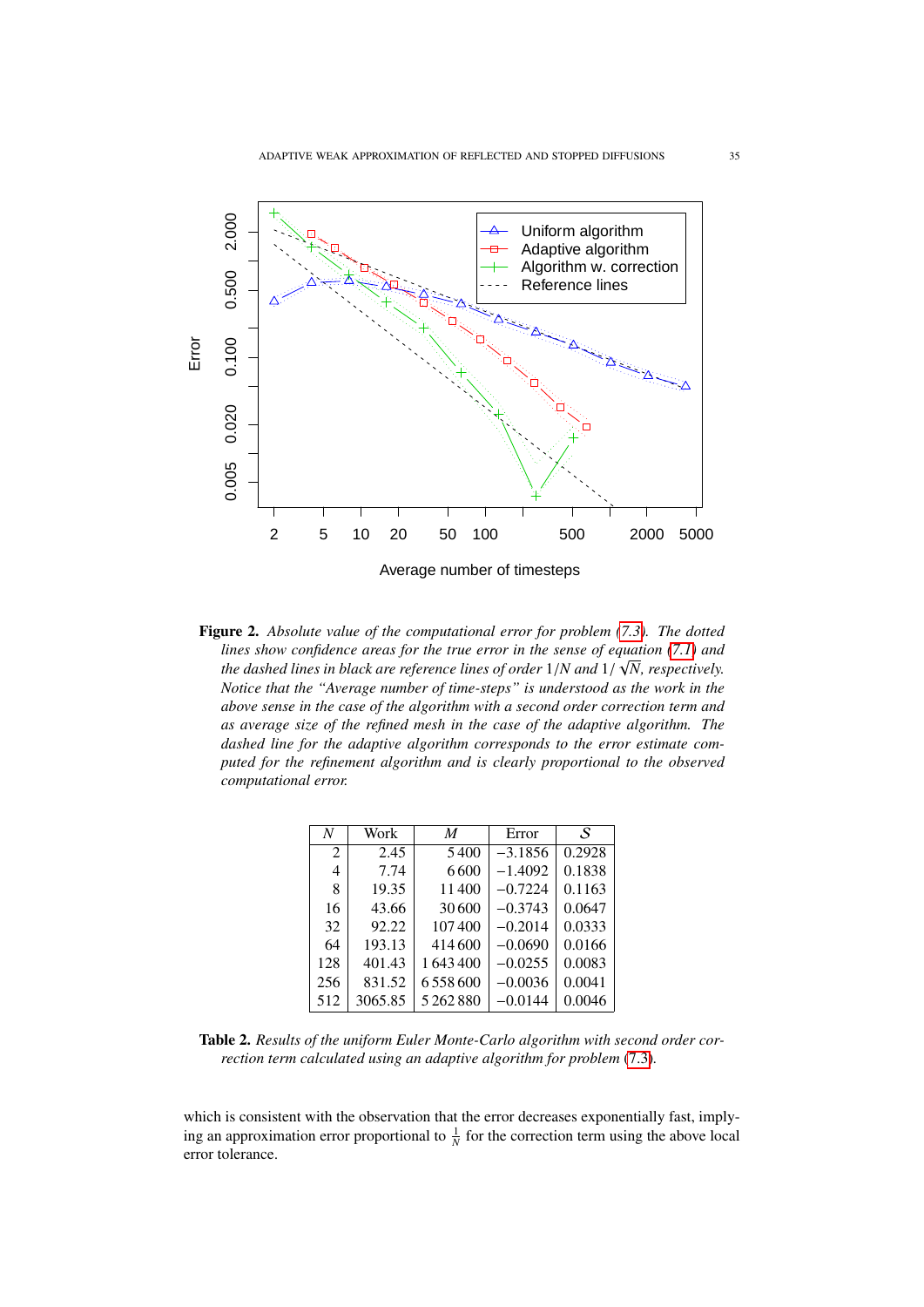As before, *N* is the size of the uniform base grid of the discretization of the reflected diffusion. Work denotes the average work per realization, i.e., for one single realization, the corresponding work is *N* plus the total work for each stopped diffusion, which is computed in order to get the respective correction terms.

The results of the algorithm with correction show an empirical order of convergence one, i.e., like 1/*N*, even if the total work in the above sense is used as reference. As remarked above Algorithm [6.9,](#page-30-0) this is only possible since the approximation is precise in the interior of the domain. Compare also Figure [2,](#page-34-0) which shows the superiority of the algorithm with correction over the other two proposed algorithms. (Notice that the confidence interval for the last but second result of this algorithm could not be plotted in Figure [2,](#page-34-0) because it contains negative numbers. Therefore, this confidence interval was changed manually.)

| TOL    | N      | M             | Error  | S      | $\overline{N}$ |
|--------|--------|---------------|--------|--------|----------------|
| 0.5743 | 4      | 56400         | 1.9191 | 0.0424 | 0.79           |
| 0.3789 | 6.15   | 62800         | 1.3719 | 0.0409 | 1.36           |
| 0.2500 | 10.58  | 75 600        | 0.8574 | 0.0377 | 2.31           |
| 0.1649 | 18.41  | 101 200       | 0.5698 | 0.0328 | 3.90           |
| 0.1088 | 31.81  | 152400        | 0.3725 | 0.0268 | 6.45           |
| 0.0718 | 54.25  | 254800        | 0.2402 | 0.0208 | 10.59          |
| 0.0474 | 91.07  | 459600        | 0.1535 | 0.0155 | 17.23          |
| 0.0313 | 150.94 | 869 200       | 0.0920 | 0.0113 | 27.83          |
| 0.0206 | 247.98 | 1688400       | 0.0542 | 0.0081 | 44.83          |
| 0.0136 | 403.61 | 3 3 2 6 8 0 0 | 0.0299 | 0.0058 | 71.93          |
| 0.0090 | 653.62 | 6603600       | 0.0188 | 0.0041 | 115.28         |

Finally, Table [3](#page-35-0) shows the results of the adaptive Algorithm [4.6](#page-19-1) applied to problem [\(7.3\)](#page-33-1).

<span id="page-35-0"></span>Table 3. *Results of the adaptive Euler Monte-Carlo algorithm for problem* [\(7.3\)](#page-33-1)*.*

Here, TOL is the local error tolerance used for the adaptive algorithm, cf. Algorithm [4.7.](#page-19-0) The second order normal derivative in the local error term [\(4.10\)](#page-18-0) is approximated by the constant 1. The number of steps in the uniform initial grid is always 2, which is, of course, unrealistically small but probably useful for the theoretical understanding of the refinements. The value *N* as reported in the second column of Table [3](#page-35-0) corresponds to the aver-age size of the final mesh, we use Algorithm [4.8.](#page-19-2) Finally,  $\widetilde{N}$  as reported in Table [3](#page-35-0) is the average number of hits at the boundary.

The observed computational error of the adaptive algorithm lies between the errors for the uniform Euler algorithms with and without correction term, as expected. A fit of the observed average number of hits at the boundary gives  $E\left[\widetilde{N}\right] \approx \text{TOL}^{-1.19}$ , reasonably close to the dependence TOL<sup>-β</sup> with  $\beta = 1.25$  used in the algorithm. While  $\beta = 1.25$ would correspond to a convergence like  $N^{-0.8}$ , a fit of the error in terms of the size of the adaptively generated mesh gives Error  $\approx E[N]^{-0.89}$ . If we can choose  $\beta$  even smaller than 1.25, as indicated by the results, then the theoretical rate of convergence is improved <sup>1</sup>.25, as indicated by the results, then the theoretical rate of convergence is improved.

In the tables above we have noted certain indicators for the computational cost of running the various algorithms. While these numbers are useful in showing the dependence of the computational cost for one particular algorithm depending on the grid size, the tolerance or both, it does not allow to compare the efficiency of different algorithms other than in an asymptotic sense. Note that it is easy to compare the uniform Euler scheme with the adaptive Euler scheme in its explicit form, see Algorithm [4.8.](#page-19-2) Indeed, for the same (average) grid size *N*, the only difference in these algorithm is that in the uniform case the step-size is given by  $\Delta t = T/N$ , whereas in the adaptive case it has to be computed in every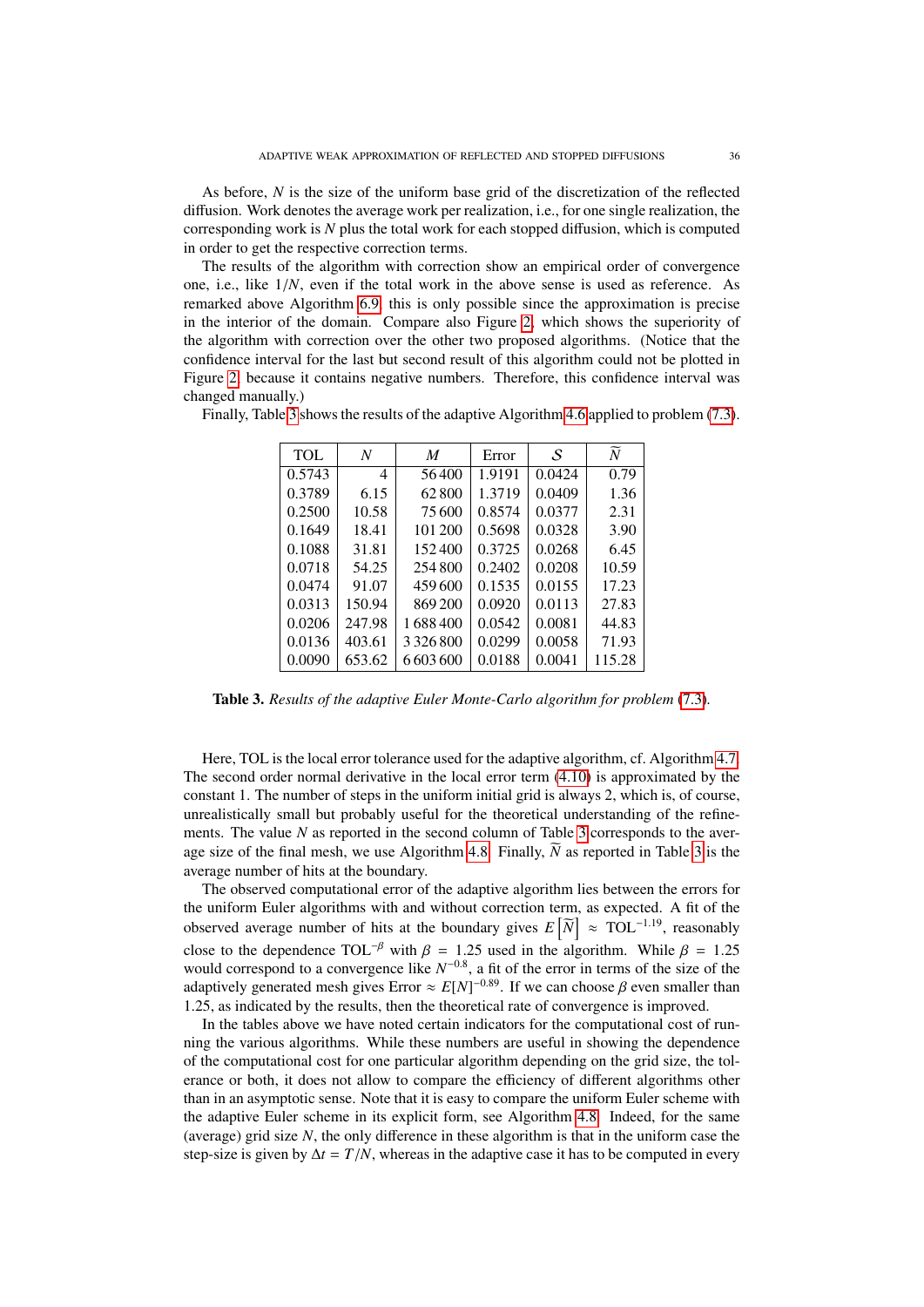step using Lemma [4.4.](#page-18-3) That is, the only additional computational work in the adaptive case is this evaluation, which basically boils down to one evaluation of Lambert's W-function. We have used the implementation of *W* in the GNU Scientific Library (GSL), see [\[9\]](#page-43-15), as well as the approximation

(7.5) 
$$
W(x) \approx \log(1+x) \left(1 - \frac{\log(1+\log(1+x))}{2+\log(1+x)}\right)
$$

due to [\[22\]](#page-44-3). The timings from Table [4](#page-36-1) indicate that for a one-dimensional reflected Brow-

<span id="page-36-2"></span>

|            | Uniform | Adaptive – precise | Adaptive – approximation | Correction |
|------------|---------|--------------------|--------------------------|------------|
|            | 151     |                    |                          | 50         |
| Work       | 151     | 150.94             | 150.26                   | 173.71     |
| <b>TOL</b> |         | 0.0313             | 0.0313                   | 0.4411     |
| Error      | 0.2281  | 0.0922             | 0.0889                   | $-0.0865$  |
| Time       | 42      | 180                | 70                       | 175        |

<span id="page-36-1"></span>Table 4. *Running times (in seconds) on a laptop with a Intel(R) Pentium(R) M processor with 2.13GHz for problem [\(7.3\)](#page-33-1). "Adaptive–precise" means the explicit adaptive algorithm with the precise evaluation of Lambert's W function using the GSL library, whereas "Adaptive–approximation" uses the approximation of Lambert's W-function. In all cases, we used M* = 869 200 *trajectories for the Monte-Carlo simulation. N means the initial grid size, works denotes the average final grid size for the adaptive (and the uniform) algorithm and the work in the above sense for the algorithm with correction.*

nian motion, the evaluation of Lambert's W-function consume almost 75% of the running time, whereas it is only 50% if one uses  $(7.5)$ . (I.e., the approximation  $(7.5)$  in three times faster than the GSL-implementation.) Note that the approximation seems to be sufficiently accurate for the purposes of the algorithm. The statistical error indicator  $S$  is around 0.011 for all the results in Table [4.](#page-36-1)

<span id="page-36-0"></span>7.2. A purely reflected diffusion in dimension 2. We present two multi-dimensional examples, one with a purely reflecting boundary and one with both reflecting and stopping boundaries. For the purely reflecting case we choose one of Gobet's examples in [\[13\]](#page-43-5). The process *X* under consideration is a Brownian motion (normally) reflected on the unit-circle in dimension two, i.e., *D* is the unit disc. We consider

(7.6) 
$$
u(t,x) = E\left[\frac{1}{2}||X_1||^2 + Z_1\right|X_t = x\right],
$$

which satisfies the Neumann problem

<span id="page-36-3"></span>(7.7) 
$$
\begin{cases} \frac{\partial}{\partial t}u(t,x) = -\frac{1}{2}\Delta u(t,x), & (t,x) \in ]0,1[\times D, \\ u(1,x) = \frac{1}{2}||x||^2, & x \in D, \\ \frac{\partial}{\partial n}u(t,x) = -1, & (t,x) \in ]0,1[\times \partial D. \end{cases}
$$

 $\left(\frac{\partial n^{(1)}(x)}{\partial n^{(2)}(x)}\right)$  (*o*, *x*) = 10, 11, (*o*, *x*) = 10, 11, (*o*, *x*) = 10, 12, 02. it seems that  $\beta = 1.16$  is the appropriate choice for the expected number of hits at the boundary in terms of the tolerance, which would indicate a rate of weak convergence of <sup>0</sup>.86. Note that the partial differential equation [\(7.7\)](#page-36-3) has the exact solution

$$
u(t,x) = 1 - t + \frac{1}{2} ||x||^2,
$$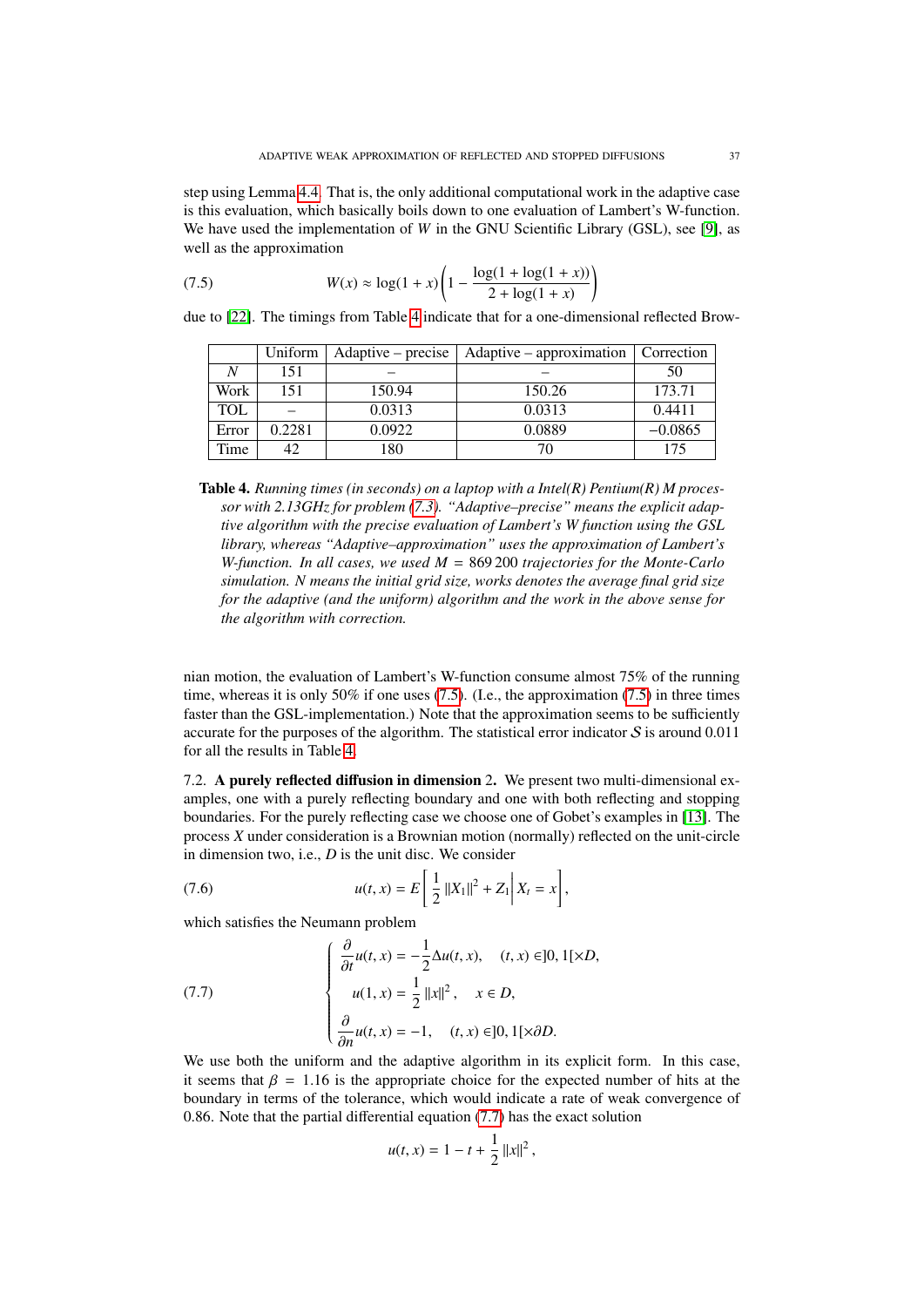

we compute  $u(0, 0, 0) = 1$ . For the adaptive algorithm we have approximated the second

**Figure 3.** Absolute value of the computational error for problem [\(7.7\)](#page-36-3). The reference *lines are proportional to* <sup>1</sup>/*N and* <sup>1</sup>/ *N, respectively. The dashed-dotted line is an estimate for the leading order error term in the expansion given in Corollary [3.9.](#page-11-1) As usual, the dotted lines indicate confidence intervals around the observed errors.*

| N                           | M         | Error     | S      |
|-----------------------------|-----------|-----------|--------|
| $\mathcal{D}_{\mathcal{L}}$ | 44 000    | $-0.1741$ | 0.0048 |
| 4                           | 46 000    | $-0.1481$ | 0.0048 |
| 8                           | 50000     | $-0.1176$ | 0.0046 |
| 16                          | 58000     | $-0.0890$ | 0.0044 |
| 32                          | 74 000    | $-0.0659$ | 0.0039 |
| 64                          | 106000    | $-0.0458$ | 0.0032 |
| 128                         | 170000    | $-0.0345$ | 0.0026 |
| 256                         | 298 000   | $-0.0267$ | 0.0020 |
| 512                         | 554000    | $-0.0175$ | 0.0014 |
| 1024                        | 1 066 000 | $-0.0122$ | 0.0010 |
|                             |           |           |        |

Table 5. *Results of the uniform algorithm for problem* [\(7.7\)](#page-36-3)*.*

normal derivative  $u_{nn}$  by the constant 1, which incidentally is the correct value in this special example.The fitted order of convergence of the adaptive algorithm is 0.78, which improves to 0.9 if the first three observations tolerance levels are discarded.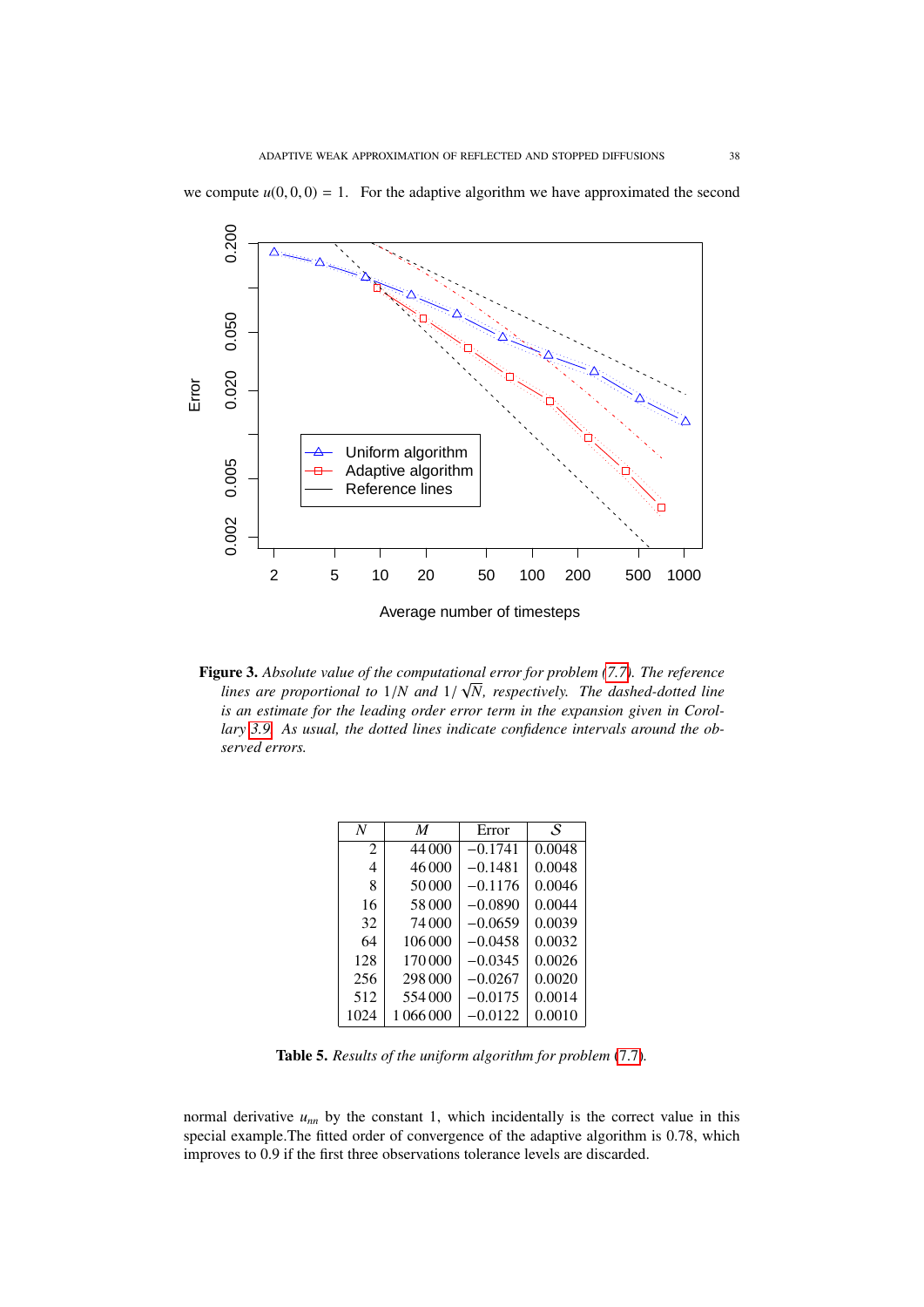| <b>TOL</b> | N      | M         | Error     | .S     |
|------------|--------|-----------|-----------|--------|
| 0.3906     | 9.50   | 82000     | $-0.0996$ | 0.0037 |
| 0.2441     | 19.17  | 122000    | $-0.0622$ | 0.0030 |
| 0.1526     | 37.71  | 202000    | $-0.0388$ | 0.0024 |
| 0.0954     | 71.54  | 362000    | $-0.0247$ | 0.0018 |
| 0.0596     | 131.11 | 682000    | $-0.0170$ | 0.0013 |
| 0.0373     | 234.63 | 1 322 000 | $-0.0095$ | 0.0009 |
| 0.0233     | 411.14 | 2602000   | $-0.0056$ | 0.0007 |
| 0.0146     | 709.82 | 5 162 000 | $-0.0032$ | 0.0005 |
|            |        |           |           |        |

Table 6. *Results of the adaptive algorithm for problem* [\(7.7\)](#page-36-3)*.*

While the order of convergence for the adaptive scheme does not seem to be far away from 1, Gobet's algorithm still seems to be much more efficient in this case. Indeed, Gobet reports a computational error of 0.0038 already for only  $N = 10$  steps of his half-space algorithm, while the adaptive algorithm needs about  $N = 700$  (in the average) to achieve a similar result.



<span id="page-38-0"></span>Figure 4. *Domain for the two-dimensional example with mixed boundary conditions. The solid line denotes the reflecting boundary, the "empty" lines belong to the stopping boundary.*

7.3. A stopped reflected diffusion in dimension 2. The second example in dimension two is a Neumann and Dirichlet boundary value problem, see equation [\(1.3\)](#page-2-1) for the general framework. More precisely, let  $D = ]0, 20[\times]0, 10[$ , and let  $\partial D_R = ]0, 10[\times]0$  be the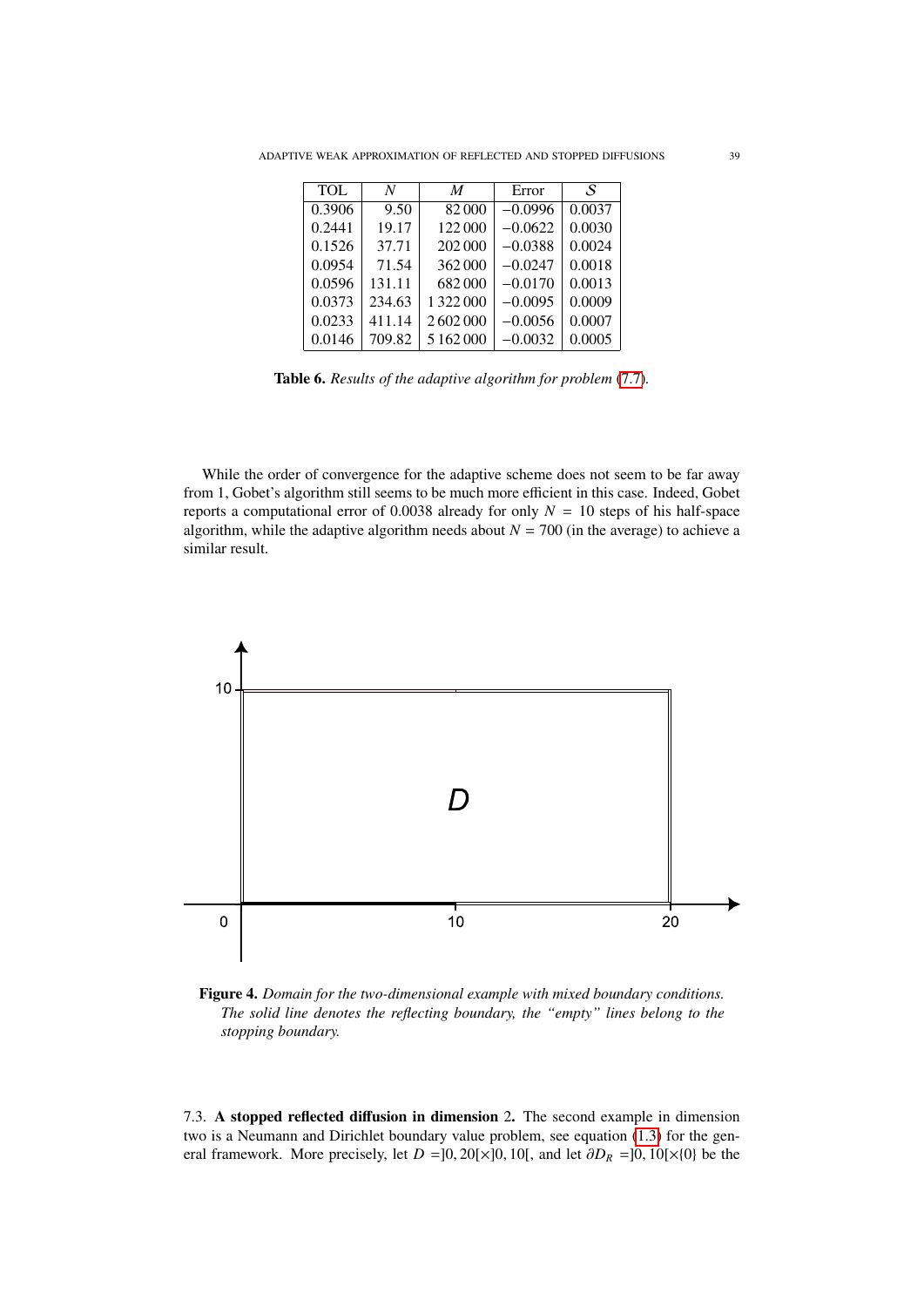Neumann boundary and  $\partial D_S = \partial D \setminus \partial D_R$ , see Figure [4.](#page-38-0) Consider the problem

<span id="page-39-0"></span>(7.8)  
\n
$$
\begin{cases}\n\frac{\partial}{\partial t}u(t, x) = -\frac{1}{2}\Delta u(t, x), \quad (t, x) \in [0, 2] \times D, \\
u(2, x) = 10 \exp\left(-\sqrt{(10 - x_1)^2 + x_2^2}\right), \quad x \in D, \\
\frac{\partial}{\partial n}u(t, x) = x_1, \quad (t, x) \in [0, 2] \times \partial D_R, \\
u(t, x) = 10 \exp\left(-\sqrt{(10 - x_1)^2 + x_2^2}\right), \quad (t, x) \in [0, 2] \times \partial D_S.\n\end{cases}
$$

Notice that the solution  $u(t, x)$  of [\(7.8\)](#page-39-0) has singularities at  $x = (0, 0)$  and at  $x = (10, 0)$ , where the Neumann and the Dirichlet boundaries meet. The stochastic representation is given by a Brownian motion  $X_t$  reflected at  $\partial D_R$  and stopped when hitting  $\partial D_S$ , see Propo-sition [1.10.](#page-3-1) Once again, we compute  $u(0, x_0)$  with  $x_0 = (10, 0.2)$ , close to the singularity at (10, 0). Using the commercial finite-element package FEMLAB, see [\[4\]](#page-43-16), we have computed

$$
u(0, 10, 0.2) \approx 4.352,
$$

which is used as reference value for the reported computational errors.

Since the stochastic representation of Proposition [1.10](#page-3-1) involves sampling from a mixed reflected-stopped diffusion, we use the uniform Algorithm [2.1](#page-4-0) and the adaptive Algorithm [5.2](#page-25-1) for the case of both Neumann and Dirichlet boundary conditions.

| N       | M         | Error     | S      | $N_{\text{tot}}$ |
|---------|-----------|-----------|--------|------------------|
| 2       | 20020     | $-3.3371$ | 0.0643 | 1.79             |
| 4       | 20040     | $-3.1662$ | 0.0681 | 3.18             |
| 8       | 20080     | $-2.7336$ | 0.0687 | 5.63             |
| 16      | 20160     | $-2.2720$ | 0.0715 | 10.04            |
| 32      | 20 3 20   | $-1.7794$ | 0.0710 | 18.12            |
| 64      | 20.640    | $-1.2920$ | 0.0698 | 33.39            |
| 128     | 21 280    | $-1.0527$ | 0.0698 | 63.16            |
| 256     | 22560     | $-0.7367$ | 0.0673 | 118.4            |
| 512     | 25 1 20   | $-0.5640$ | 0.0639 | 228.9            |
| 1 0 2 4 | 30 240    | $-0.4172$ | 0.0581 | 445.7            |
| 2048    | 40480     | $-0.2975$ | 0.0505 | 861.2            |
| 4096    | 60 960    | $-0.1921$ | 0.0404 | 1704             |
| 8 1 9 2 | 101920    | $-0.1617$ | 0.0315 | 3357             |
| 16384   | 183840    | $-0.1311$ | 0.0236 | 6669             |
| 32768   | 347680    | $-0.0878$ | 0.0171 | 13 247           |
| 65536   | 675360    | $-0.0556$ | 0.0122 | 26331            |
| 131072  | 1 330 720 | $-0.0342$ | 0.0087 | 52427            |

<span id="page-39-1"></span>Table 7. *Results of the uniform Euler Monte-Carlo algorithm for problem* [\(7.8\)](#page-39-0) *with*  $x_0 = (10, 0.2)$ .

Table [7](#page-39-1) gives the results of the uniform Euler scheme for equation [\(7.8\)](#page-39-0). While *N* denotes the size of the uniform grid,  $N_{tot}$  denotes the average grid size until the algorithm stops. The iteration only needs to be computed until the first (observed) hitting time of the discretized process at the stopping boundary. Note that Table [7](#page-39-1) shows that the uniform Euler scheme still seems to converge with order  $1/2$  in the singular situation  $(7.8)$ , even though the starting vector  $x_0 = (10, 0.2)$  is close to one singularity of the solution *u*. Indeed, a numerical estimate gives an estimated order of convergence of 0.46 with respect to *<sup>N</sup>*tot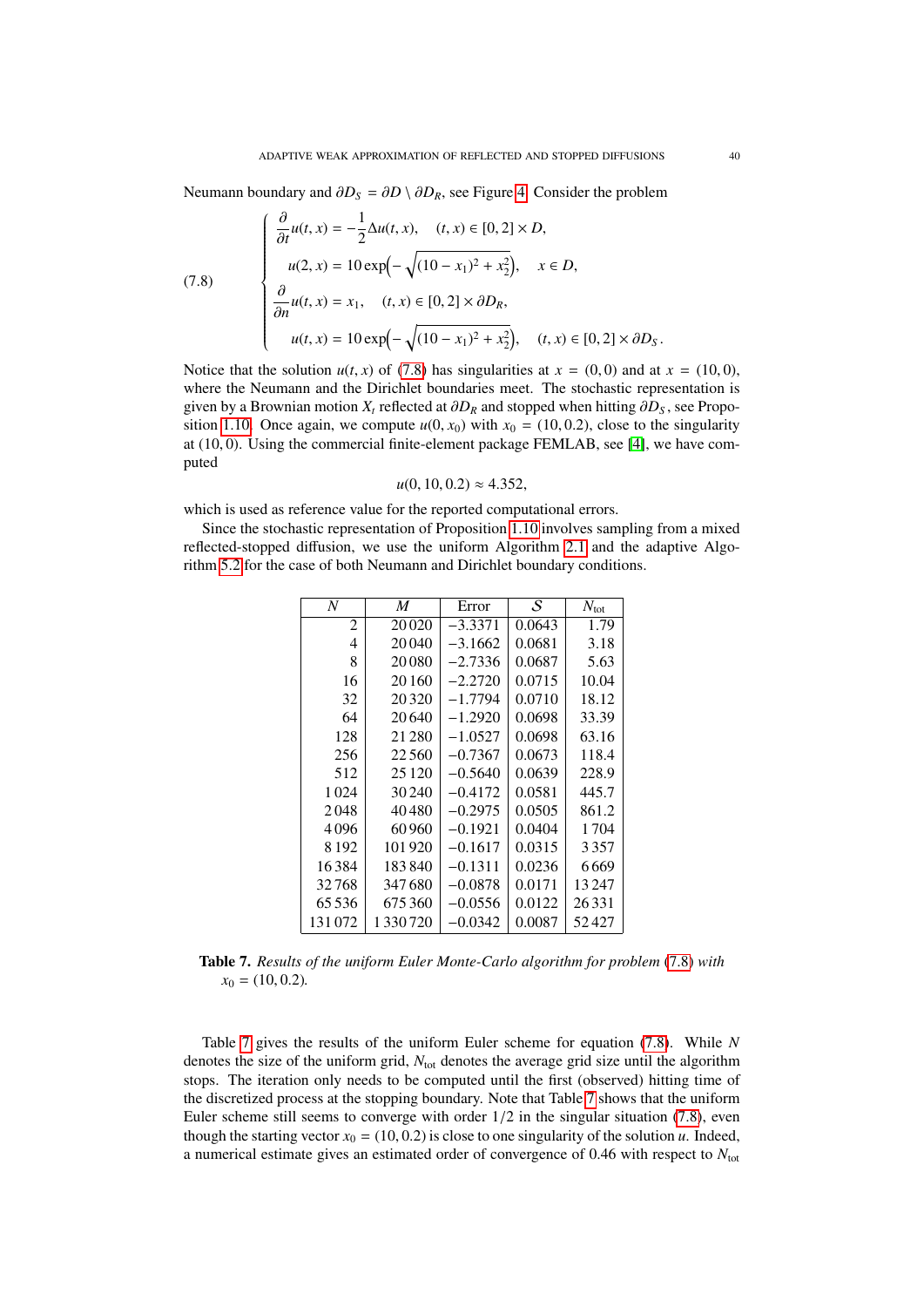provided that the first four results of Table [7](#page-39-1) are discarded and similar results hold for convergence with respect to *N*.

For the adaptive algorithm, we use Algorithm [5.2](#page-25-1) with

(7.9) 
$$
\left| u_{nn}(t_i, \overline{X}_i^t) \right| = \frac{1}{\left\| \overline{X}_i^t - x_{\text{sing}} \right\|^{\eta} + \text{TOL}^{\alpha}},
$$

where  $x_{\text{sing}} = (10, 0)$ , the place of one singularity of *u*, and  $\alpha$  and  $\eta$  are two parameters.<br>The second parameter *n* gives the order of the singularity of *u* at *x* . We use  $n = 1/2$ . The second parameter,  $\eta$  gives the order of the singularity of *u* at  $x_{\text{sing}}$ . We use  $\eta = 1/2$ , even though actual computation of  $u_{nn}$  using a finite element algorithm shows that the singularity is more complicated. We have also used  $\eta = 0$ , which corresponds to not using the a-priori information on the singularity at  $x_{\text{sing}}$ . Adding TOL<sup> $\alpha$ </sup> smoothes the singularity out, we choose  $\alpha = 2$ .



Figure 5. *Absolute value of the error for problem* [\(7.8\)](#page-39-0) *for x*<sup>0</sup> <sup>=</sup> (10, <sup>0</sup>.2)*. The ref-*√ *erence lines are proportional to* <sup>1</sup>/*N and* <sup>1</sup>/ *N, respectively. The dashed line in color is proportional to the error estimate computed for the refinement algorithm, whereas the dotted lines correspond to* 90% *confidence intervals around the error.*

The empirical rates of convergence for the results of the adaptive Euler algorithm with  $\eta = 0$  and with  $\eta = 1/2$  are both larger than 1. The explanation for this apparent contradiction with the previous results is a very favorable cancellation of error contribution from the stopped and the reflected diffusion. Indeed, what we see in these results is mainly the decrease of the error of a purely stopped Brownian motion. The error coming from the reflection only materializes at smaller levels of TOL, and, as we strongly expect, will slow down the asymptotic order of convergence to the reasonable usual levels. Unfortunately, we cannot convincingly show this effect in the plot due to the statistical error.

As a contrast, we have found out that only a slight change of  $x_0$  can already change the situation completely. Here, the error cancellations are so unfavorable that the adaptive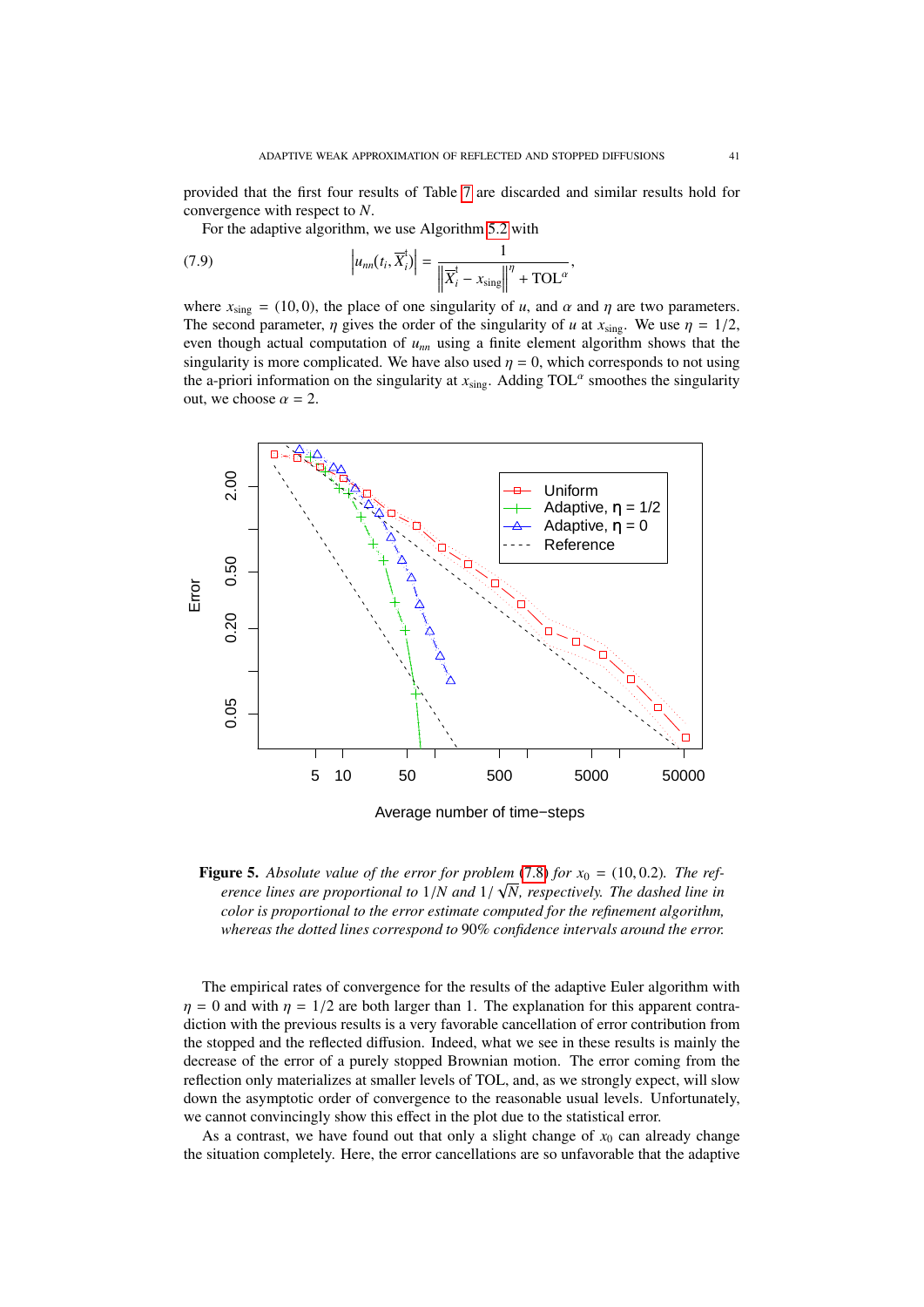

**Figure 6.** Absolute value of the error for problem [\(7.8\)](#page-39-0) at  $x_0 = (9.5, 0.1)$ *. The refer-*<br>*•* ance lines are proportional to  $1/\sqrt{N}$  and  $1/N$  respectively *ence lines are proportional to* <sup>1</sup>/ *N and* <sup>1</sup>/*N, respectively.*

algorithm performs even worse than the uniform algorithm. Note, however, that we still get an empirical weak rate of convergence of 0.75 for the adaptive algorithm, which is in line with our expectations (of a rate of around 0.8). In contrast, the empirical rate of the uniform Euler algorithm in this case is 0.54.

| <b>TOL</b> | N     | M          | Error     | S      |
|------------|-------|------------|-----------|--------|
| 0.3086     | 4.40  | 9000       | $-3.2112$ | 0.1024 |
| 0.1715     | 6.39  | 13000      | $-2.5444$ | 0.0848 |
| 0.0953     | 9.07  | 21 000     | $-1.9312$ | 0.0680 |
| 0.0529     | 11.41 | 37000      | $-1.7854$ | 0.0511 |
| 0.0294     | 15.73 | 69000      | $-1.2149$ | 0.0375 |
| 0.0163     | 21.22 | 133000     | $-0.7889$ | 0.0273 |
| 0.0091     | 27.52 | 261 000    | $-0.6025$ | 0.0194 |
| 0.0050     | 36.51 | 517000     | $-0.3061$ | 0.0138 |
| 0.0028     | 47.06 | 1029000    | $-0.1938$ | 0.0098 |
| 0.0016     | 61.68 |            | $-0.0691$ | 0.0044 |
| 0.0009     | 78.06 | 10 245 000 | $-0.0124$ | 0.0031 |
|            |       |            |           |        |

**Table 8.** *Results of the adaptive Euler algorithm with*  $\alpha = 2$  *and*  $\eta = 1/2$  *for problem* [\(7.8\)](#page-39-0)*.*

We have plotted the spacial distribution of the triggered refinements in Figure [7.](#page-42-1) Note that whether the grid is refined at some time  $t_i$  or not only depends on the position of  $\overline{X}_i$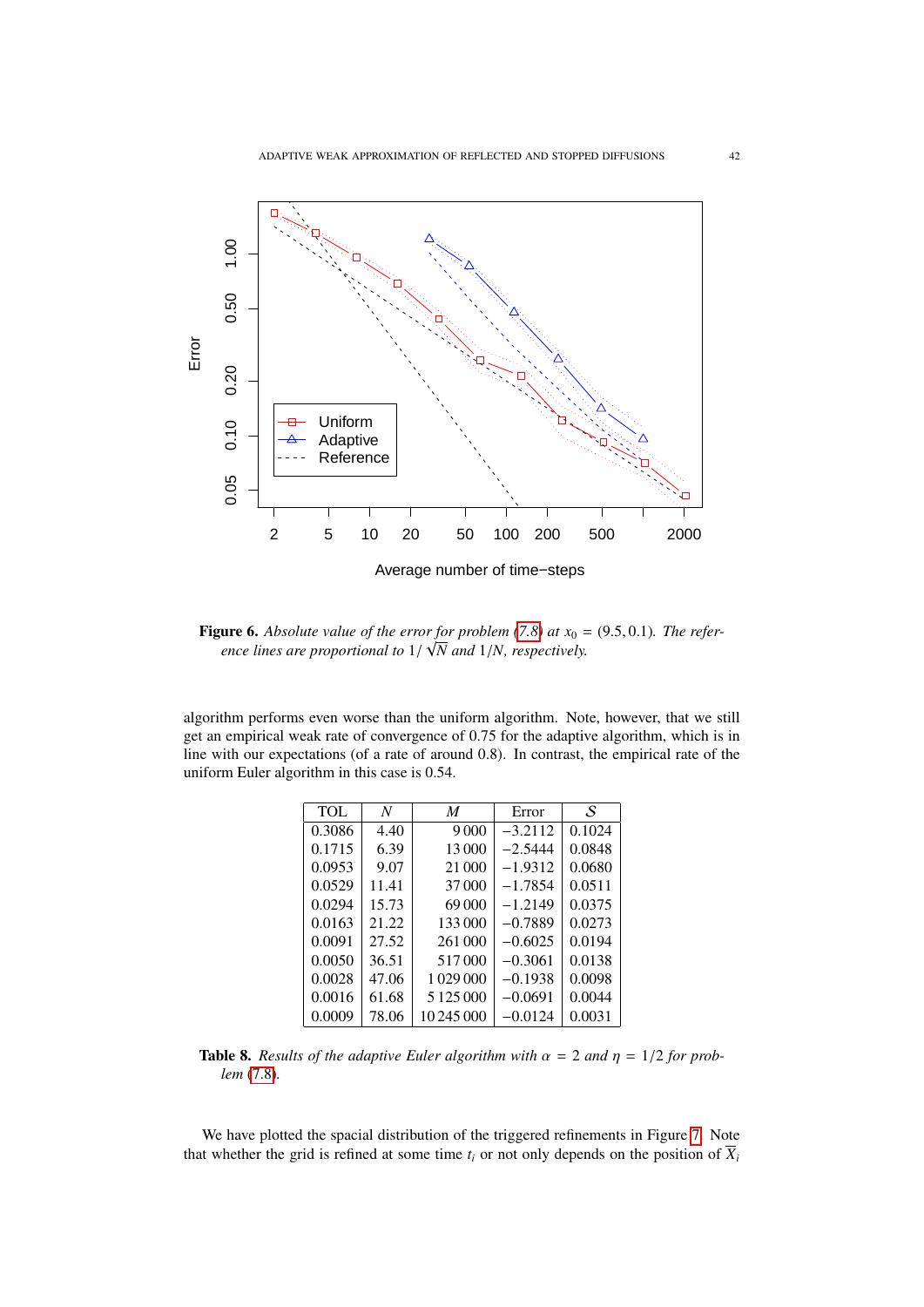

<span id="page-42-1"></span>**Figure 7.** *Locations of refinements for*  $x_0 = (5, 0.5)$ *. The figures display the number of refinements over a subdivision of the domain into rectangles. The number of refinements are given on a logarithmic scale.*

(and of  $\overline{X}_{i+1}$  for the stopped error contribution). Therefore, it is meaningful to collect all the positions  $x \in D$ , where refinements occur and count the frequencies of those refinements. In order to being able to distinguish the starting point of the process from the singularity  $(10, 0)$ , we have chosen  $x_0 = (5, 0.5)$  for this purpose. Note that most refinements are actually due to the error contribution of the stopped diffusion, even far away from <sup>∂</sup>*D<sup>S</sup>* .

# 8. CONCLUSIONS

<span id="page-42-0"></span>In this work, we have considered the weak approximation problem for stochastic differential equations, which are reflected at the boundary of a domain *D* and, possibly, stopped at some part of the boundary. We have developed a new error representation for the approximation of expected values of functionals depending on the solution, whose computable leading order term can be decomposed into four different contributions:

- (1) the classical "interior" error from the Euler scheme in the interior of a domain as in [\[21\]](#page-44-4) and [\[20\]](#page-44-2),
- (2) an error contribution caused by mis-specification of the stopping time similar to [\[7\]](#page-43-8),
- (3) an error contribution due to discrete reflection at the boundary determined by the second normal derivative of the solution *u* of the Kolmogorov backward equation at the reflecting boundary,
- (4) an new additional term due to the interplay between reflection and stopping conditions.

We have used this error representation as the basis for an adaptive weak projected Euler scheme for reflected diffusions. In the case of a stopped reflected diffusion, the fourth term in our error representation is, however, neglected for the grid-refinement algorithm applied in our numerical example.

The above mentioned adaptive Euler scheme is believed to converge with a weak rate of approximately 0.8. This result is motivated by a combination of numerical results, relating the tolerance level TOL of the adaptive scheme to the expected number of hits at the reflecting boundary, and theoretical results, relating the expected number of hits at the boundary to the convergence rate. Moreover, an alternative algorithm for one-dimensional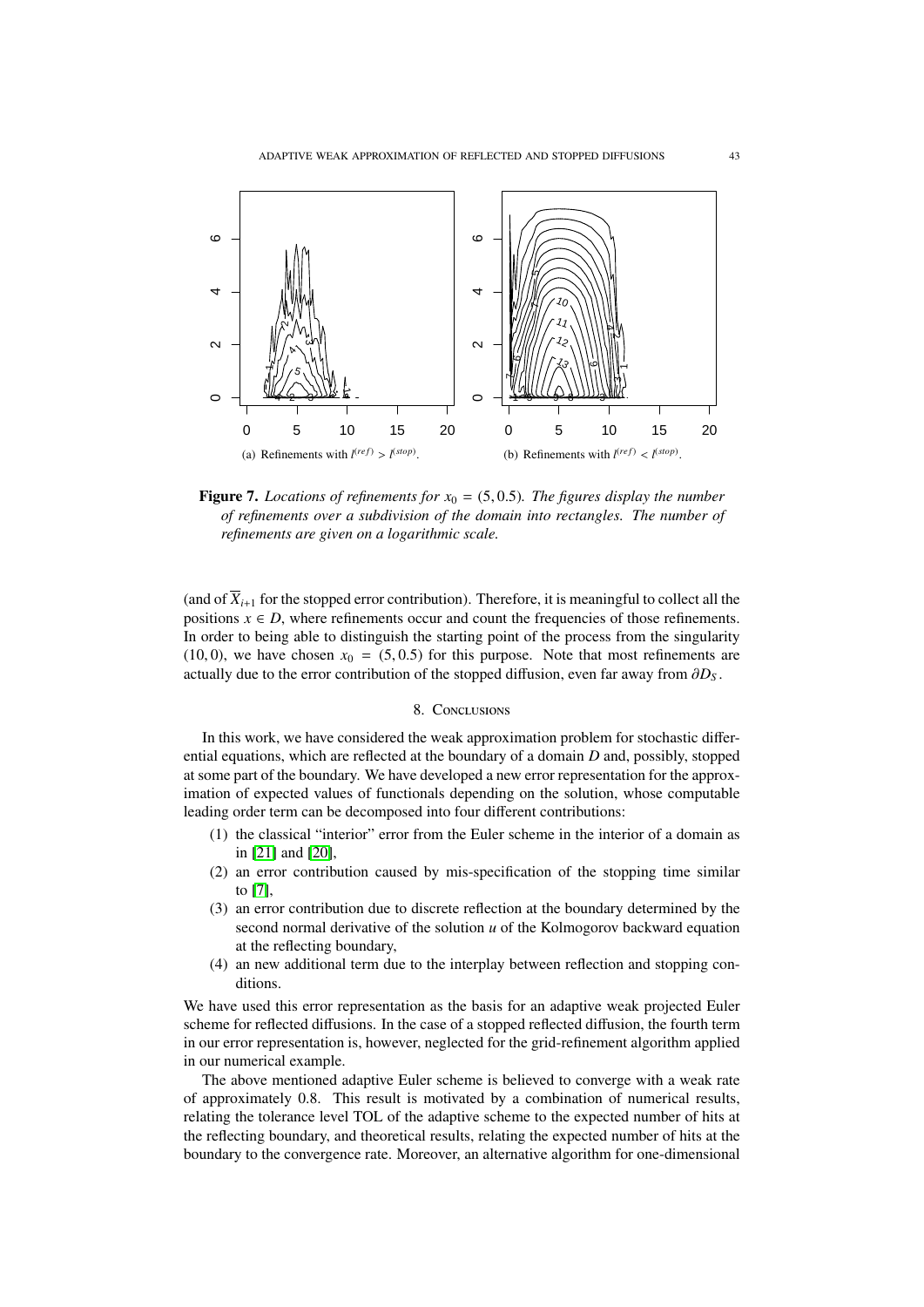problems only indicates that the above adaptive algorithm might be asymptotically optimal for the projected Euler scheme among all adaptive algorithms solely based on the leading order term of our error expansion. We have also presented several numerical examples, in dimensions one and two, backing our findings.

In this work, we have only considered the time-discretization error for the weak approximation problem, i.e., we have completely neglected the corresponding integration problem – which we solve by Monte-Carlo simulation. Usually, the integration error is, however, at least as important as the time-discretization error.

As a future next step, we will explore possible complexity improvements using Giles' [\[10\]](#page-43-17) multi-level Monte-Carlo method, both for the uniform and for the adaptive projected Euler algorithms. This requires to additionally consider the strong approximation problem for stopped reflected diffusions. Note that multi-level approximation has already been extended to adaptive Euler schemes for ordinary and stopped diffusions [cite your work]. Therefore, we will mainly need to treat the case of stopped reflected diffusions.

### Acknowledgments.

This work was partially supported by the Dahlquist fellowship at the Royal Institute of Technology in Stockholm, Sweden, the department of Scientific Computing in Florida State University and the VR project "Effektiva numeriska metoder för stokastiska differentialekvationer med tillämpningar".

#### **REFRENCES**

- <span id="page-43-0"></span>[1] Milton Abramowitz and Irene A. Stegun. *Handbook of mathematical functions with formulas, graphs, and mathematical tables*, volume 55 of *National Bureau of Standards Applied Mathematics Series*. For sale by the Superintendent of Documents, U.S. Government Printing Office, Washington, D.C., 1964.
- <span id="page-43-7"></span>[2] Søren Asmussen, Peter Glynn, and Jim Pitman. Discretization error in simulation of one-dimensional reflecting Brownian motion. *Ann. Appl. Probab.*, 5(4):875–896, 1995.
- <span id="page-43-6"></span>[3] Mireille Bossy, Emmanuel Gobet, and Denis Talay. A symmetrized Euler scheme for an efficient approximation of reflected diffusions. *J. Appl. Probab.*, 41(3):877–889, 2004.
- <span id="page-43-16"></span>[4] COMSOL. *FEMLAB Version 2.3, Reference manual*, 2003.
- <span id="page-43-11"></span>[5] R. M. Corless, G. H. Gonnet, D. E. G. Hare, D. J. Jeffrey, and D. E. Knuth. On the Lambert *W* function. *Adv. Comput. Math.*, 5(4):329–359, 1996.
- <span id="page-43-4"></span>[6] C. Costantini, B. Pacchiarotti, and F. Sartoretto. Numerical approximation for functionals of reflecting diffusion processes. *SIAM J. Appl. Math.*, 58(1):73–102 (electronic), 1998.
- <span id="page-43-8"></span>[7] Anna Dzougoutov, Kyoung-Sook Moon, Erik von Schwerin, Anders Szepessy, and Raul Tempone. Adaptive ´ Monte Carlo algorithms for stopped diffusion. In *Multiscale methods in science and engineering*, volume 44 of *Lect. Notes Comput. Sci. Eng.*, pages 59–88. Springer, Berlin, 2005.
- <span id="page-43-3"></span>[8] Mark Freidlin. *Functional integration and partial di*ff*erential equations*, volume 109 of *Annals of Mathematics Studies*. Princeton University Press, Princeton, NJ, 1985.
- <span id="page-43-15"></span>[9] Mark Galassi, Jim Davies, James Theiler, Brian Gough, Gerard Jungman, Michael Booth, and Fabrice Rossi. *Gnu Scientific Library: Reference Manual*. Network Theory Ltd., February 2003.
- <span id="page-43-17"></span>[10] Michael B. Giles. Multilevel Monte Carlo path simulation. *Oper. Res.*, 56(3):607–617, 2008.
- <span id="page-43-14"></span>[11] Paul Glasserman. *Monte Carlo methods in financial engineering*, volume 53 of *Applications of Mathematics (New York)*. Springer-Verlag, New York, 2004. Stochastic Modelling and Applied Probability.
- <span id="page-43-12"></span>[12] Emmanuel Gobet. Weak approximation of killed diffusion using Euler schemes. *Stochastic Process. Appl.*, 87(2):167–197, 2000.
- <span id="page-43-5"></span>[13] Emmanuel Gobet. Euler schemes and half-space approximation for the simulation of diffusion in a domain. *ESAIM Probab. Statist.*, 5:261–297 (electronic), 2001.
- <span id="page-43-13"></span>[14] Ioannis Karatzas and Steven E. Shreve. *Brownian motion and stochastic calculus. 2nd ed.* Graduate Texts in Mathematics, 113. New York etc.: Springer-Verlag. , 1991.
- <span id="page-43-9"></span>[15] Peter E. Kloeden and Eckhard Platen. *Numerical solution of stochastic di*ff*erential equations*, volume 23 of *Applications of Mathematics (New York)*. Springer-Verlag, Berlin, 1992.
- <span id="page-43-10"></span>[16] Kyong-Sook Moon, Anders Szepessy, Raul Tempone, and Georgios E. Zouraris. Convergence rates for ´ adaptiv weak approximation of stochastic differential equations. *Stochastic Analysis and Applications*, 23:511–558, 2005.
- <span id="page-43-1"></span>[17] Daniel Revuz and Marc Yor. *Continuous martingales and Brownian motion. 3rd ed., 3rd. corrected printing.* Grundlehren der Mathematischen Wissenschaften 293. Berlin: Springer., 2005.
- <span id="page-43-2"></span>[18] Yasumasa Saisho. Stochastic differential equations for multidimensional domain with reflecting boundary. *Probab. Theory Related Fields*, 74(3):455–477, 1987.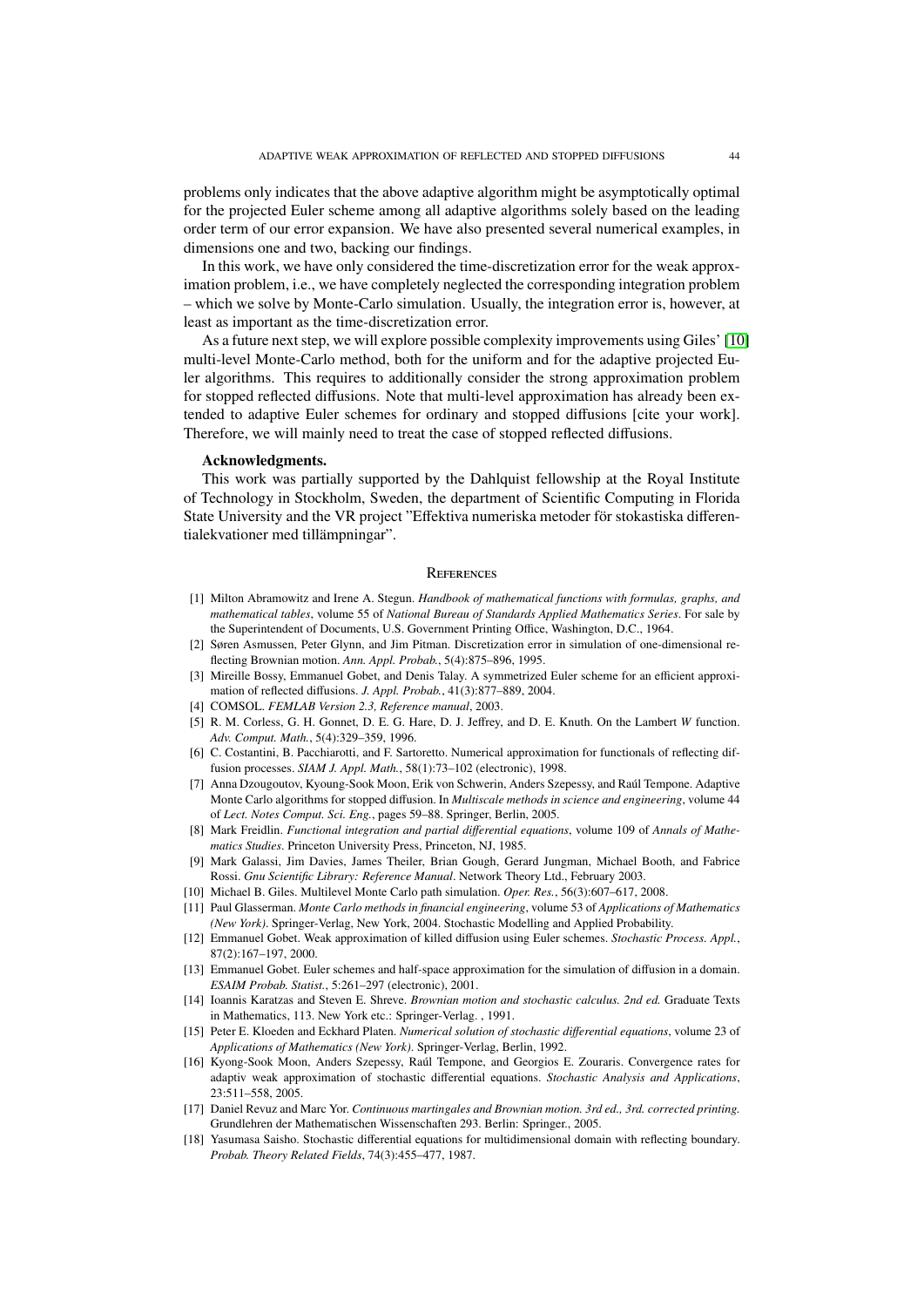- <span id="page-44-1"></span>[19] Leszek Słomiński. Euler's approximations of solutions of SDEs with reflecting boundary. *Stochastic Process. Appl.*, 94(2):317–337, 2001.
- <span id="page-44-2"></span>[20] Anders Szepessy, Raúl Tempone, and Georgios E. Zouraris. Adaptive weak approximation of stochastic differential equations. *Comm. Pure Appl. Math.*, 54(10):1169–1214, 2001.
- <span id="page-44-4"></span>[21] Denis Talay and Luciano Tubaro. Expansion of the global error for numerical schemes solving stochastic differential equations. *Stochastic Anal. Appl.*, 8(4):483–509 (1991), 1990.
- <span id="page-44-3"></span>[22] Serge Winitzki. Uniform approximations for transcendental functions. In *Computational science and its applications—ICCSA 2003. Part I*, volume 2667 of *Lecture Notes in Comput. Sci.*, pages 780–789. Springer, Berlin, 2003.

APPENDIX A. AN UPPER BOUND FOR HITTING PROBABILITIES

<span id="page-44-0"></span>In order to effectively use the error expansion given in Proposition [3.5,](#page-8-0) we need to estimate  $P(t_i \leq \hat{\tau} < t_{i+1}|\mathcal{X})$ . Let us denote the conditional probability given X by  $P^X$ .<br>Moreover let  $\hat{\tau}$ , denote the first bitting time of  $\hat{Y}$  at  $\partial D_{\varepsilon}$  after time t,  $i = 0$ ,  $N = 1$ . By Moreover, let  $\hat{\tau}_i$  denote the first hitting time of  $\hat{X}$  at  $\partial D_S$  *after* time  $t_i$ ,  $i = 0, ..., N - 1$ . By the Markov property, we have the Markov property, we have

<span id="page-44-6"></span>(A.1) 
$$
P^X(t_i \leq \hat{\tau} < t_{i+1}) = P^X(t_i \leq \hat{\tau} < t_{i+1} | \hat{\tau} \geq t_i) P^X(\hat{\tau} \geq t_i) = P^X(\hat{\tau}_i < t_{i+1}) P^X(\hat{\tau} \geq t_i).
$$

Furthermore,  $P^X(\hat{\tau} < t_i)$  can be iteratively computed by

$$
P^{X}(\hat{\tau} < t_{i}) = P^{X}(\hat{\tau} < t_{i} | \hat{\tau} < t_{i-1}) P^{X}(\hat{\tau} < t_{i-1}) + P^{X}(\hat{\tau} < t_{i} | \hat{\tau} \geq t_{i-1}) P^{X}(\hat{\tau} \geq t_{i-1})
$$
\n
$$
= P^{X}(\hat{\tau} < t_{i-1}) + P^{X}(\hat{\tau}_{i-1} < t_{i}) (1 - P^{X}(\hat{\tau} < t_{i-1})).
$$
\n(A.2)

Since  $P^X(\hat{\tau} < t_1) = P^X(\hat{\tau}_0 < t_1)$ , this leaves us with the task to approximate  $P^X(\hat{\tau}_{i-1} < t_1)$ ,  $i = 1$   $N$ , which is the probability of bitting  $\partial D_5$  for a Brownian bridge between  $t_i$ ,  $i = 1, \ldots, N$ , which is the probability of hitting  $\partial D_S$  for a Brownian bridge between  $x = \hat{X}_{t_{i-1}}$  and  $y = \hat{X}_{t_i}$  between  $t_{i-1}$  and  $t_i$ . Notice that hitting probabilities of Brownian bridges decrease exponentially with dist( $x$ , *D*)  $\wedge$  dist( $y$ , *D*). Therefore, we may assume that the boundary *D* is given by a hyperplane – e.g., by a tangent plane to the true boundary. Moreover, assume that the boundary between  $\partial D_S$  and  $\partial D_R$  is given by  $\partial D \cap H$  for some hyperplane *H*. Without loss of generality, we choose coordinates such that

<span id="page-44-5"></span>
$$
\partial D = \left\{ \xi \in \mathbb{R}^d \middle| \langle \xi, n_D \rangle = c_D \right\}, \quad H = \left\{ \xi \in \mathbb{R}^d \middle| \langle \xi, n_H \rangle = c_H \right\}
$$

with  $\xi \in D_S$  iff  $\langle \xi, n_D \rangle \leq c_D$  and  $\langle \xi, n_H \rangle \geq c_H$ . Then we approximate

$$
(A.3a) \tP^X(\hat{\tau}_{i-1} < t_i) \le P^X\Big(\inf_{t_{i-1} \le s < t_i} \Big\langle \hat{X}_s, n_D \Big\rangle \le c_D\Big) \times P^X\Big(\sup_{t_{i-1} \le s < t_i} \Big\langle \hat{X}_s, n_H \Big\rangle \ge c_H\Big).
$$

This formula is, however, only used for  $\hat{X}_{t_{i-1}} \in D$  and  $\hat{X}_{t_i} \in D$ . If both of them are outside *D*, we replace the first factor by the probability to hit the boundary from outside, i.e., we set

$$
(A.3b) \tP^X(\hat{\tau}_{i-1} < t_i) \le P^X\Big(\inf_{t_{i-1} \le s < t_i} \left\langle \hat{X}_s \, , n_D \right\rangle \ge c_D\Big) \times P^X\Big(\sup_{t_{i-1} \le s < t_i} \left\langle \hat{X}_s \, , n_H \right\rangle \ge c_H\Big).
$$

Moreover, if precisely one of the points  $\hat{X}_{t_{i-1}}$  and  $\hat{X}_{t_i}$  is outside *D* and the other one is inside *D*, then ∂*D* must have been crossed and we use the bound

$$
(A.3c) \tP^X(\hat{\tau}_{i-1} < t_i) \le P^X\Big(\sup_{t_{i-1} \le s < t_i} \Big\langle \hat{X}_s \, , n_H \Big\rangle \ge c_H\Big).
$$

We have now effectively reduced the problem to a one-dimensional. Indeed, let *Y* denote a (one-dimensional) Brownian bridge with  $Y_0 = y_0$  and  $Y_{\Delta t} = y_1$  coming from a Brownian motion with quadratic variation  $\sigma^2 t$ , then, using the notation  $(x)_+ = x \vee 0$ ,

$$
P\Big(\sup_{0\leq t<\Delta t}Y_t\geq\lambda\Big)=\exp\Bigl(-2\frac{(\lambda-y_0)_+(\lambda-y_1)_+}{\sigma^2\Delta t}\Bigr),
$$

see, for instance, [\[7\]](#page-43-8). We apply this result for the Brownian bridges  $\langle \hat{X}_t, n_D \rangle$  and  $\langle \hat{X}_t, n_H \rangle$ , respectively, where  $t, \leq t \leq t$  and we condition on the  $\sigma$  algebra X. This finally gives respectively, where  $t_{i-1} \leq t < t_i$  and we condition on the  $\sigma$ -algebra X. This finally gives